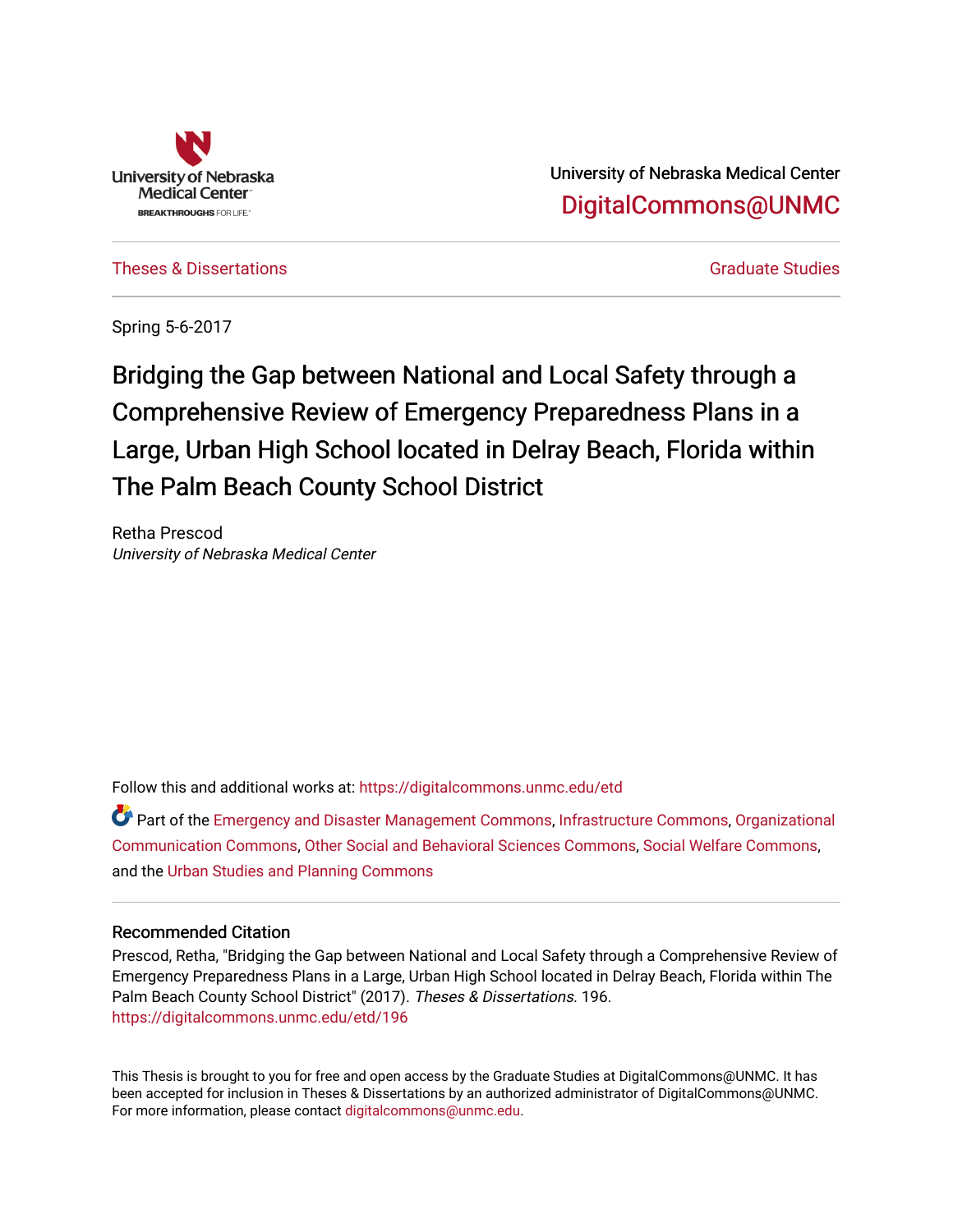Bridging the Gap between National and Local Safety through a Comprehensive Review of Emergency Preparedness Plans in a Large, Urban High School located in Delray Beach, Florida within The Palm Beach County School District.

by

Retha R. Prescod

## A THESIS

Presented to the Faculty of the University of Nebraska Graduate College in Partial Fulfillment of the Requirements for the Degree of Master of Science

Emergency Preparedness Program

Under the Supervision of Professor Sharon J. Medcalf

University of Nebraska Medical Center

April 2017

Advisory Committee:

Sharon J. Medcalf, Ph.D. Theodore Cieslak, M.D.

Wael ElRayes, M.D.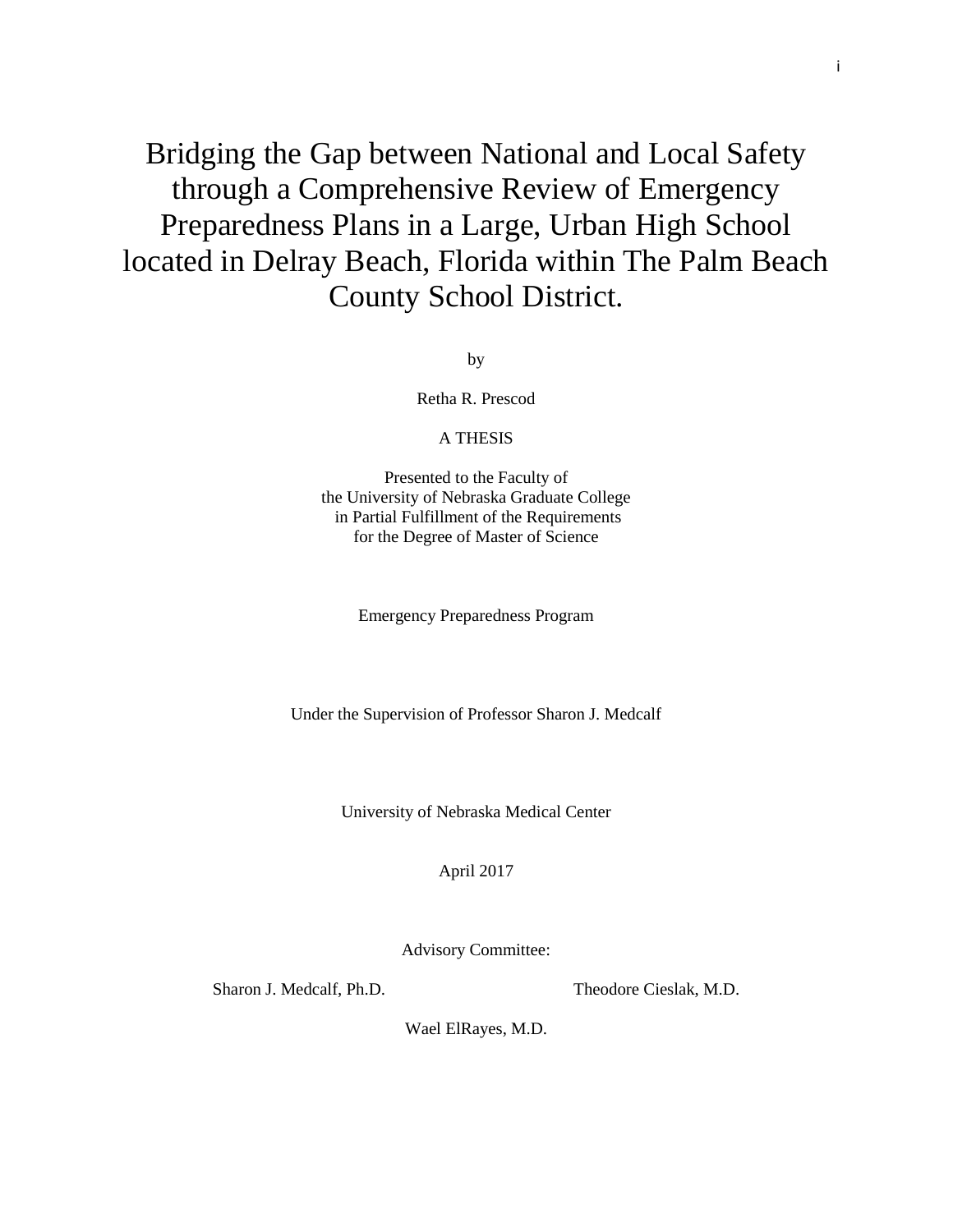## **Acknowledgments**

I would like to offer a special thanks to my advisor, Dr. Sharon Medcalf, for her continuous support during this academic undertaking. Offering constant encouragement and assistance, she believed in my abilities to the very end. I am forever grateful for her guidance and wisdom. I would also like to thank my research committee members Dr. Wael ElRayes and Dr. Theodore Cieslak for their time and dedication to this research project. Their efforts, along with those of my advisor, are truly appreciated and their guidance during this endeavor has left a lasting impression on both my academic and professional career.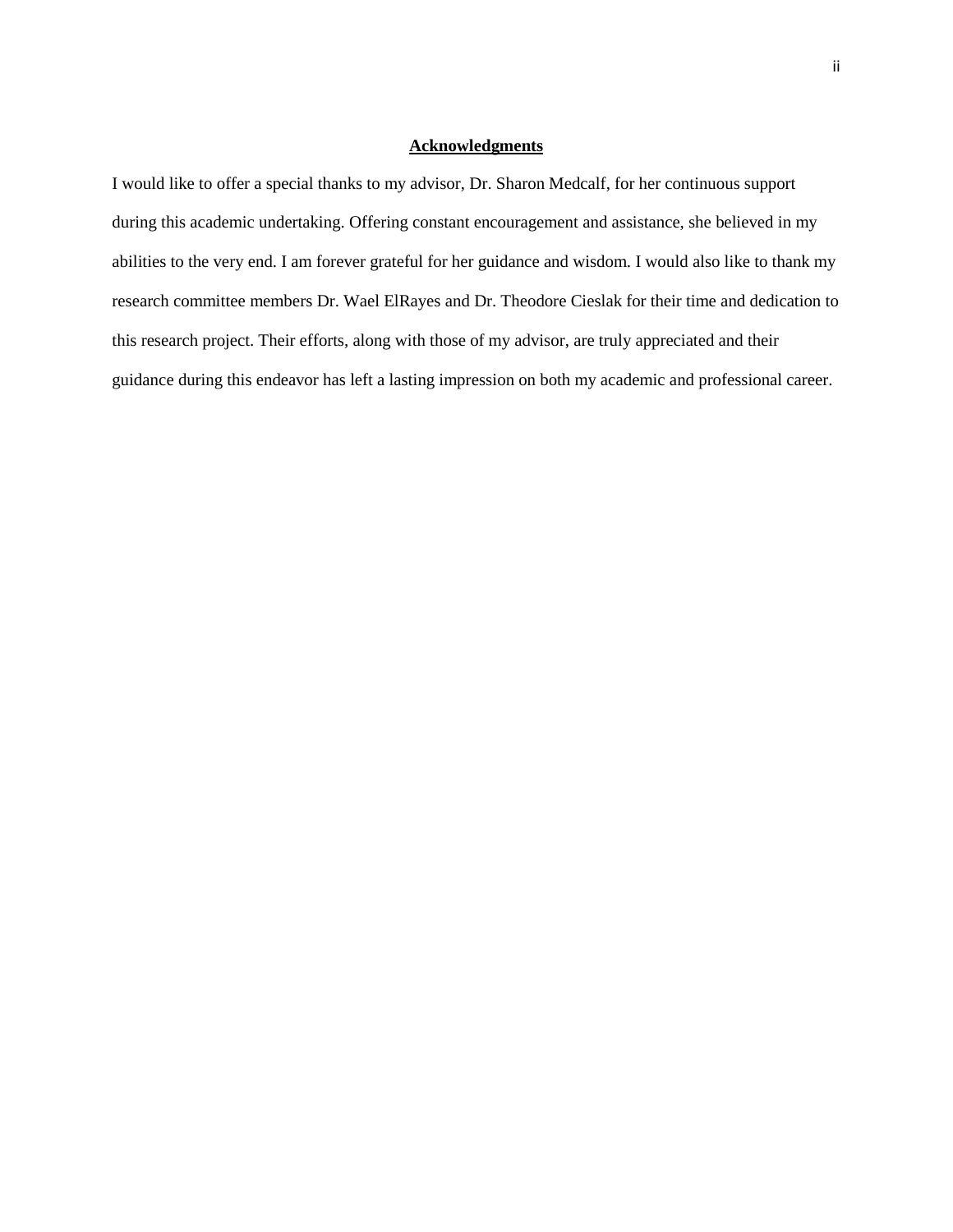# Bridging the Gap between National and Local Safety through a Comprehensive Review of Emergency Preparedness Plans in a Large, Urban High School located in Delray Beach, Florida within The Palm Beach County School District

Retha R. Prescod, M.S.

University of Nebraska, 2017

Advisor: Sharon J. Medcalf, Ph.D.

#### **Abstract**

Each year almost 60 million elementary, middle and high school children attend school across the United States. Each day on campus holds the possibility that these students may suffer from an encounter that causes them long-term physical, emotional, psychological impact. Unfortunately, hundreds of victims from this vulnerable population have suffered each time a school was unprepared for an emergency event that occurred on campus. Currently, there are no mandatory specifications in place for school preparedness plans. The government has mandated that schools develop a framework to address hazards that affect schools, but have not made any of these requirements mandatory. To date, there has been no true guidance offered to individual states; leaving school districts to manage on their own. As a result, many administrators, staff members and children face the possibility of catastrophic events once a major event occurs; leading to serious injury and death.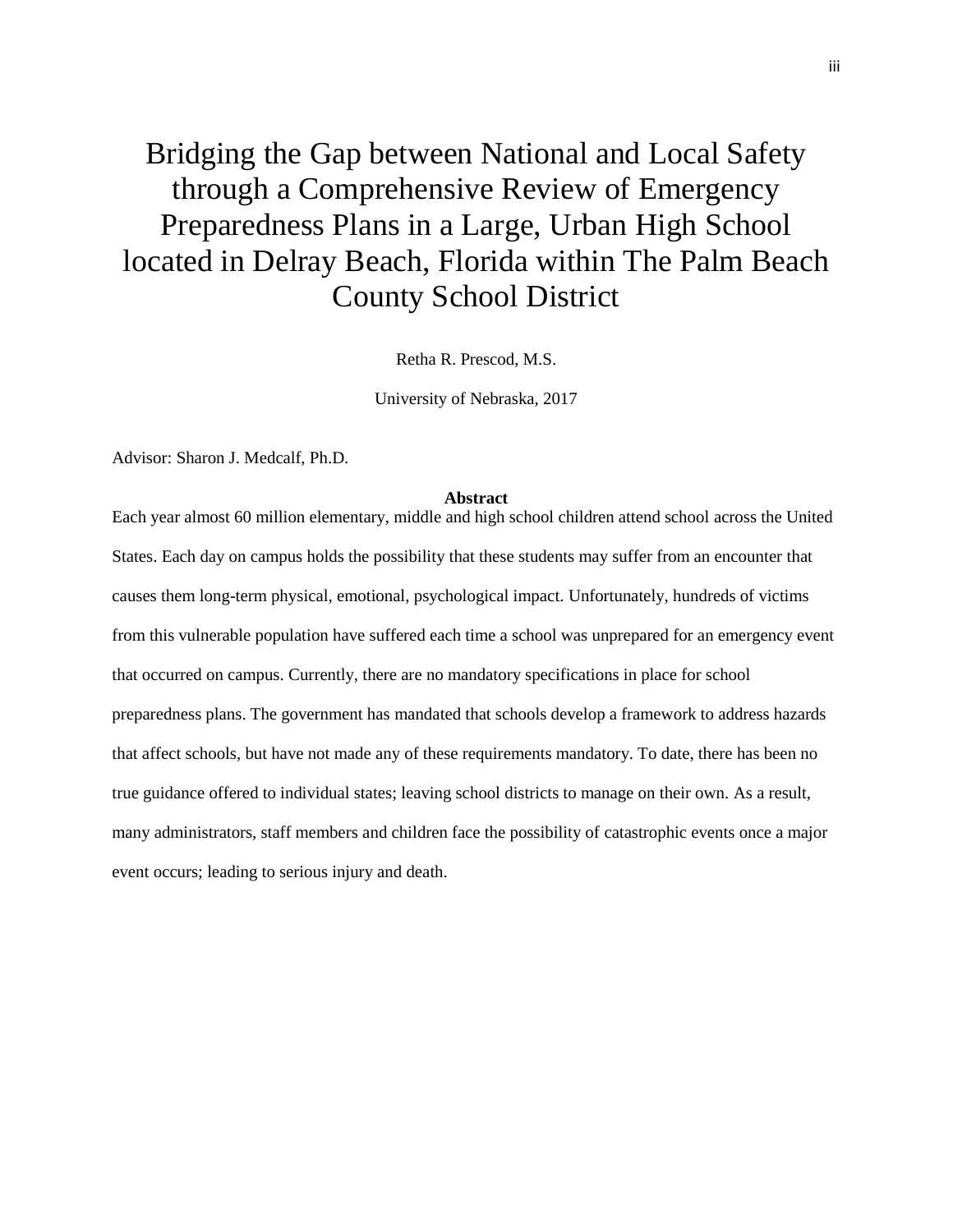| APPENDIX A: EMERGENCY PREPAREDNESS SURVEY45 |  |
|---------------------------------------------|--|

## **Table of Contents**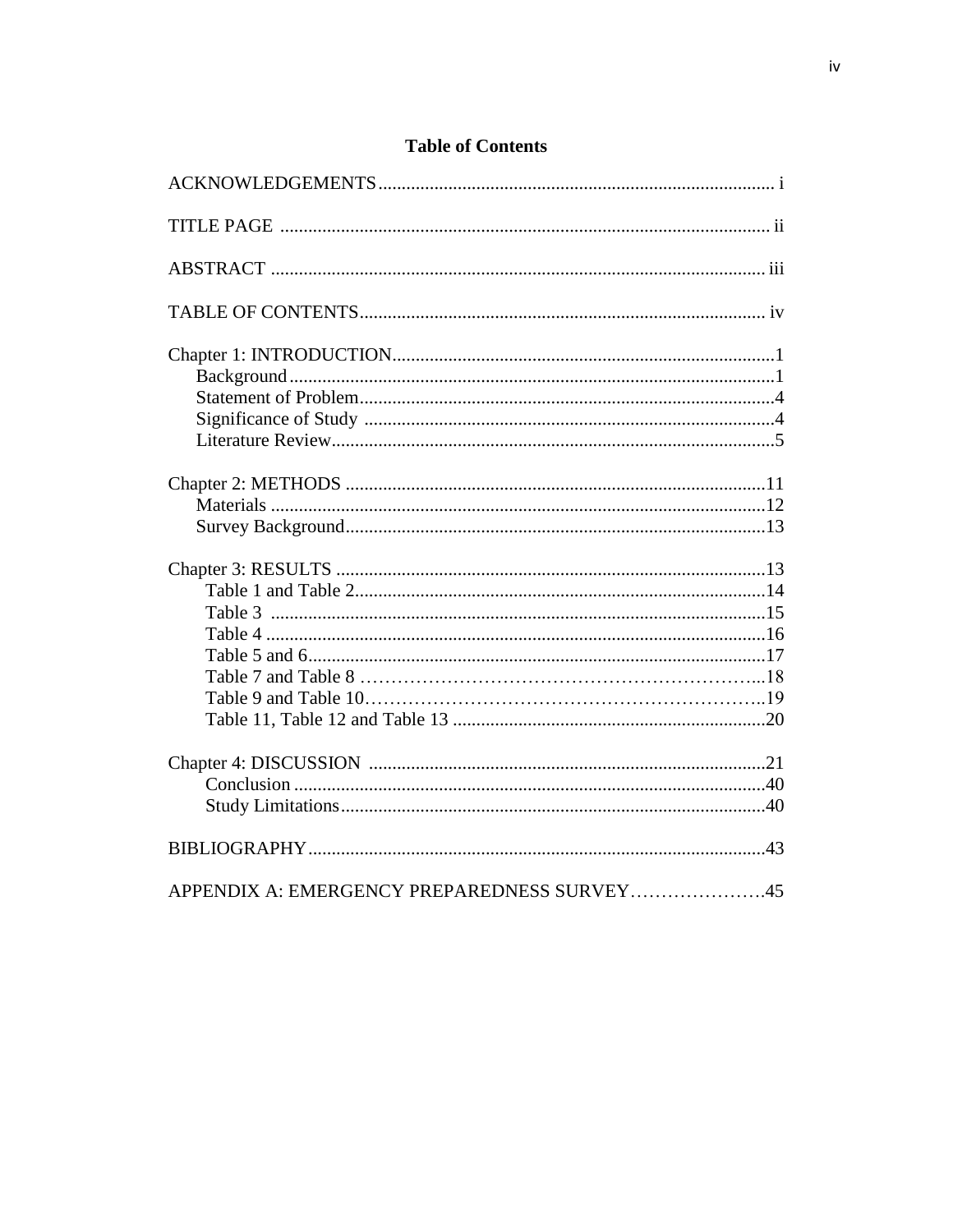## **Introduction**

## **Background**

 For decades, schools around the world have experienced countless emergencies while students are on campus. Prior to the early 2000's, several events ranging from fires to school shootings occurred across the nation. Not until the Columbine shooting, however, did it become apparent that schools in America were not as safe as people had originally imagined and prompted a change in the way schools view preparedness. Fearing the worst, the public called for action and emergency preparedness plans in schools became a hot topic. At the behest of the United States Department of Education, school districts developed response plans that would prepare administrators to handle fire, water, and minor weatherrelated emergencies while school is in session. Despite this move, experts still believe that there is a limited emphasis placed on preparing for large disasters; especially those involving students. (Agency for Healthcare Research and Quality [AHRQ], 2009). Since 1999, a number of accidents, including environmental issues, public health scares and natural disasters have occurred in schools around the country. While some of these incidents allowed administrators to employ tactics that quickly stabilized the campus, many others did not (Health et al, 2007).

 Unsurprisingly, the overarching theme highlighted amongst those schools that performed inadequately indicates that their plans ignored a crucial component that drives school safety: preparedness. Elementary, middle, and high school children are at risk for being heavily impacted by numerous emergencies during the school day, yet an unsettling number of school officials remain untrained to handle these incidents. Based on research conducted by the Center for Biopreparedness at Children's Hospital Boston, many school districts within the states of Massachusetts, Florida, Wisconsin, Colorado and California implement protocols that reflect minimal standards as required by law; resulting in fragmented plans that seriously neglect the safety of children (AHRQ, 2009). Save the Children, a nongovernmental disaster relief agency also found that at least 21 states in the United States lack the type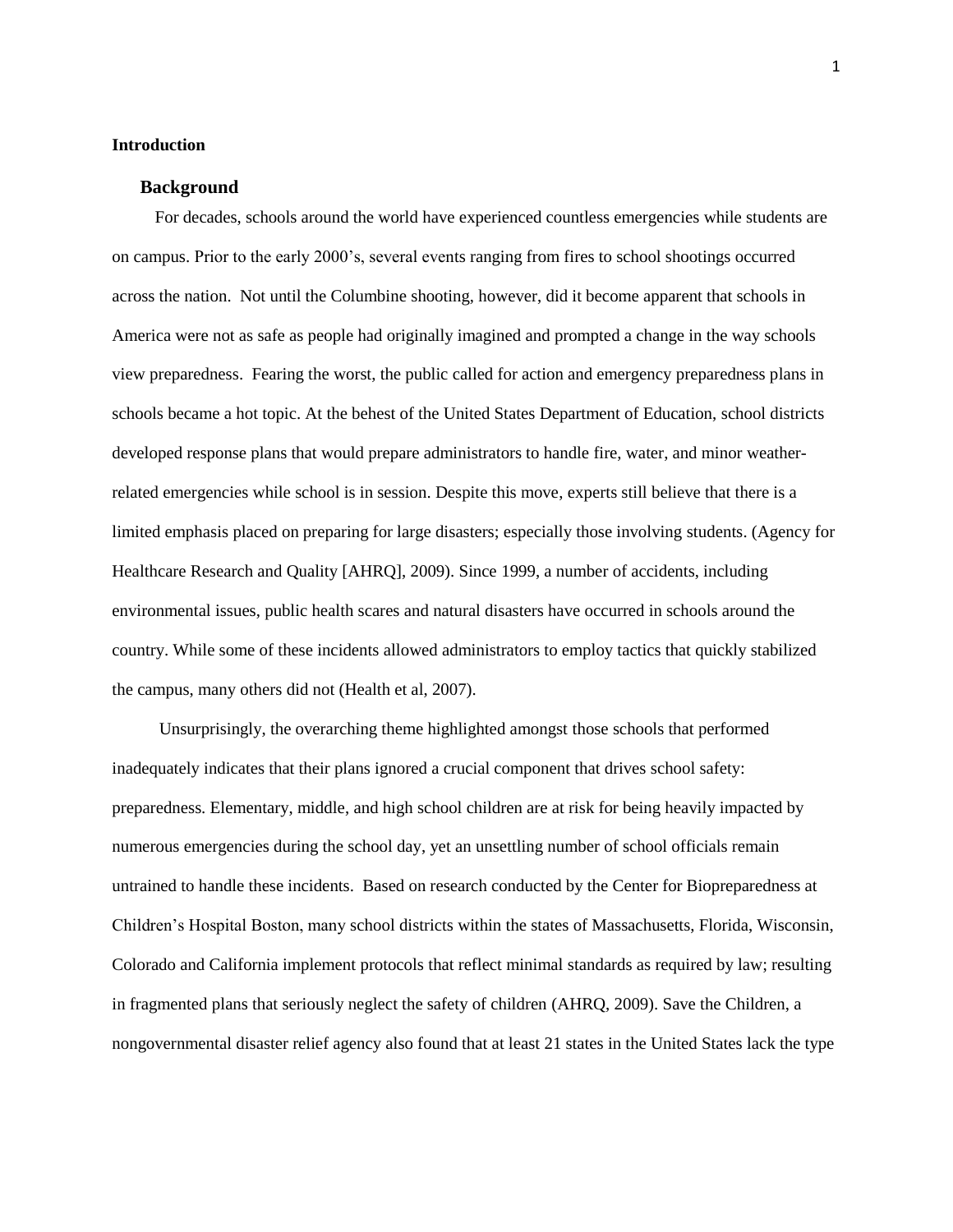of comprehensive protocols required to prepare schools for an attack or natural disaster (Philanthropy News Digest, 2014).

Long-term planning is essential to the creation and maintenance of effective emergency response plans because it minimizes the destruction of property, injuries and most importantly, the loss of life. Considered to be a crucial component to the provision of children's safety, schools are unique because they house students during the majority of the day (American Association of Pediatrics,[AAP]2008). As a result, an inordinate amount of responsibility is placed on school administrators to maintain their wellbeing. This responsibility, however, may prove detrimental to students if crisis team members lack the ability to navigate the intricacies of a disaster. Additionally, inexperienced staff members may not understand the challenges that school-aged children face due to their varying ages and maturity levels; leaving them completely vulnerable in an already stressful situation. Finally, instructional and noninstructional staff or community-based members that are unfamiliar with methods used to address the long-term physical, emotional and psychological trauma associated with an emergency situation place both administrators and students at an even greater disadvantage once the initial incident is over (United States Department of Justice, 2006).

 Moving forward with the development of comprehensive school preparedness guidelines is paramount to protecting students. As technology becomes more advanced and the threat of terrorism and other disasters loom, an expansion of emergency plans becomes essential to both ensuring student safety and bolstering national security in a common yet vulnerable setting. Although some government and state guidelines are provided, no uniform or mandatory inclusions for an "all-hazards approach" exist among them; meaning that these decisions have essentially been left up to individual districts (United States Department of Education, 2013). Considering the fact that most of the drills practiced within schools today include compulsory fire and tornado drills, bomb threat evacuations, and basic mock lockdowns, the self-determination approach could significantly diminish both plan implementation and effectiveness. For example, most school plans neglect crucial elements such as: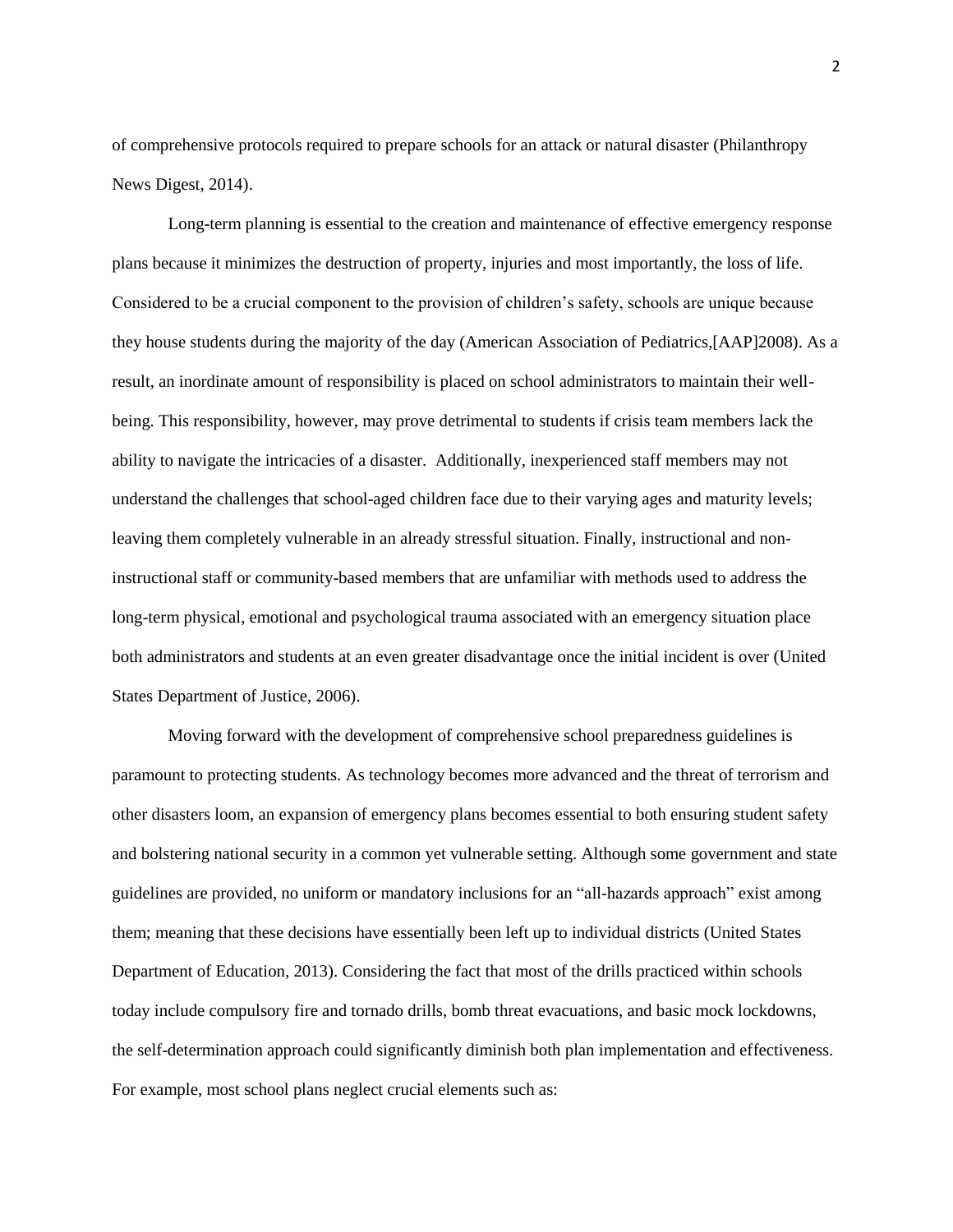a.) safe zone designations for campus-wide evacuations,

b.) complete relocations due to structural damage or mechanical failure and

c.) effective communication methods between administration, staff, parents and the surrounding community.

 These components allow for smoother and safer transitions for students and minimize the need for and waste of valuable resources during an emergency. Furthermore, compulsory drills can create an environment in which faculty, staff and students are prepared should they encounter an actual incident on campus. Finally, administrators and their crisis team rarely reflect on previous events; creating a gap in administrators' ability to respond to potential emergencies that leaves children vulnerable. While plan variability is expected, it is important for school leaders to acknowledge that quality emergency protocols require specific components and continuous planning in order to make them truly effective.

 Although preparedness professionals may experience conflicts during discourse, the one consistent argument amongst these experts is that "true" preparedness involves school and district administrators, parents, community members and students. The American Academy of Pediatrics highlights the fact that, despite their importance, preparedness plans designed by administrators in schools to protect children are often inadequate. The organization also notes that a large number of barriers prevent schools from gaining traction on preparedness planning. Many of the deficits include but are not limited to: geographic and physical facility conditions, staffing issues, staff education and training, and financial resources (AAP, 2008). As we move towards the goal of increased school safety, crisis teams should ensure that appropriate provisions are in place to support these outcomes. Structural, communication and financial restraints can diminish the efficiency and effectiveness of even the best laid emergency preparedness plans. Therefore, stakeholders need to be cognizant of these issues when developing such plans to ensure maximum protections for students with whom they have been entrusted.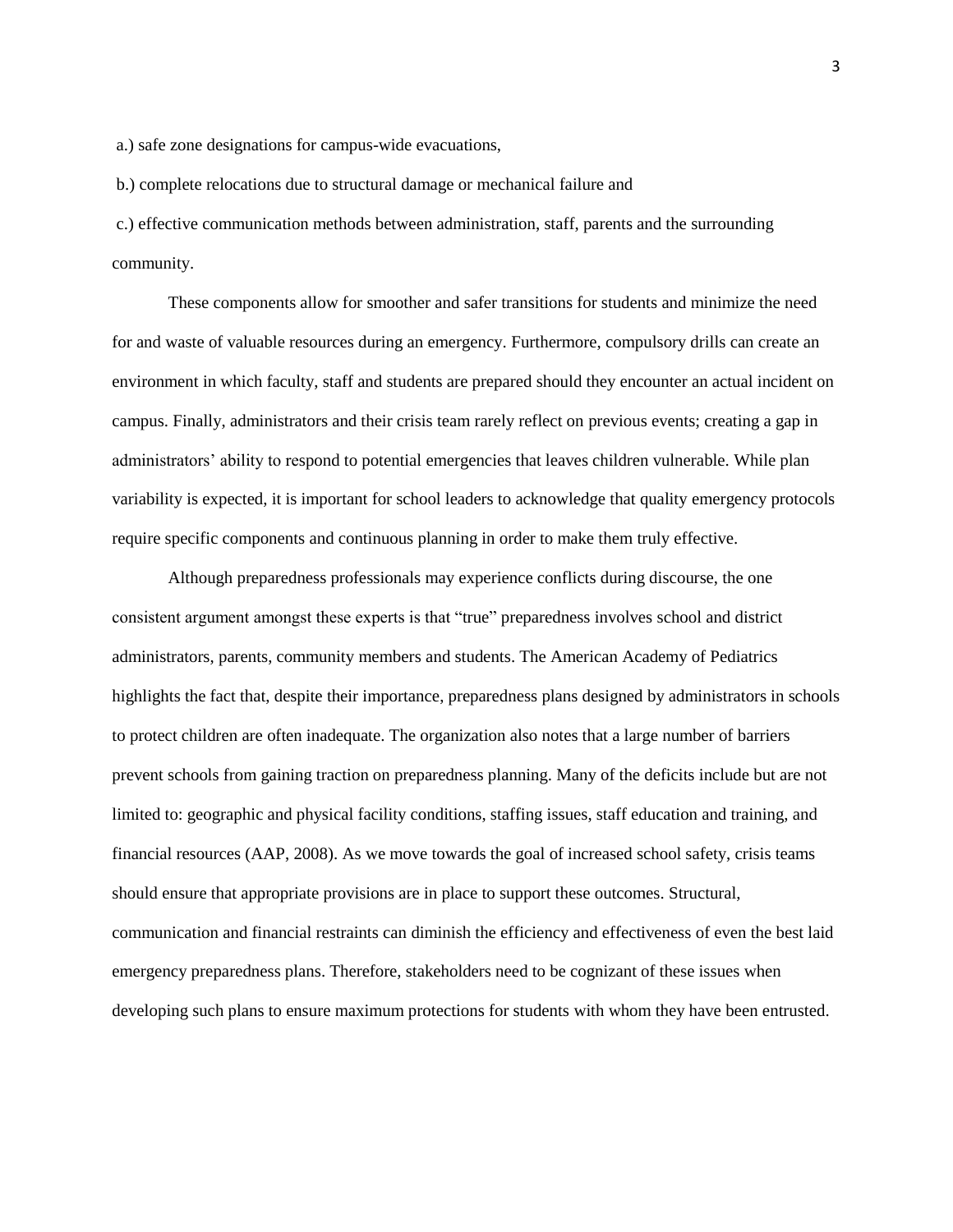## **Statement of Problem**

 An increasing number of intentional and unintentional emergencies occur in schools today yet many administrators lack the training necessary to craft plans that will help them respond adequately to ensure student safety. Despite cursory drills and written emergency plans, almost half of the states across the country have failed to prepare adequately for disasters. A number of issues including but not limited to: funding, apathy, loosely-defined mandates and lack of training prevent school-based personnel from responding to emergencies on campus (National Association of School Based Resource Officers [NASRO], 2005).

## **Significance of the Study**

The purpose of this study is to examine school emergency operations within a large, urban high school within the Palm Beach County School District. In order to achieve this goal, the researcher:

- 1. Surveyed the school leadership, crisis team members, and instructional personnel about the content of the emergency operations plans and perceived level of preparedness on large school district campus.
- 2. Discussed the level of preparedness with school officials based on the information garnered from the survey.

Experts believe that the lack of preparedness planning amongst school administrators prevent them from activating effective response mechanisms in times of disasters; causing more vulnerability amongst those involved in both response and mitigation efforts. This study will have a significant impact on the individual school being surveyed as well as the surrounding communities that it serves. As stakeholders, students, school employees, and community members will benefit from this study because the research allows school officials to reflect, identify and revise practices which could have a negative impact on the students that utilize their facilities daily. Students are housed within school buildings more than a quarter of the day; yet gaps remain within the emergency plans within these facilities. Unfortunately, the evolving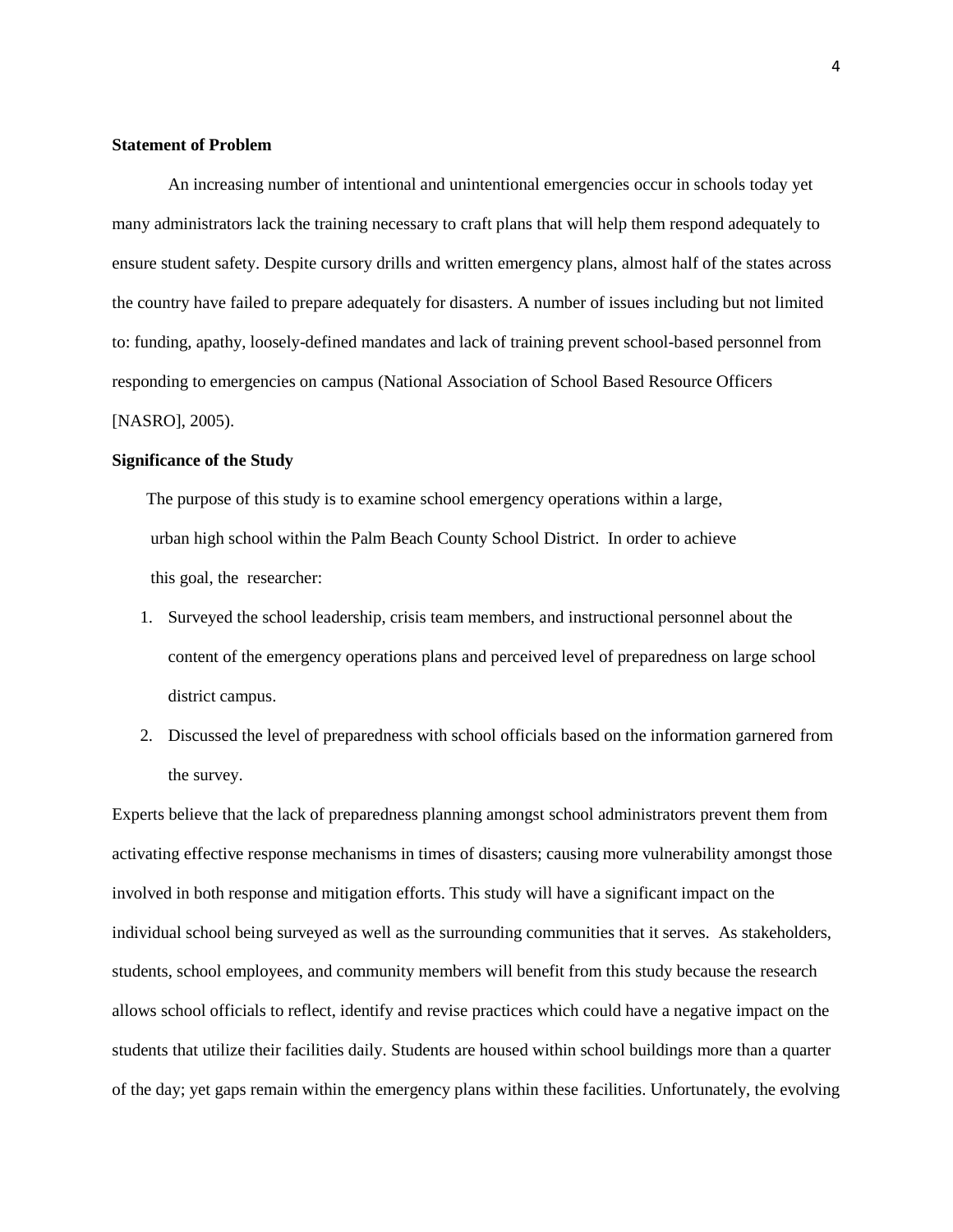nature of schools and their inherent vulnerabilities make them a target for both intentional and unintentional emergencies. School preparedness is linked to various components of national safety; therefore, it is imperative that the well-being of students' be seen as primary importance when designing emergency plans. For this reason, officials must approach disaster-based incidents carefully yet preemptively during the 21<sup>st</sup> century in order to create a safer environment for students.

## **Literature Review**

 Over the past twenty years the protection of children's safety in schools has held a significant importance in preparedness studies. Still, many states have failed to address preparedness actions instituted by school administrators across the country; oftentimes neglecting critical components that threaten their students' well-being. During the literature review search, several sources were used to determine the type of information available on school based preparedness. Many of the primary resources identified for this study consist of online case studies, journal articles, a preparedness thesis and government documents. A primary literature search in the Google search engine using the key phrase "school preparedness before the 1990's and history of emergency preparedness in schools" provided very minimal substantial information on the topic in question. A secondary key phrase search of "incidents involving children in school before 1990" focused mainly on school shootings which covers only a portion of the threats that schools face today. A key phrase search of "timelines of disasters and tragedies involving children in the United States" uncovered a very helpful document which included a timeline which outlined school preparedness from a unique vantage point **(**Heath et al, 2007).

 Another search "Natural disasters in schools before 1990 (United States)" mainly yielded sources that spoke about response measures and not preparedness. A search for "Readiness and Emergency Management for Schools (REMS) in the 1990's" was used with the intent to find an organization comparable to the current REMS model used today, however, the search yielded that there was not an organization of its kind formed until the early 2000's. In order to hone in on more specific information a search for "emergency preparedness in schools since the 2000's" yielded two especially helpful resources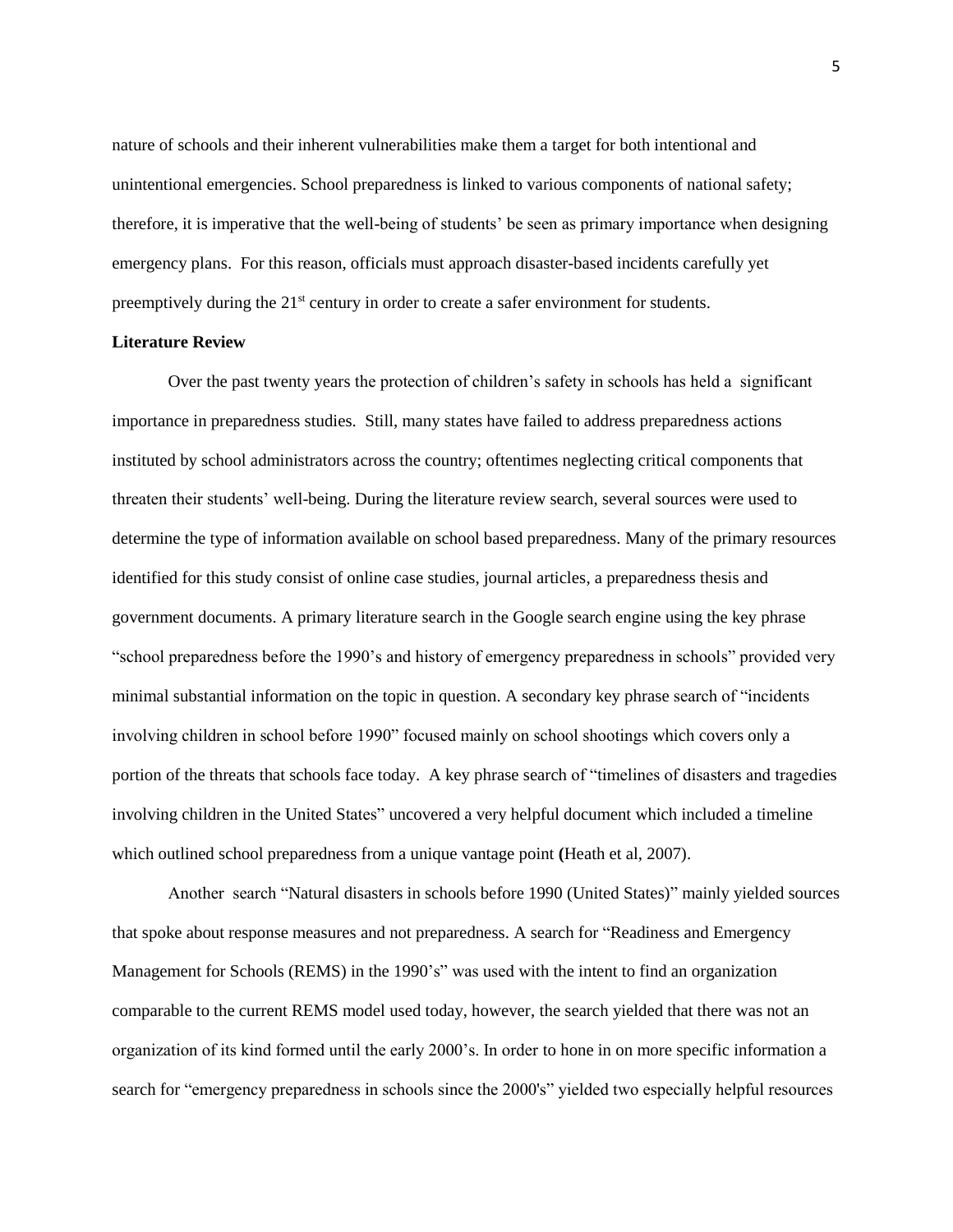entitled "Preventing, Preparing for Critical Incidents in Schools" from the 2009 National Institute of Justice publication and 2009 "School-Based Emergency Preparedness: A National Analysis and Recommended Protocol" from the Agency for Healthcare Research and Quality. These resources provided insight into important studies that lends itself to the lack of preparedness within schools across the country, including Florida. Finally, excerpts from Stanford University Journal (Heath et al) highlights the importance of reviewing lessons learned during international tragedies to enhance school preparedness in the United States. Based on the information gleaned from these resources, this review will provide a brief overview of the evolution of preparedness in schools and provide insight into the gaps that exist despite repeated experiences with emergency situations within vulnerable school settings.

#### **Historical Perspective**

 During the early stages of preparedness planning, the extent of school crises in the United States was mainly fire-related. These incidents often led to dire consequences; particularly for school-aged children. The 1851 False Alarm tragedy in New York City (NYC) was amongst the first incidents that caused 40 students to lose their lives and many others to be injured. The governor quickly sprang into action, encouraging fire safety and even introduced a "Fire Week" in a 1901 campaign for schools. Still, the tragedies continued. Students were still at risk of dying or getting injured because school-based employees, including teachers, had not fully prepared for the task of exiting school buildings during a fire. Sadly, nearly 50 years after the initial development of rudimentary fire drills in NYC; this lack of preparation resulted in a catastrophe for administrators, teachers, and students during the Lake View Elementary School Fire in 1908. One hundred seventy five people died that day: 172 of them children. Despite making national news headlines, another fire occurred in Chicago at Our Lady of Angels School in 1958, killing 92 students and 3 nuns. Driven by multiple fire-related incidents around the country; New York State Board of Education led the nation and encouraged the development of the fire safety drills that we are accustomed to in schools around the United States today (Heath et al, 2007). Unfortunately, two major landmark cases serve as a reminder that this move, although progressive, did nothing to quell the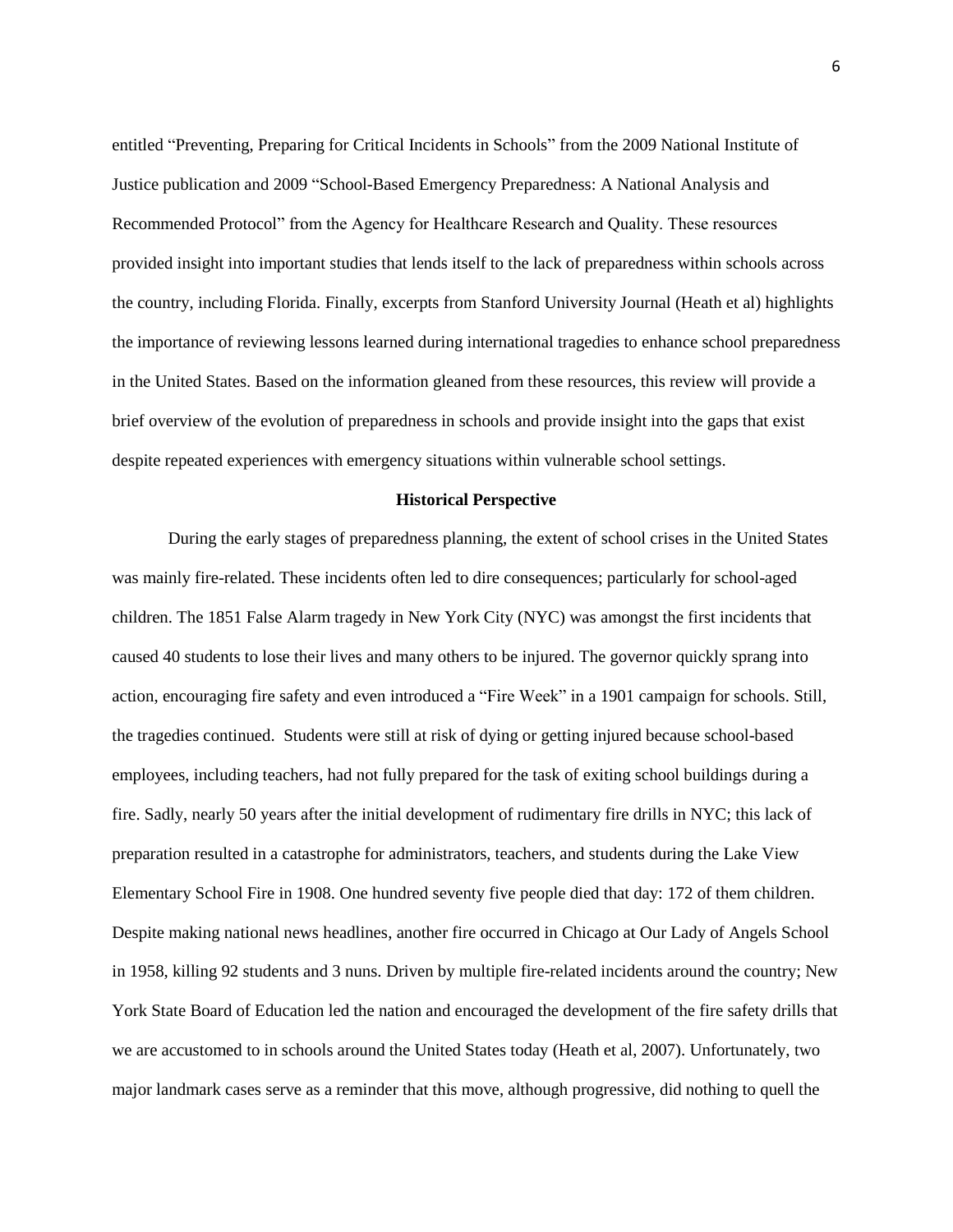suffering caused by injuries from non-fire related incidents. During this time period, The Bath, Michigan bombing disaster in 1927 resulted in 45 deaths and 58 injuries. Thirty-eight of the victims were children. In 1937, another incident occurred in Rusk County, Texas when an explosion from a gas leak claimed almost 300 lives of students and teachers. Both images highlighted the need for schools to develop better protection for students during various emergencies (Heath et al, 2007).

 Relief seemed to come in the form of a joint venture between the United States Federal Civil Defense Administration (FCDA) along with the United States Department of Education (DOE) in the early 1950's. These organizations worked together to promote the use of fallout shelters and developed the first recognizable Emergency Broadcast System to prepare students for the possibility of a nuclear attack; a move that pushed school preparedness beyond its infancy (Heath et al, 2007).

 National preparedness studies conducted in the past twenty years have highlighted the importance of protecting children's safety in schools. Shortly after the incidents in the 1950's, intermittent strides were made to prepare school officials and teachers for emergencies. It was not until the late 1990's, however, that the public's perception of school preparedness was challenged. Without a doubt, the Columbine High School shooting marked the most notable beginning responsible for focusing government officials' attention on student safety. Almost immediately, serious consideration was given to the importance of fully implemented emergency response in schools. Key aspects of emergency preparedness viewed after that fateful day focused on immediate response, mitigation, and long-term impact of emergency situations in settings involving children (Austin, 2003). Lessons learned from the incident prompted states and school districts around the country to begin planning for the implementation of school safety measures. At least 13 states "passed legislation establishing school safety councils, committees, and/or studies" claiming to address these concerns; many of them adopting emergency response plans directly into their statutes (Council of State Governments, 2014). However, with no specific mandates in place for schools and day care centers, preparedness plan formation and implementation were less than stellar (AHRQ, 2009).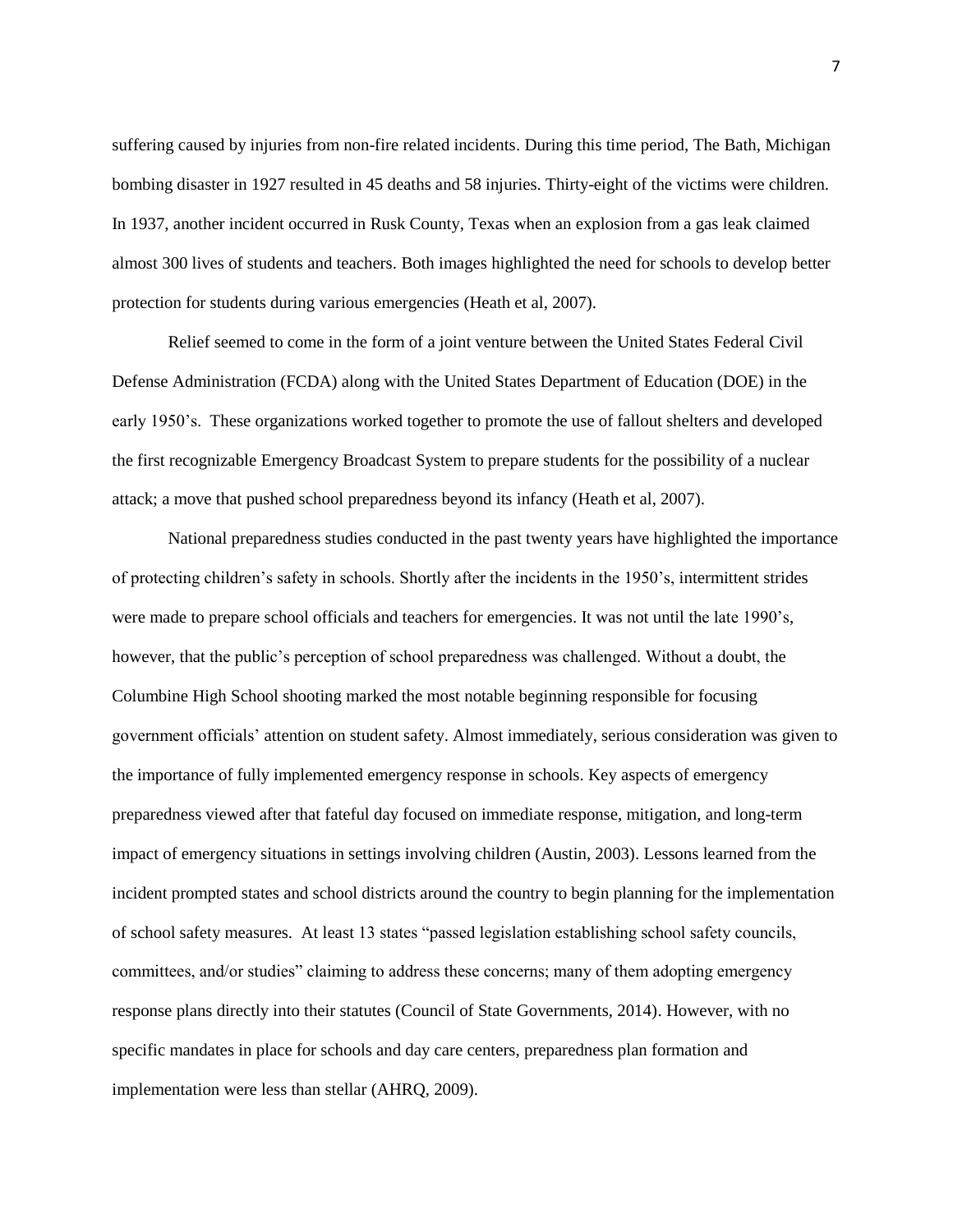Nearly a quarter of a students' day is spent in school. Extensive building damage, active shooters, terrorist attacks and medical emergencies are realities in modern society. Emergency plans which neglect these critical preparedness components place children in grave danger. (AAP, 2008) A prime example of the effects of a lack of preparedness is the Beslan, Russia national celebration at a school site in 2004 which turned into a hostage situation. The incident left 344 people dead; where half of the victims were children (Heath et al, 2007).

 Historically, schools report that barriers such as geographic location, facility conditions, staffing, education and financial resources prevent school officials from administering plans that keep students safe (AAP, 2008). School-based resource officers' echoed this sentiment through their participation in a 2004 survey declaring that preparedness funding from the Federal government is insufficient; either disappearing or remaining the same despite increased demands on their already limited resources. (NASRO, 2005) The Agency for Healthcare Research and Quality (AHRQ) rebuts this notion by calling attention to resources available from homeland security and public health agencies; decidedly stating that the physical, mental, psychological and emotional needs of children remain unmet unnecessarily during emergencies. Furthermore, the agency highlights a trend discovered through a preparedness analysis that indicates that at least 5 states: Massachusetts, Florida, Wisconsin, Colorado and California lack a comprehensive "all hazards" approach to emergency incidents in school settings (ARHQ, 2009).

 The wake of Hurricane Katrina unveiled serious weaknesses in the nation's ability to protect children. A study through a nongovernmental organization, Save the Children, found that although they constitute 25 percent of America's population, the needs of children have been largely overlooked during Federal and state disaster preparedness planning (Save the Children, 2015). Furthermore, the study argues that despite recommendations from the National Commission on Children in Disasters, at least twentyone states and the District of Columbia neglected to create effective school-based emergency plans. Of the twenty-nine states that did comply, they did so by addressing only the minimum requirements; leaving a significant amount of America's children vulnerable (Philanthropy News Digest, 2014). Still, results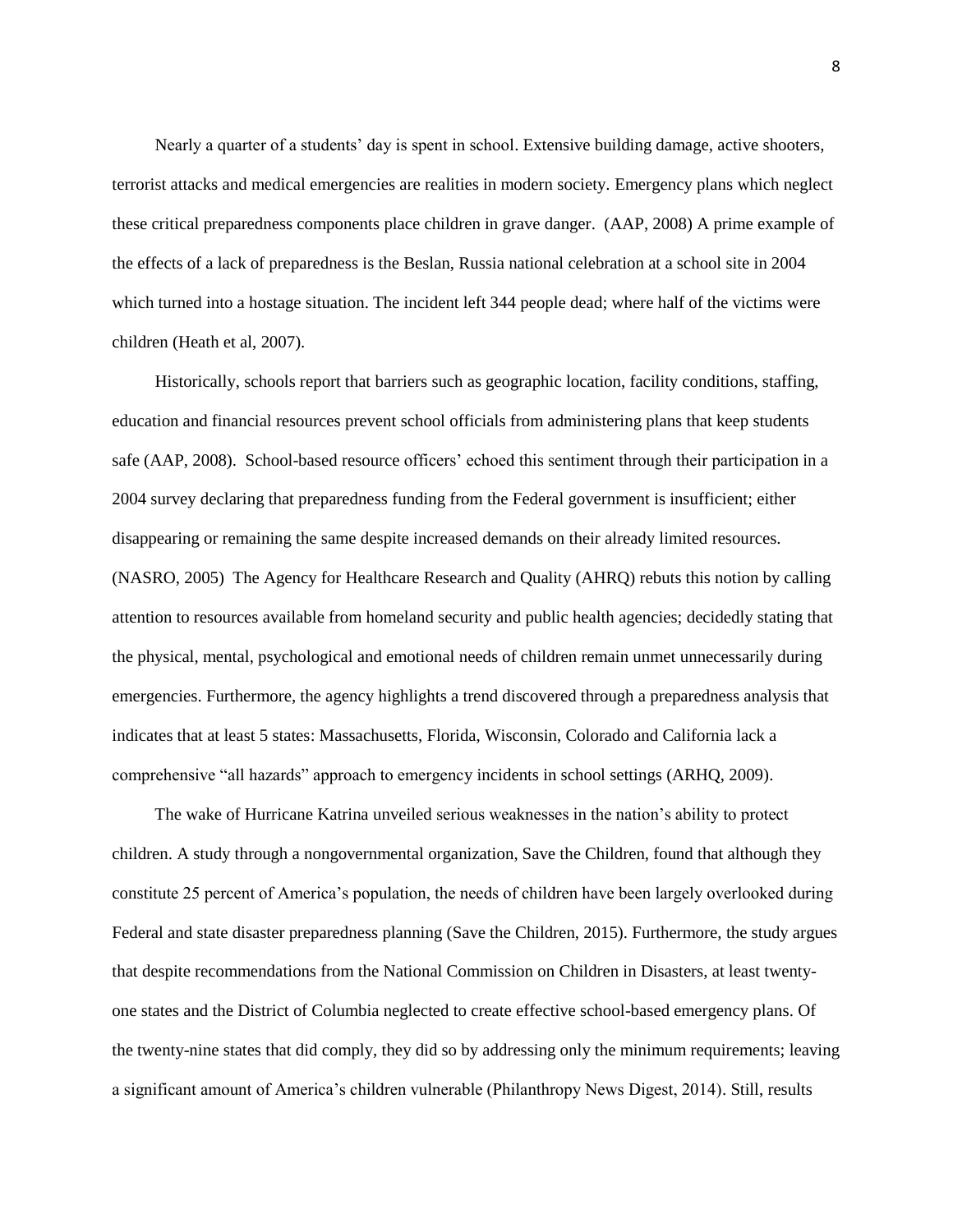from a survey taken by school-based police officers revealed that emergency plans in schools were not adequate. Additionally, more than 66 percent of the officers surveyed indicated that that their emergency plans were not practiced regularly by the school's faculty and staff (National Institute of Justice, 2010). All of these findings come on the heels of a national survey conducted by the Centers for Disease Control and Prevention (CDC) in 2006 that stated that ninety-five percent of school districts had "comprehensive plan[s] to address crisis preparedness, response and recovery". The survey also revealed that 82 percent of the emergency plans in those districts were appropriately funded and that 87 percent of faculty and staff had received training to prepare them for emergency incidents (National Institute of Justice, 2010).

 More than 55 million children reside in America's schools each school year: both public and private. Consequently, school district preparedness plays an important role in the protection of children and their physical, mental and emotional well-being. Although most school districts around the country may have preparedness plans in place; their lack of attention in important areas can cause significant gaps in protection for students. A number of resources are available through the U.S. Department of Education, Office of Safe and Drug-Free Schools, including planning frameworks and best practices measures that lead to effective response measures during emergency situations. Additionally, a variety of funding resources are available to assist school districts in the development of long-term comprehensive preparedness planning. Experts caution, however, that "despite the availability of funds…many school districts struggle to balance priorities relating to educating students and other administrative responsibilities that pertain to emergency and incident management" (AAP, 2008).

 Understandably, officials may struggle between attending to the immediate and long-term needs of students; however, it is important to understand that school preparedness invariably boosts both local and national preparedness. Various studies from the ARHQ, Department of Justice, American Association of Pediatrics and the Department of Education that have taken place within the last decade highlight the fact that most schools are unprepared for multiple tragedies. Therefore, school officials need to be diligent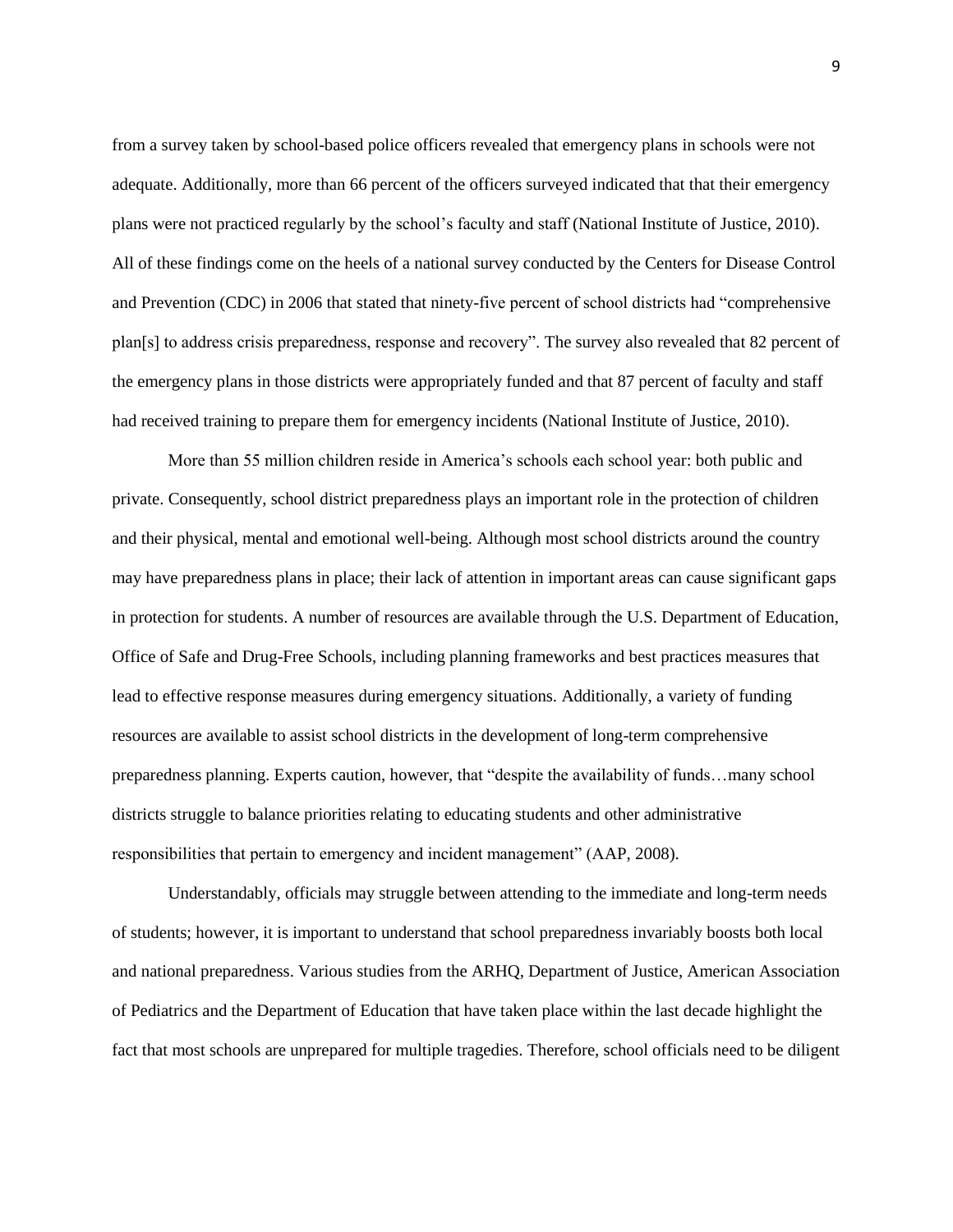about adopting and utilizing strategies which can potentially achieve and increase maximum protections for students on campus.

 New and improved requirements are necessary in order help children during disasters. For states to meet minimal standards they must address 4 issues: evacuation and relocation, family reunification, children with special needs such as those with disabilities, infants, and toddlers, and multiple hazards in schools (Philanthropy News Digest, 2014). Nongovernmental organizations such as The Red Cross, Save the Children and The International Association for Disaster Preparedness and Response have resources to educate the public about preparedness, but many schools still lack the components necessary to ensure parents, teachers, administrators and the community at large feel confident about the safety measures in place to protect students. Experts believe that the lack of preparedness amongst administrators prevent them from activating effective response mechanisms in times of disasters. These issues can be minimized by creating and implementing district-wide plans. Minor revisions can be done in order to accommodate various settings, such as daycares and summer camp programs to ensure that all children are safe when with their caregivers. Additionally, the use of district-wide training and drill efforts would lead to enhanced responses amongst staff that may have otherwise ill-prepared during an emergency. These efforts coupled with adequate funding can significantly reduce loss of life, injury and ineffective management of resources; effectively bridging the gap between preparedness in schools and national preparedness.

The themes highlighted above indicate that gaps still exist in school emergency preparedness plans all across the country. However, my study will focus specifically on one large, urban high school in the Palm Beach County School District, the only high school in Delray Beach, Florida. Based on the review, the literature lacks important information that is necessary to determine the specific levels of preparedness within particular schools and school districts within Florida. Although the ARHQ study resulted in the development of a template for the town of Brookline, Massachusetts school system, this district's characteristics are very different from other states and may not take into consideration factors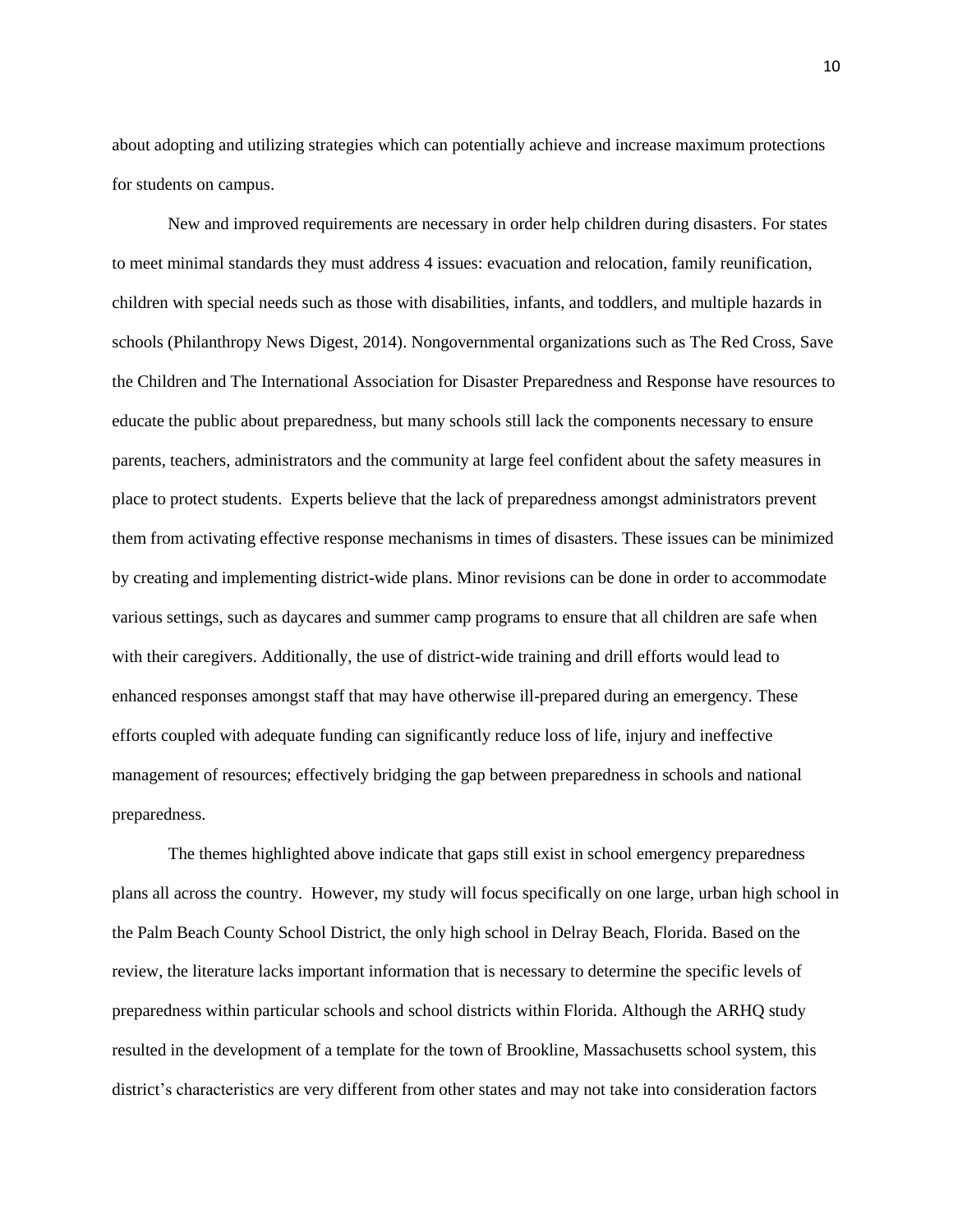such as district size and support, geographic limitations, staff availability and training, and funding sources, all of which may necessitate changes to school preparedness plans nationwide.

#### **Methods/Research Design**

 This preparedness study surveyed a sample population of one of the largest high schools within the Palm Beach County School District. Although Palm Beach County has 187 schools with varying challenges, Atlantic Community High School's unique characteristics include but are not limited to: low socioeconomic status, reduced academic achievement, diversity in racial and ethnic origin, language acquisition barriers and other unique complexities.

 This research project's method of design used a multiple choice survey. The study population was comprised of instructional employees from Atlantic Community High School located in Delray Beach, Florida. The targeted convenience study sample included between 75 and 105 individuals employed within the school building. The individuals surveyed came from varying educational backgrounds, teaching experience and grade levels. They were classified as teachers, instructional coaches, guidance counselors or administrative employees.The survey garnered information from individuals from each grade level within to the school which totaled 75 complete survey responses.

 Utilizing this approach ensured that there was a cross-sectional representation of the entire instructional staff at Atlantic Community High School. Additionally, it allowed for a comparative analysis of emergency preparedness between some components for long-term and newer employees of Atlantic Community High School. All employees listed include the principal, assistant principals, schoolbased crisis team members and teachers that were easily accessible through district email. This promoted quick distribution and completion of the survey. Demographic information was collected from each participant; however, all identifiable information was kept private as each subject was assigned a participant number. The researcher is the only individual who has access to the information. Participants ranged from twenty-two to seventy years of age. Inclusion criteria included employees of Atlantic Community High School that may or may not be active members of the school-based or district-based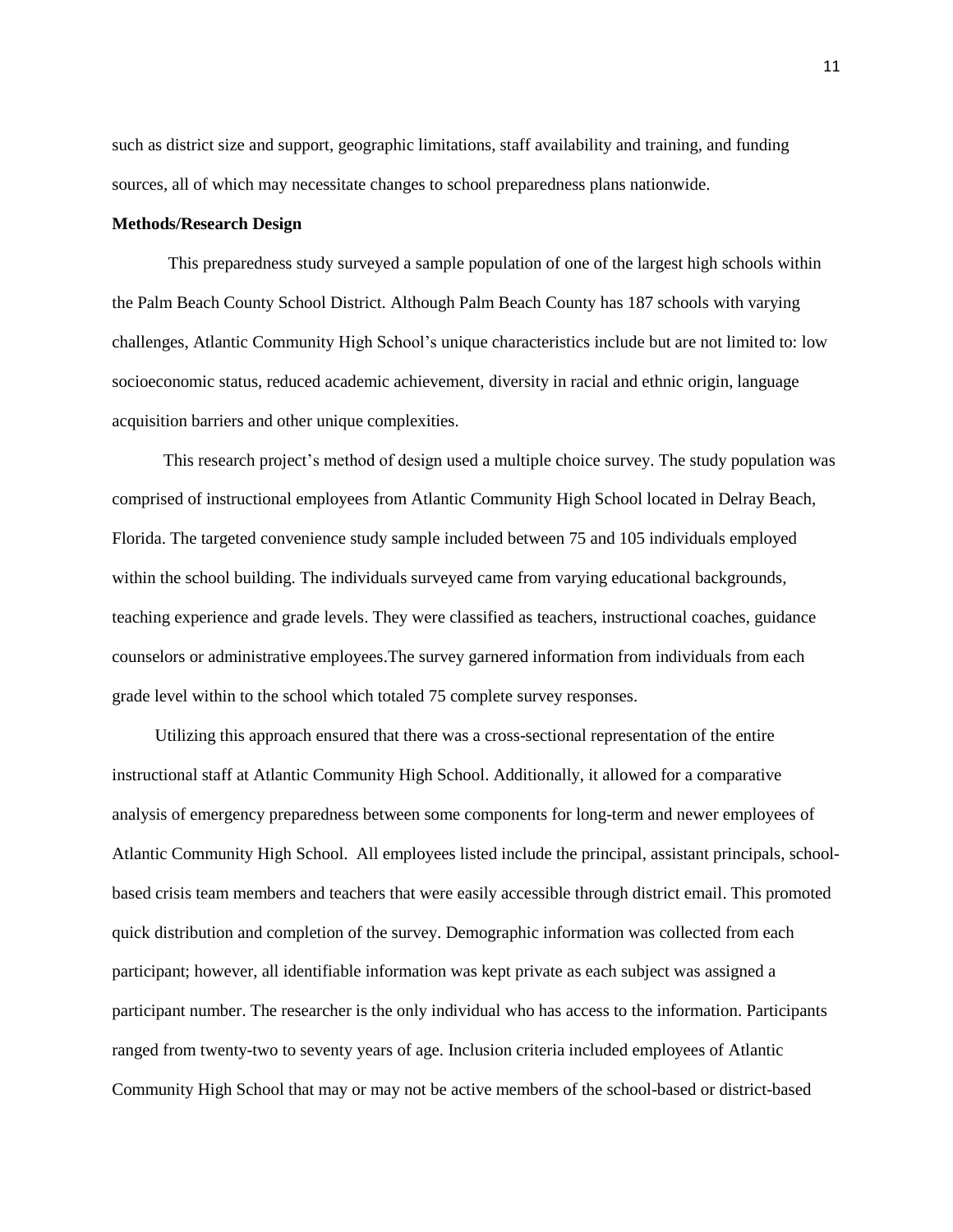emergency response teams but may have assisted in the development of emergency plans, and in some capacity are responsible for being involved in the execution of those plans. Exclusion criteria included those employees that are on campus but might have nonspecific or indirect roles in the execution of emergency plans (i.e. janitor, cafeteria workers). Initial demographic information was limited to number of years served in the school district, years served at Atlantic Community High School, position and/or titles, gender, age and education level.

 Data collection measures involved participants being asked a series of predetermined questions concerning school preparedness in a multiple-choice based format. The survey was distributed via district email, therefore, participants needed to have a computer with Internet access available. Additionally, an email notice prompted subjects to complete the survey by providing a link to a popular platform known as surveymonkey.com. Participants spent no more than 5-10 minutes completing the questionnaire. All respondents were asked to complete the survey questions within a one-week period from the receipt of the email. A reminder email was sent to allow participants that have not completed the survey an opportunity to do so before the deadline.

 Data gathered from the completed surveys provided both general and specific aspects of emergency preparedness plans at Atlantic Community High School. Data analysis was achieved through the use of SurveyMonkey.com's Filter, Compare and Show mechanism to assist the researcher explore the school's emergency plans and determine the level of preparedness on campus.

## **Materials**

 Participants needed a computer with Internet access, surveymonkey.com application platform and consent forms. All surveys were conducted on a computer with the responses recorded on the surveymonkey.com website. Each participant received "virtual" consent forms that were attached to the beginning of the survey. The consent form outlined the purpose of the study, study and participant expectations, instructions on how to complete the survey and information explaining how the data gathered from the research study would be used.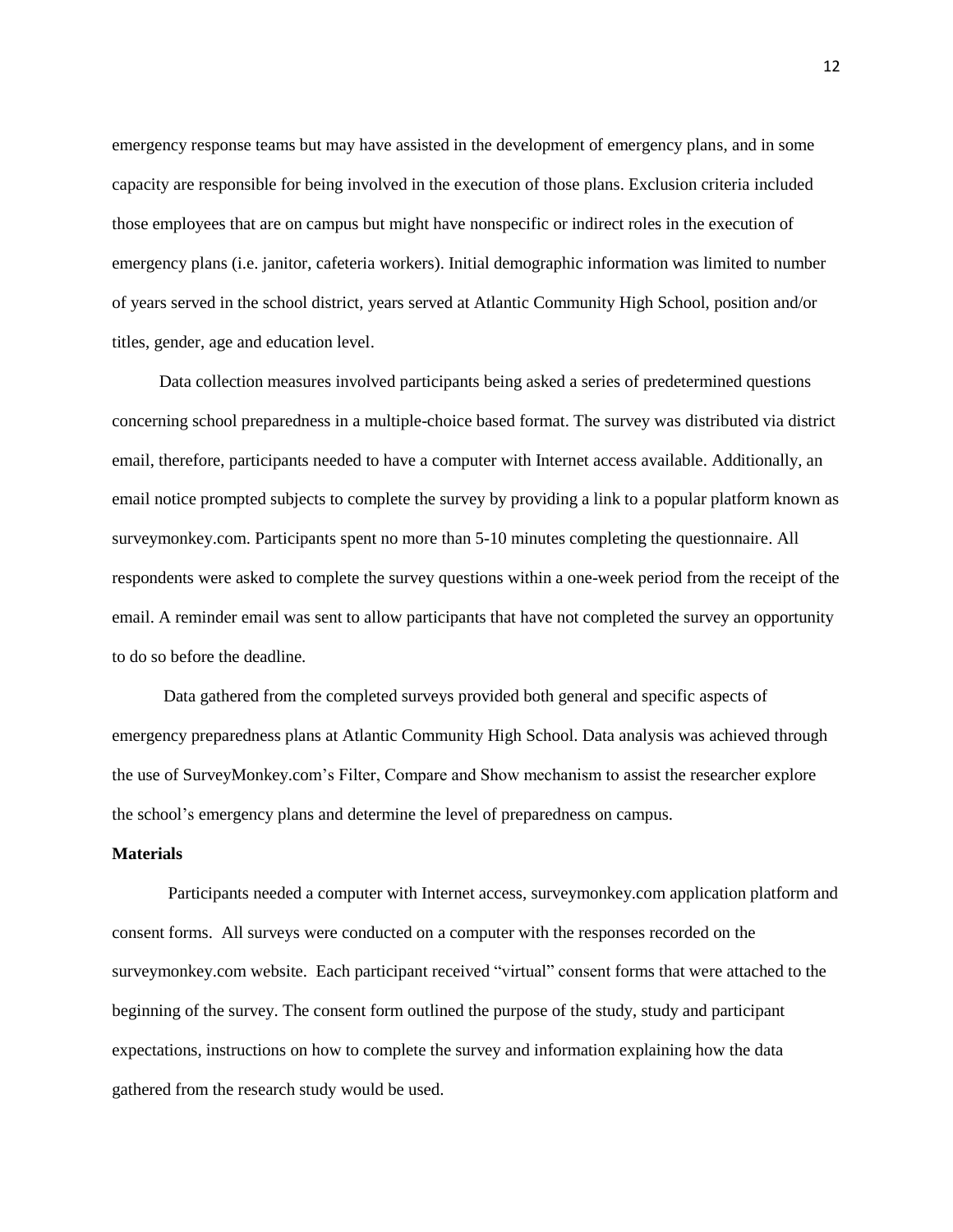## **The Survey- Background**

 The survey was compiled after literature searches suggested that several critical pieces of information were missing from emergency plans in schools. Recent events, including the Belsan, Russia incident reminds us of how vulnerable children are in the school environment. Of particular importance was the ability to deal with hostage situations, active shooter events, and other emergency incidents which are heightened if the faculty, staff, students lack preparedness in this area. Seemingly, America's reflections on international incidents are inconsequential. Due to their familiarity with modern day terrorist attacks; however, other countries' failures lend a unique insight into the world of preparedness and provides an opportunity to enhance protective measures that would keep students safe during school hours (Sparrentak, 2008).

## **Results**

#### **Background Information and Overall Trends**

 Atlantic Community High School is the only large, urban high school servicing the greater community of Delray Beach, Florida. There are almost 2300 students on campus, and it is considered one of the largest high schools in the Palm Beach County School District. Currently, the school employs more than 200 non-instructional and instructional staff members to care for the massive crowd at the school. The instructional individuals can be subdivided into 2 distinct roles: classroom-based educators and administrative employees. There are approximately 134 teachers and 9 administrative employees on campus for a total of 143 instructional personnel. Therefore, it was determined that these individuals would represent the number of possible respondents used for the purpose of data collection in this study. The research proposal aimed for survey responses from a target population of 75 to 105 instructional staff members including but not limited to: classroom teachers and instructional coaches, guidance counselors, crisis team members, assistant principals, and the school principal. Data was collected over a two-week time period after the emergency preparedness survey was distributed to instructional staff members via school district email. A total of 75 survey responses were collected as a result of the research and the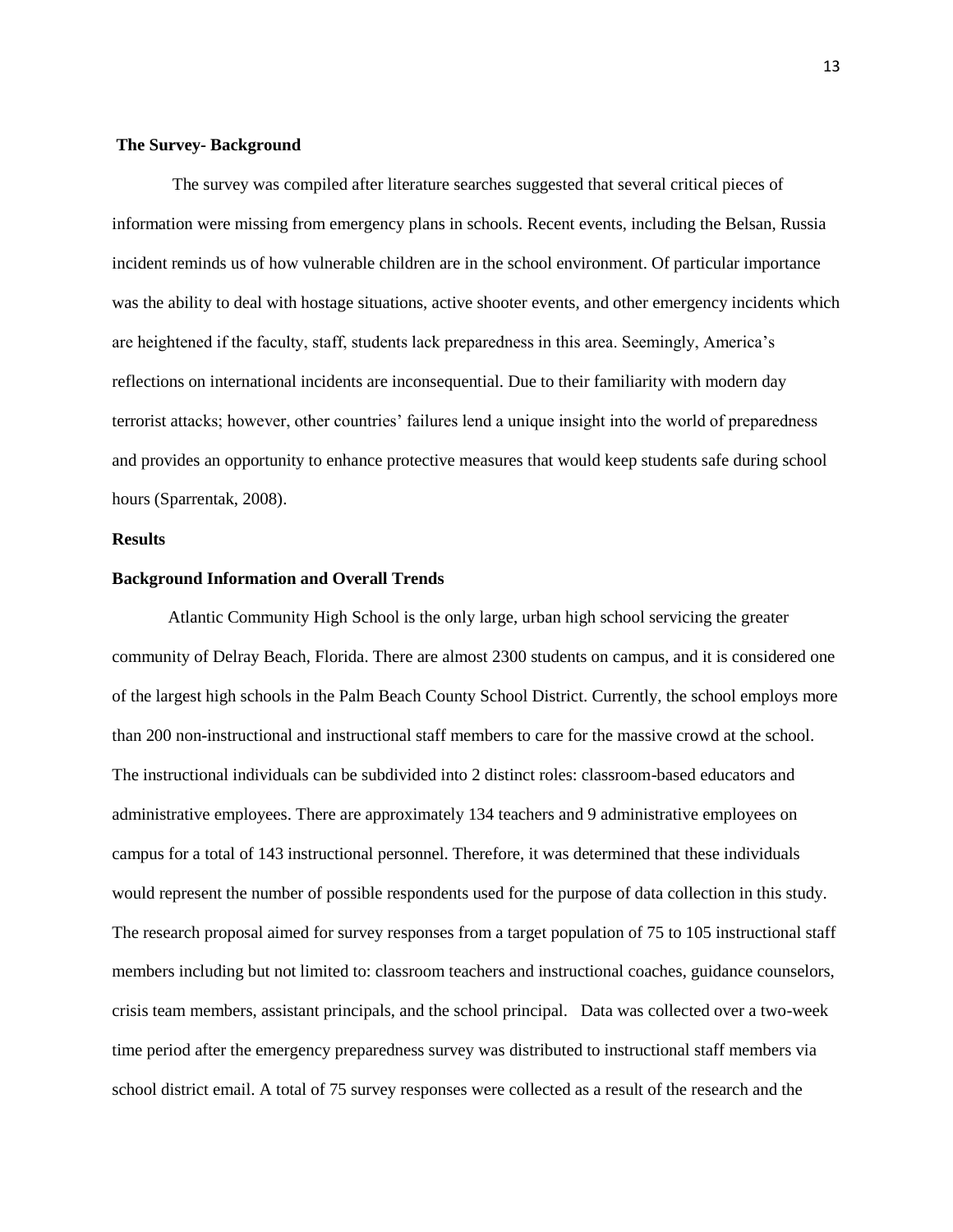majority of the data reflected the opinions of classroom teachers. Survey distribution yielded a final response rate of eighty two percent. Based on the results of the demographic information, however, it was uncertain whether or not the people in each group who received the survey actually responded. Additionally, it was unclear whether some of the responses were miscoded in an effort to achieve greater anonymity. The overall trends reflected in the survey show that while staff members, particularly teachers, have a general understanding of cursory fire, tornado and evacuation drills they are unaware of or unsure of how to navigate other preparedness components which make up student and employee safety on their individual campus.

#### **Table 1: Responses to Question 1**

| Not Prepared | Somewhat<br>Prepared | Moderately<br>Prepared | <b>Very Prepared</b> | Not Sure |
|--------------|----------------------|------------------------|----------------------|----------|
| 2.6%         | 13.3%                | 50.6%                  | 29.3%                | $4.0\%$  |

Responses from this question garnered a great deal of confidence from instructional staff about general preparedness at Atlantic Community High School with the majority of respondents (80%) choosing the option of 'Very prepared" or "moderately prepared". Fifty-one percent of the respondents answered that their campus was moderately prepared while 29% percent answered that they felt the campus was very prepared to handle general emergencies. The final responses were distributed amongst the other three categories "somewhat prepared" (13.33%), "not prepared" (2.67%) and not sure (4%), respectively.

#### **Table 2: Responses to Question 2**

| members<br>U-2 | members<br>1–⊿ | members<br>$-6$ | -<br>members<br>$-8$ | members<br>ч-<br>1 U | <b>Not</b><br>Sure |
|----------------|----------------|-----------------|----------------------|----------------------|--------------------|
| 0%             | $4.3\%$        | 9.3%            | $9.3\%$<br>Q         | 3%<br>1J.J           | 66.6%              |

The data for this section showed that the majority of the instructional personnel surveyed (67%) were unaware of the number of members on the crisis team. The rest of the responses were scattered amongst the other categories. The rest of the responses were scattered amongst the other categories with the following: No respondents answered that there were between 0 and 2 members, 1 percent answered that there were between 3 and 4 members, in each category 9 percent of the people answered that there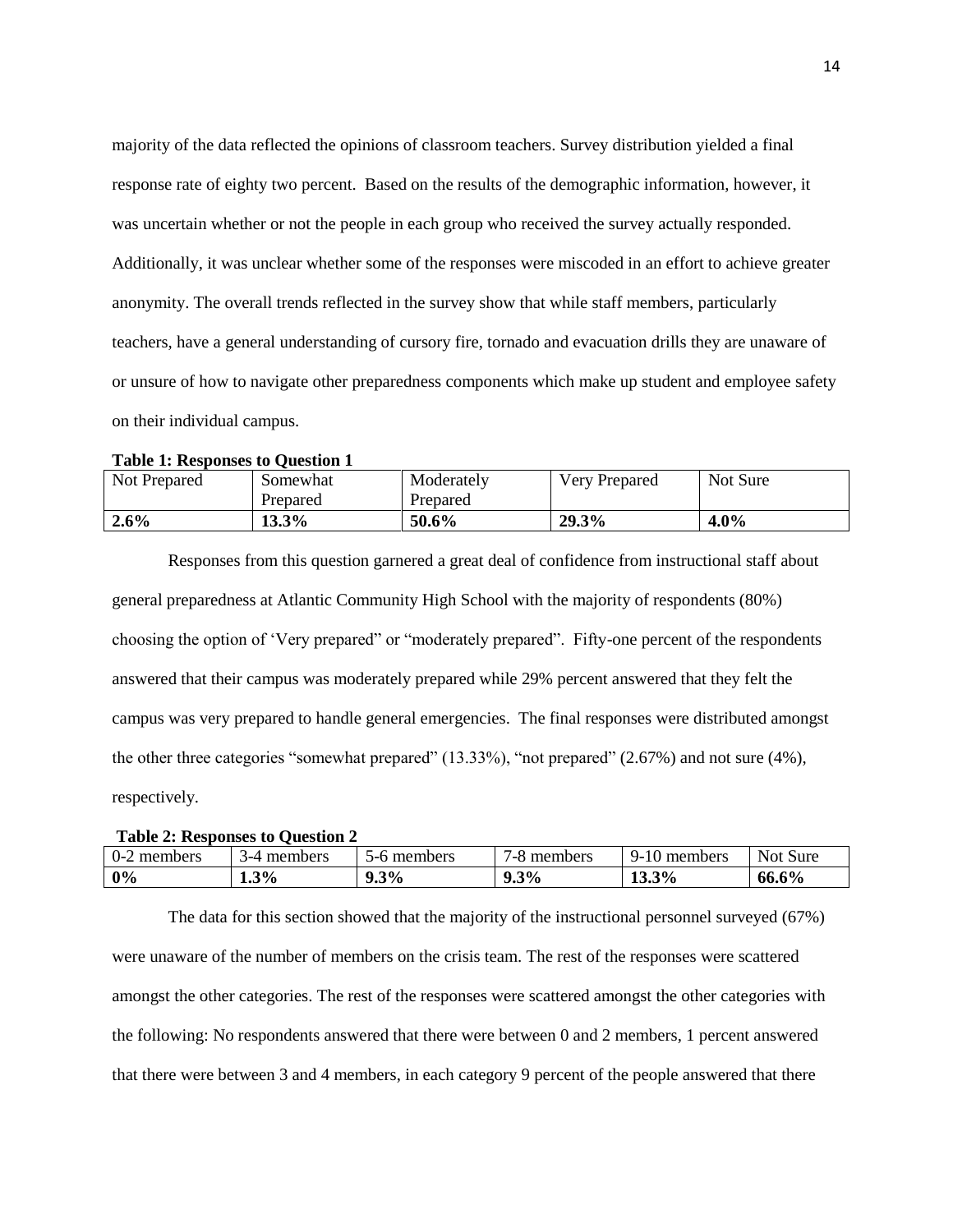either 5 or 6 members or between 7 and 8 members on the response team. Finally, 13 percent answered that there were between 9 and 10 members on their respective emergency response teams. Further investigation of the data points revealed that of the 75 teachers that responded to the survey, approximately 31 of them were new teachers**.** When the data was analyzed further, it was discovered that 84 percent of the teachers new to Atlantic High School chose the option of "not sure". Additionally, a number of veteran teachers were included in the numbers designated "not sure".

| Question   | None of the         | Some (at least  | Most (          | All staff     | <b>Skipped</b> |
|------------|---------------------|-----------------|-----------------|---------------|----------------|
| Number     | staff (between      | $25\%$ ) of the | between 50-     | members       |                |
|            | $0$ and $10\%$ ) is | staff is aware  | $75\%$ ) of the | $(100\%)$ are |                |
|            | aware of the        | of procedural   | staff is aware  | aware of      |                |
|            | procedural          | expectations    | of procedural   | procedural    |                |
|            | expectations        |                 | expectations    | expectations  |                |
| Question 3 | 0%                  | 4.0%            | 63.5%           | 32.4%         |                |
| Question 4 | 0%                  | 14.6%           | 72.0%           | 13.3%         |                |

**Table 3 – Responses to Questions 3 and 4**

Based on the responses to question 3, most of the staff members felt that their colleagues had at least a basic understanding and awareness of procedural expectations during a campus lockdown. Ninetysix percent of the respondents chose either "Most staff members are aware of procedural expectations"(64%) or 'All staff members are aware of procedural expectations" (32.43%). Only 4 percent of the respondents felt that only 25% of their campus was aware of procedural expectations. None of the respondents felt as if instructional personnel on campus lacked the knowledge necessary to appropriately navigate code red drills in case of an emergency.

 Most of the respondents (72%) for question 4 felt that between half and three-fourths of their students were aware of the procedural expectations during critical time periods. Almost 14 percent of the respondents felt as though all of their students were aware of the procedural expectations. Fifteen percent of the respondents felt that only some of the students on campus were aware of procedural expectations. None of the respondents felt that students were completely unaware of procedural expectations.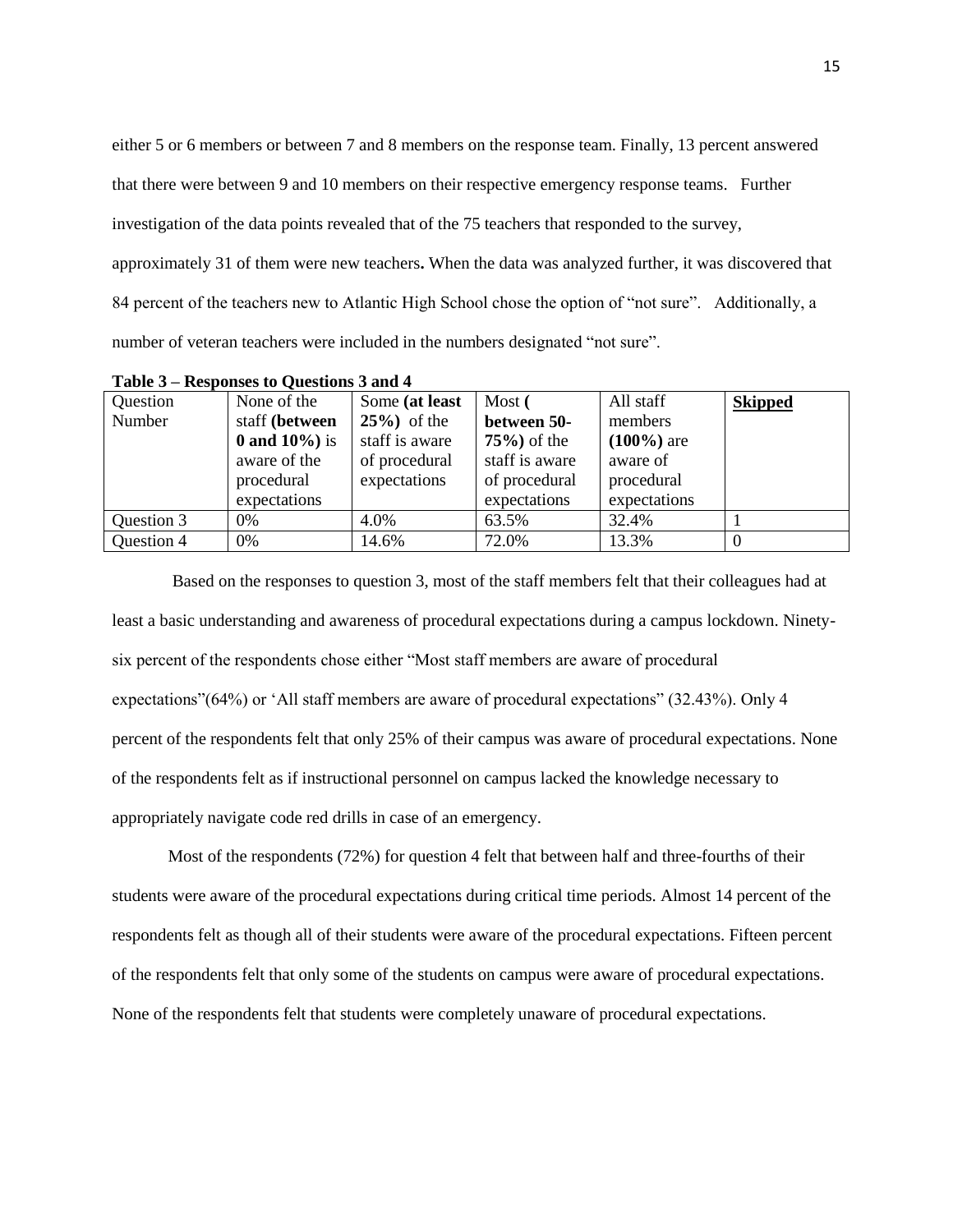| <b>Question Number</b> | Yes   | No    | Not Sure | Skipped |
|------------------------|-------|-------|----------|---------|
| Question 5             | 65.3% | 9.3%  | 25.3%    |         |
| Question 8             | 30.6% | 10.6% | 58.6%    |         |
| Question 9             | 29.3% | 9.3%  | 61.3%    |         |
| Question 10            | 63.0% | 4.1%  | 32.8%    |         |
| Question 12            | 55.4% | 2.7%  | 42.0%    |         |
| Question 13            | 30.6% | 6.6%  | 62.6%    |         |

**Table 4 – Responses to Questions 5, 8, 9, 10, 12 and 13**

 Most of the respondents (65%) for question 5 stated that there were emergency procedures posted in multiple areas around campus. The other 34% of respondents answered that the procedures were either not posted in multiple places (9.33%) or they were not sure if the procedures were posted in other parts of the campus (25.33%), respectively.

 The majority of respondents (59%) for question 8 answered that they were unsure if alternate sites had been designated for instruction should building damage occur. Thirty one percent of the respondents stated that designated sites were available while 11% of the respondents stated that designated sites were not available in case of extensive building damage.

The majority of the respondents (61%) for question 9 revealed that they were not sure if plans were in place in case of water or electrical outage. Twenty-nine percent of respondents stated that there are plans in place in case of a prolonged water or electrical outage. Nine percent stated that there were no plans in place in case of a water or electrical outage.

 The majority of the respondents (63%) for question 10 stated that there are plans in place for a mandatory campus evacuation. Four percent stated that there were no plans in place in case of a mandatory campus-wide evacuation. Thirty-three percent of the respondents stated they were not sure if plans were in place for campus-wide evacuation.

 The majority of responses (55.41%) for question 12 indicated that "Yes, there are mental health services available" while 42% chose the option "Not sure, if there are mental health services available". The final 3 percent of respondents stated that there were "No mental health components available" for survivors. One respondent skipped the question.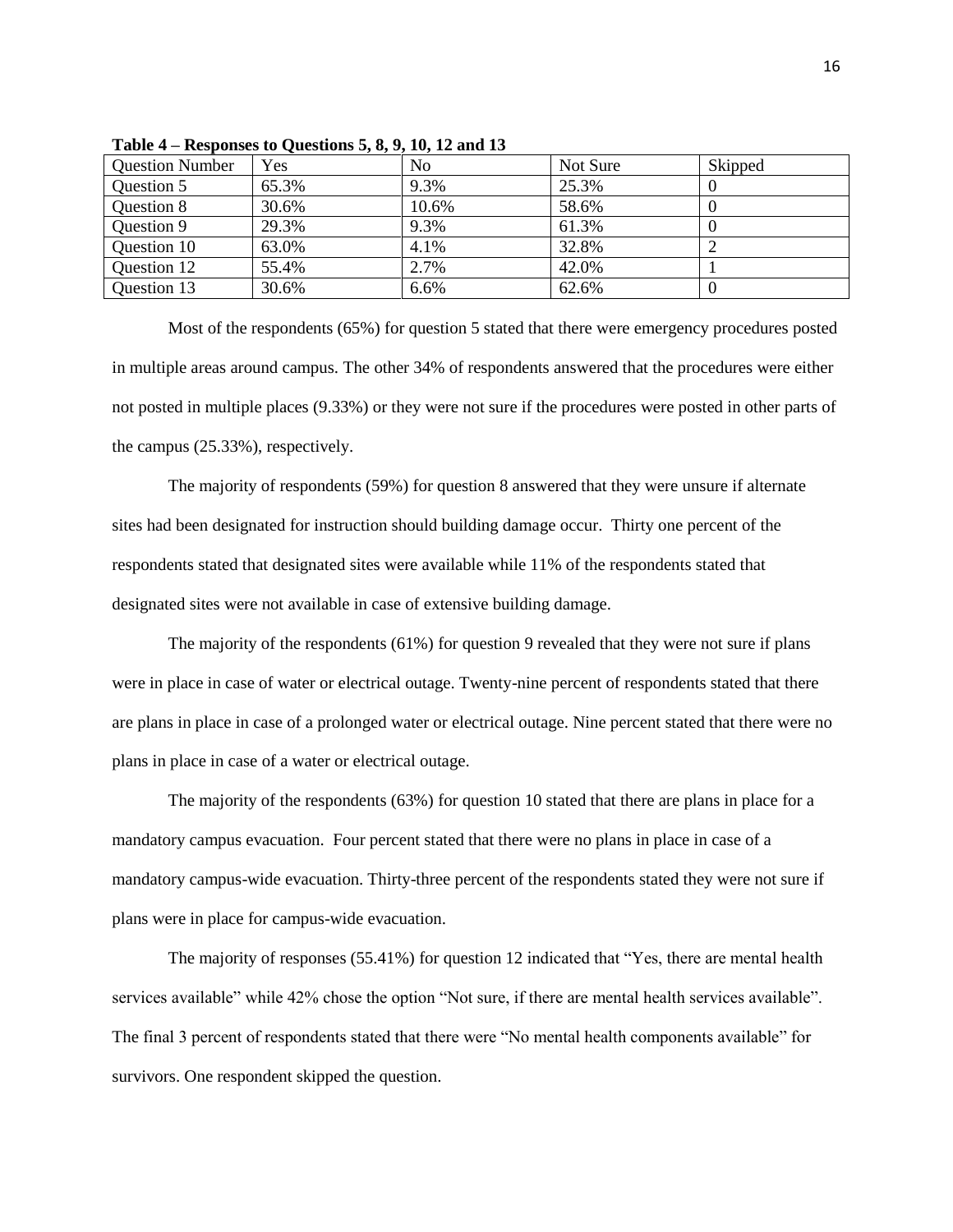The majority of the respondents (63%) for question 13 stated that they were unsure if parents and community members were incorporated into emergency procedures. Thirty-one percent reported that parents and community members were incorporated into emergency procedures. Seven percent stated that parents and community members had not been incorporated into current emergency response procedures.

| Not Confident - None   | Somewhat Confident       | Very Confident-                | <b>Extremely Confident</b> |
|------------------------|--------------------------|--------------------------------|----------------------------|
| (between 0 an $10\%$ ) | $(at least 25\%)$ of the | Most (between 50-              | All staff members          |
| of faculty members     | faculty members are      | $75\%$ ) of the of the faculty | $(100\%)$ are aware of     |
| are aware of           | aware of evacuation      | members are aware of           | evacuation procedures      |
| evacuation             | procedures               | evacuation procedures          |                            |
| procedures             |                          |                                |                            |
| 2.6%                   | $22.6\%$                 | 65.3%                          | $9.3\%$                    |

**Table 5: Responses to Question 6**

 Most of the respondents (74%) conferred an enormous amount of confidence in their colleagues' awareness of procedural expectations during weather-related emergencies. The majority of the responses (65.3%) fell into the category of "very confident that the staff were aware of evacuation expectations" while the other 9.3% felt "extremely confident" about their colleagues' awareness of evacuation procedures. Twenty-three percent of the respondents felt like only 25 percent of their staff were aware of the expectations. Only 3 percent of the respondents felt that none of their colleagues would be able to respond appropriately should a weather-related event occur.

| <b>Table 6: Responses to Question 7</b> |  |
|-----------------------------------------|--|
|-----------------------------------------|--|

| ⌒<br>incidents<br>U-. | incidents          | incidents<br>י- | incidents<br>-0 | incidents<br>∽ | <b>Not</b><br>Sure |
|-----------------------|--------------------|-----------------|-----------------|----------------|--------------------|
| 3%<br>JJ.J            | $\frac{25.3\%}{ }$ | 3%<br>ິ         | 4.0%            | 1.3%           | 5%<br>30           |

 Most of the respondents (33%) answered that there were between 0 and 2 incidents on their campus in the last 5 years. The second highest category had 31% percent of respondents stated that they were unsure of how many incidents occurred on campus followed by 25% in the category that stated that between 3-4 incidents occurred on campus in the past 5 years. Finally, less than 2% of the respondents said that they had between 8 and 9 incidents.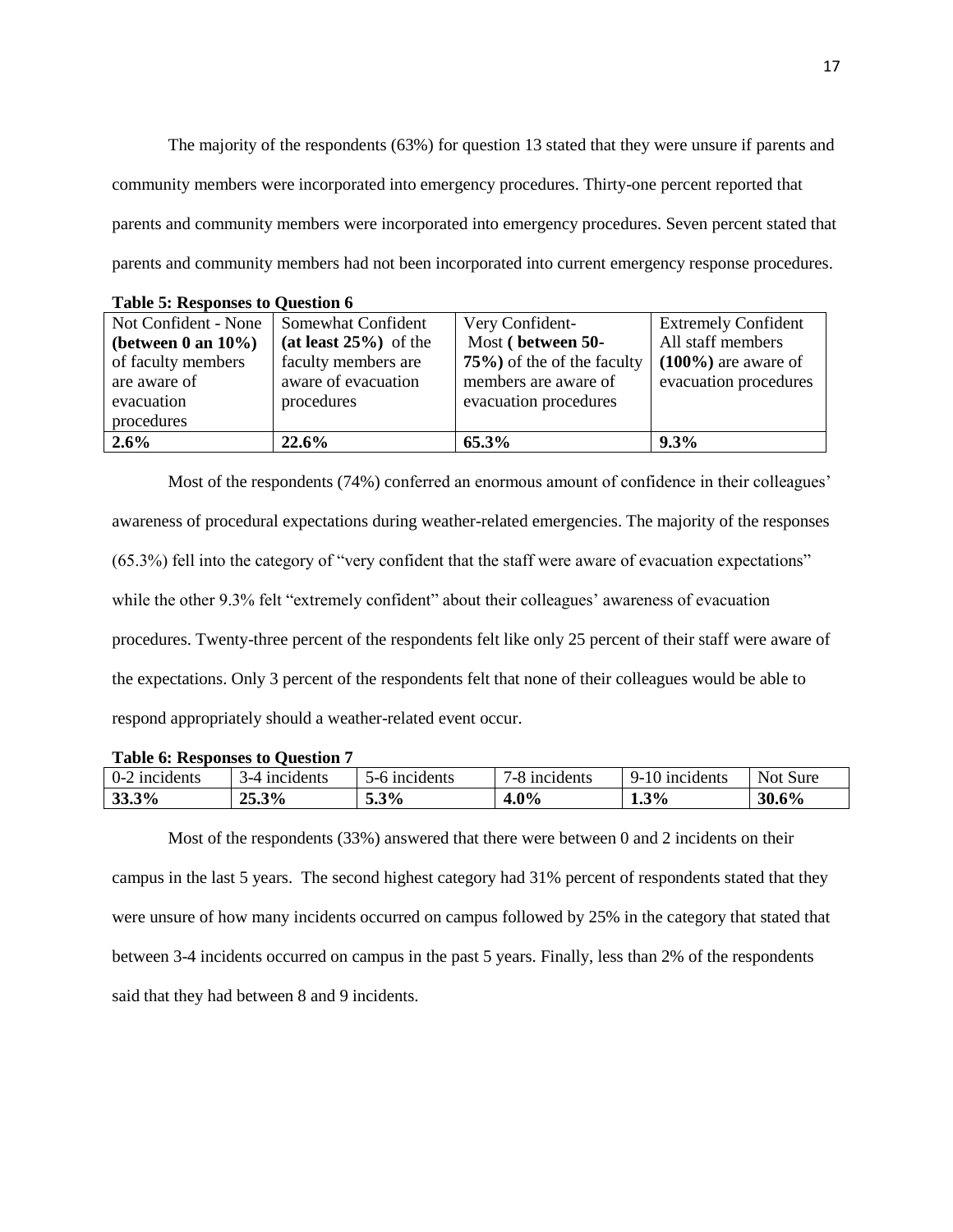| $-$ , $-$ , $-$ , $-$ , $-$ , $-$ , $-$ , $-$ , $-$ , $-$ , $-$ , $-$ , $-$ , $-$ , $-$ , $-$ , $-$ , $-$ , $-$ , $-$ , $-$ , $-$ , $-$ , $-$ , $-$ , $-$ , $-$ , $-$ , $-$ , $-$ , $-$ , $-$ , $-$ , $-$ , $-$ , $-$ , $-$ , |               |             |              |                 |          |  |  |
|-------------------------------------------------------------------------------------------------------------------------------------------------------------------------------------------------------------------------------|---------------|-------------|--------------|-----------------|----------|--|--|
| Once a Month                                                                                                                                                                                                                  | Once Every 6  | Once a Year | After an     | Rarely does the | Not Sure |  |  |
|                                                                                                                                                                                                                               | <b>Months</b> |             | Incident Has | team receive    |          |  |  |
|                                                                                                                                                                                                                               |               |             | Occurred     | any formal      |          |  |  |
|                                                                                                                                                                                                                               |               |             |              | training        |          |  |  |
| $0\%$                                                                                                                                                                                                                         | $5.3\%$       | $8.0\%$     | 0%           | $2.6\%$         | 84.0%    |  |  |

## **Table 7: Responses to Question 11**

The majority of the respondents stated that 84% of respondents were unsure of the frequency of crisis team members receive training. Five percent reported that they received training every 6 months. Eight percent of the respondents replied that crisis team members received training once a year. Three percent stated that they rarely received any training. None of the respondents chose "crisis team members receive training after an incident has occurred" or they "received training once a month" as an option.

| Table 8 : Responses to Question 14 |              |               |                         |               |             |         |  |
|------------------------------------|--------------|---------------|-------------------------|---------------|-------------|---------|--|
| $0-5$ years                        | $6-10$ vears | $11-15$ vears | 16-20 years             | $21-25$ vears | $26+$ vears | Skipped |  |
| 41.8%                              | 22.9%        | 20.2%         | $7\%$<br>$\mathbf{0}$ . | 5.4%          | $2.7\%$     |         |  |

**Table 8 : Responses to Question 14**

 The majority of the teachers were beginning to mid-level career teachers. Forty-two percent of the teachers had been working at Atlantic Community High School between 0-5 years. Twenty-three percent (23%) have been in the system between 6 and 10 years. Twenty-one percent of the respondents have been in the system between 11 and 15 years. The range of respondents in the consecutive age ranges rapidly declined as the age range increased. Seven percent of the respondents have been in the system between 16 and 20 years. Five percent of the respondents have worked in the school system between 21 and 25 years. Finally, only 3% percent of the respondents have worked in the system for more than 26 years. One respondent skipped the question.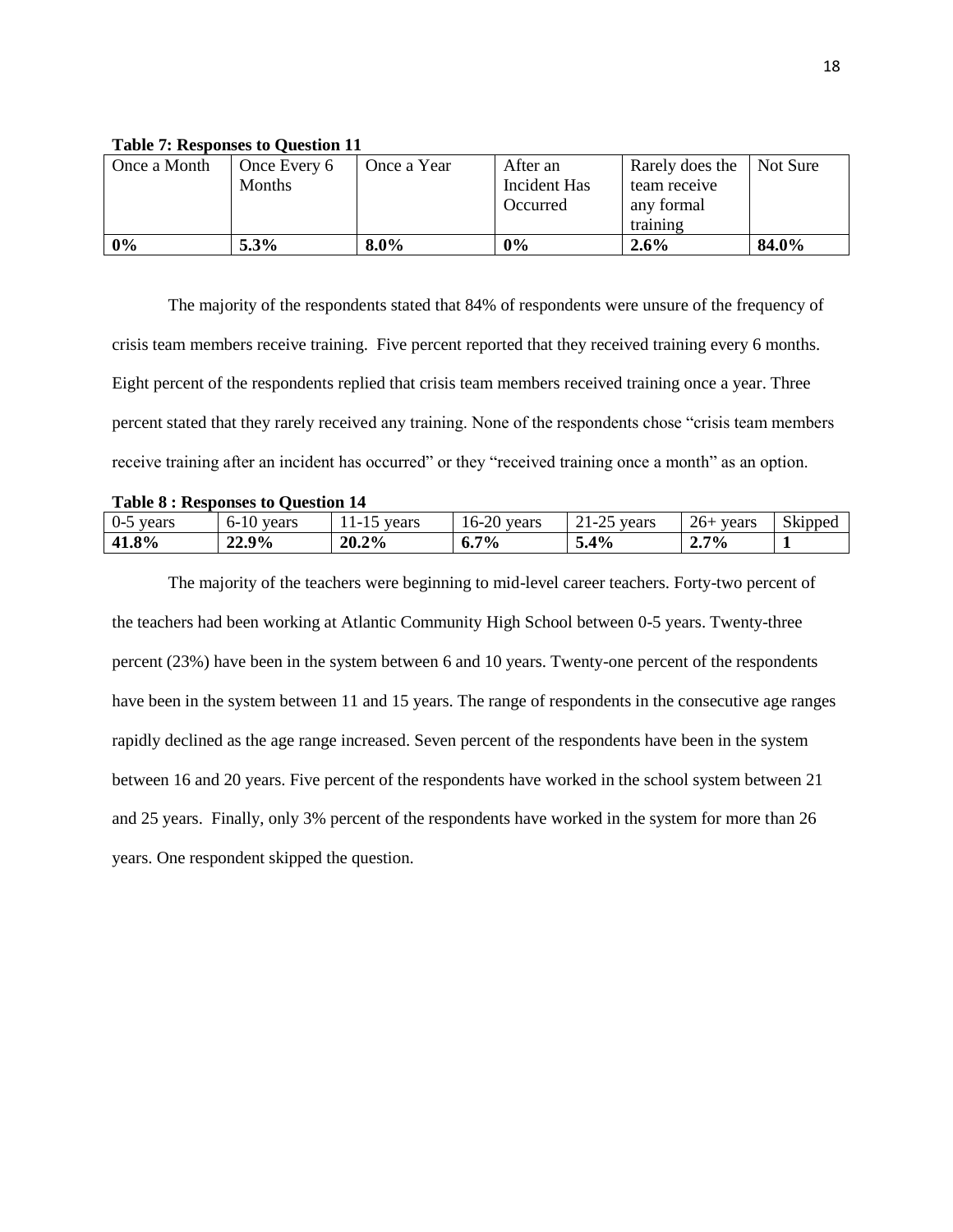**Table 9: Responses to Question 15**

| Elementary<br>School | Middle<br>School | School<br>H1ºh | <b>Office</b><br>District<br>0r<br>Area | $\sim$ 1<br>Skipped |
|----------------------|------------------|----------------|-----------------------------------------|---------------------|
| 9%<br>1. Je          | 33.3%            | 20<br>'3.3%    | 3%<br>- ت                               |                     |

 Three-quarters of the instructional staff stated selected that they had worked in another high school setting before being employed at Atlantic Community High School. These results indicated that the next highest numbers fell into the category of middle school (33.3%)and elementary school (16%), respectively. Further extraction of data revealed that the majority of teachers that work at Atlantic Community High School have worked in other environments. Six respondents skipped the question completely and only six teachers stated that they had not worked at another school prior to coming to Atlantic High School. Of the 63 teachers that replied, fifty-six of them reported that they had worked in only one other environment prior to working at Atlantic. The demographic information is as follows: Five percent worked in an elementary school, 19 percent worked in middle school and 48 percent reported that they worked in other high schools. The remaining teachers reported working in multiple settings prior to working at Atlantic. The demographic information is as follows: 2 percent (1 person) worked in both an elementary school and high school, 6.3 percent (4 people) worked in both a middle school and a high school, 6.3 percent (4 people) worked in elementary, middle and high school, 2 percent (1 person) in an elementary school, middle school and the district office, 2 percent (1 person) in a middle school, high school and the district office and finally 2 percent (1 person) worked in all four of the listed environments.

| $0 - 5$ | $6-10$ years | 11-15 years   16-20 years |         | $21-25$ years | $26+$ vears | I have never been a  |
|---------|--------------|---------------------------|---------|---------------|-------------|----------------------|
| vears   |              |                           |         |               |             | part of the official |
|         |              |                           |         |               |             | response team.       |
| $5.3\%$ | $2.6\%$      | $4.0\%$                   | $2.6\%$ | 0%            | $0\%$       | 85.3%                |

#### **Table 10: Responses to Question 16**

 The majority of the respondents (85%) stated that they had never been a part of the official response team on Atlantic High School's campus. Five percent of the teachers had been working on the formal response team between 0-5 years. Responses were tied for those that had been on the formal response team for 6 and 10 years and between 16 and 20 years at three percent. Four percent of the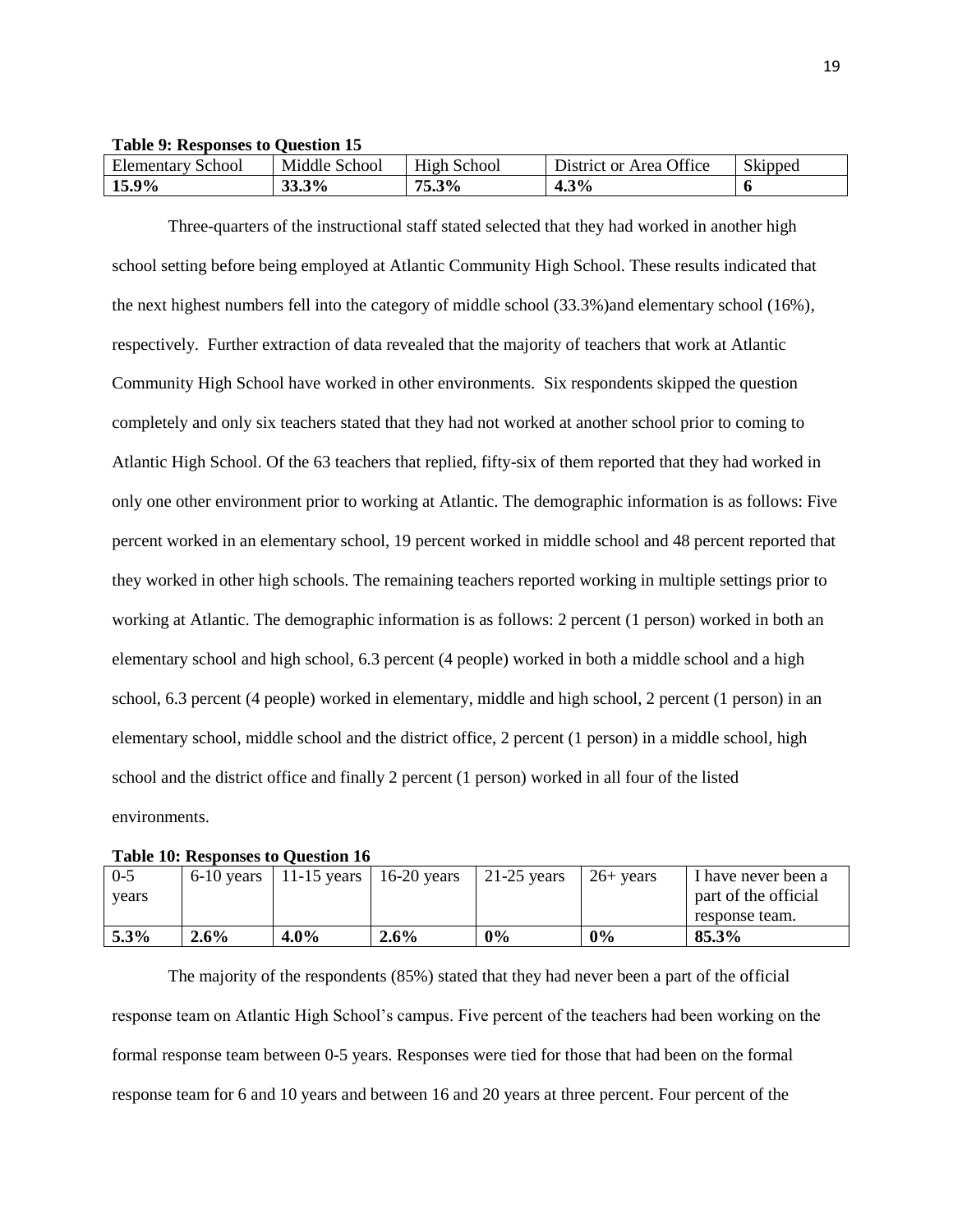respondents had been a part of the formal response team between 11 and 15 years. None of the respondents had been on the response team for more than 20 years. Finally, seventy percent of the respondents stated that they had never been a part of the official response team.

#### **Table 11: Responses to Question 17**

| Principal | <b>Assistant Principal</b> | Teacher | Guidance<br>Counselor | Skipped |
|-----------|----------------------------|---------|-----------------------|---------|
| 0%        | 1.3%                       | 95.9%   | 2.7%                  |         |

 Ninety-five percent of the responses came from classroom teachers. Based on the data, the school principal did not complete the survey. There was, however, one person that skipped this question, which could mean that they were most likely seeking further anonymity in this process. Only one assistant principal answered the question. Three percent of the respondents were guidance counselors. Two percent of the respondents were guidance counselors. The person on campus which would be most concerned with their anonymity would most likely be the principal which could mean that they selected an alternative demographic option in an attempt to maintain or preservation of their identity.

## **Table 12: Responses to Question 18**

| Male  | emale                                                 |
|-------|-------------------------------------------------------|
| 49.3% | $\overline{ }$<br>$\epsilon$ <sup>0</sup><br>וו<br>70 |

The majority of the respondents (51%) were female. Forty-nine percent of the respondents were male.

## **Table 13: Responses to Question 19**

| $20 - 24$ | $25 - 29$ | 30-34   | 35-39 | 40-44    | 45-49 | 50-54 | 55-59 | 60-64 |      |
|-----------|-----------|---------|-------|----------|-------|-------|-------|-------|------|
| years     | vears     | vears   | vears | years    | vears | vears | vears | vears |      |
| 1.3%      | 12.0%     | $8.0\%$ | 10.6% | $12.0\%$ | 14.6% | 21.3% | 8.0%  | 8.0%  | 4.0% |

 Several categories were tied in relation to respondent's ages. One of the respondents was between 20 and 24 years of age. Twelve percent of the respondents are between 25 and 29 percent years of age. Eight percent of the respondents are between 30 and 34 percent years of age. Ten percent of the respondents were between 35 and 39 years of age. Twelve percent of the respondents are between 40 and 44 years of age. Fifteen percent of the respondents are between 45-49 years of age. Twenty-one percent of the respondents are between 50-54 years of age. There were two categories that tied: Eight percent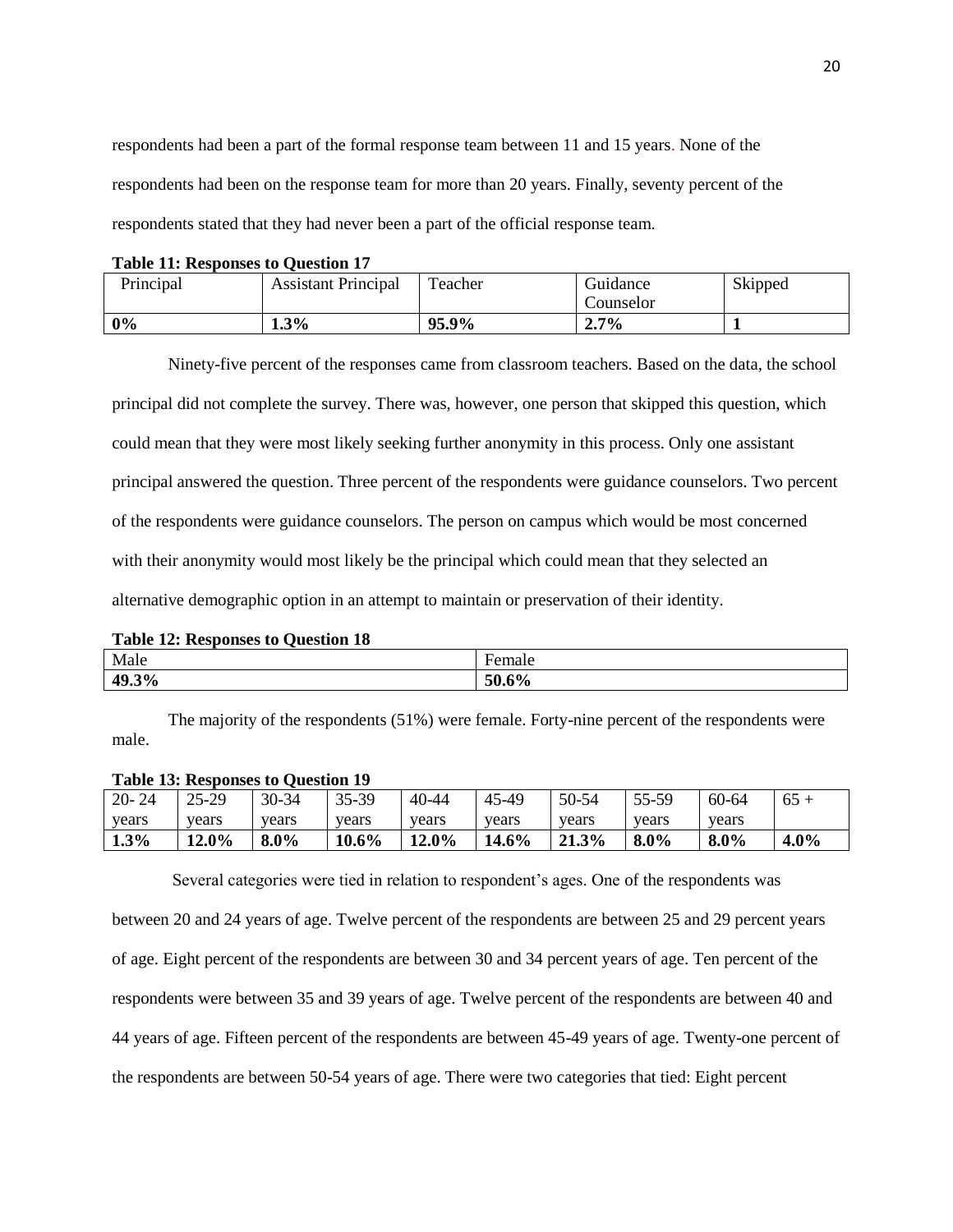represented respondents in both the 55-59 years age group as well as the 60-64 years age group. Four percent of the respondents are 65 years of age or older.

## **Discussion**

 This research study discussion is based on an emergency preparedness survey distributed at Atlantic Community High School in Delray Beach, Florida. The school is part of the Palm Beach County School District, which is considered a part of the "Big 8" when comparing county size in Florida. The goal of the survey was to determine the level of preparedness on campus by gathering information from the instructional staff about key components of the school's emergency plans. These components included but were not limited to: incidents related to school lockdowns, evacuations, inclement weather, physical damage to the school's infrastructure, bomb threats, active shooters, and community-based events which pose an immediate threat to the campus.

 Results from research conducted by the Agency for Healthcare Research and Quality in 2009 highlighted that several counties in Florida along with four other states lacked comprehensive emergency preparedness plans. Like most schools in the United States, Atlantic Community High School, was predicted to have an emergency framework in place. Plans within this framework, however; were not expected to meet the criteria for being comprehensive enough to address multiple incidents. Therefore, the outcomes at Atlantic High School were projected to reveal possible vulnerabilities in areas such as weather-related events, complete campus-wide evacuations, extensive building damage, active shooters and other incidents, no matter how frequently or infrequently they may occur in schools across the nation.

 As a result of the survey, however, there were several components that met both studies' expectations, while others did not. General trends for the study revealed that most of Atlantic Community High School staff members feel safe on campus. Additionally, most of them feel prepared when it comes to emergencies such as fire drills, code red lockdowns and certain weather-related drills. However, they appear to be less certain about incidents which may involve major interruptions to the academic climate such as water and power outages, extensive building damage, active shooters and anything other than the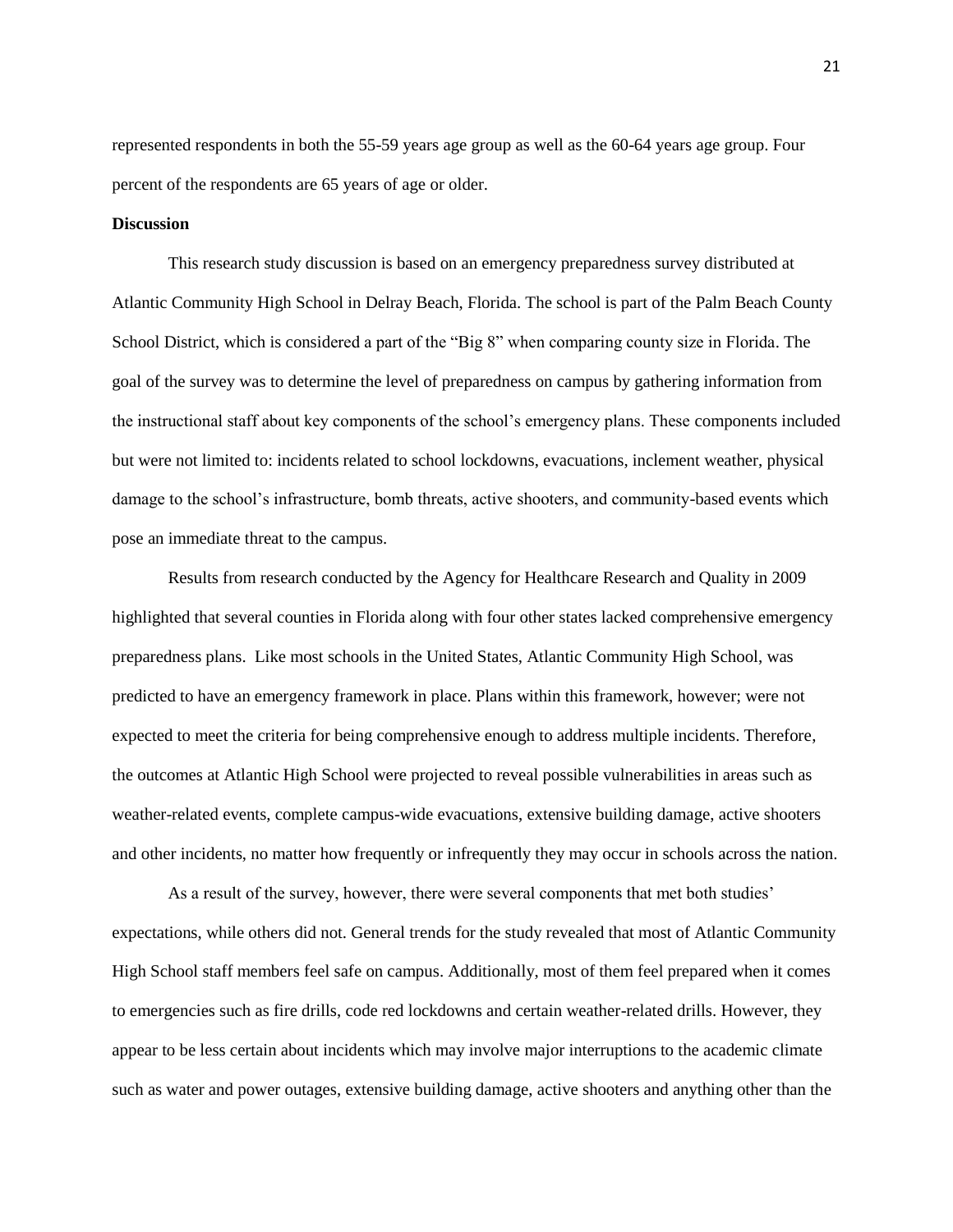drills that are practiced routinely. Additionally, the data suggests that there may be some confusion about the methods used for communication between administration, staff members and the community at large in case of an emergency versus those used during normal operating periods. The survey format does not allow for in-depth discussion of communication which prevents further analysis between the two areas.

 There are many ways in which a campus can be compromised. In times of emergency, seemingly minor uncertainties can lead to an inappropriate response by staff on campus by contributing to the following: increased wait time from appropriate authorities and emergency personnel, serious injury, and the potential loss of life. Given the resources available, however, there are also various approaches to mend safety-related shortcomings in order to minimize the intensity of a negative outcome. To create comprehensive plans and offer recommendations, baseline data must be gathered and assessed against information from best practices. Therefore, specific information pertaining to Atlantic Community High School's preparedness survey is provided below.

**Question 1:** What is your perception of the overall preparedness of your school campus for any general emergency?

**Expectations**: Due to the history and evolution of emergency preparedness planning in schools in the United States, the results yielded from this question is considered the standard expectation as most employees on a school campus understand general operating procedures.

**Explanation:** Oftentimes, general workplace procedures include compulsory emergency procedures such as basic fire and weather-related drills which warrants employees feeling particularly comfortable about their level of preparedness. This sentiment is also representative of schools, which most likely led to the outcomes experienced in the data from Atlantic Community High School. The data suggests that training in this area has been extremely successful and has earned the school high marks in the area of general emergency procedures. Additionally, several respondents held their colleagues to extremely high expectations; stating that they were "very prepared", and as a result, should be able to respond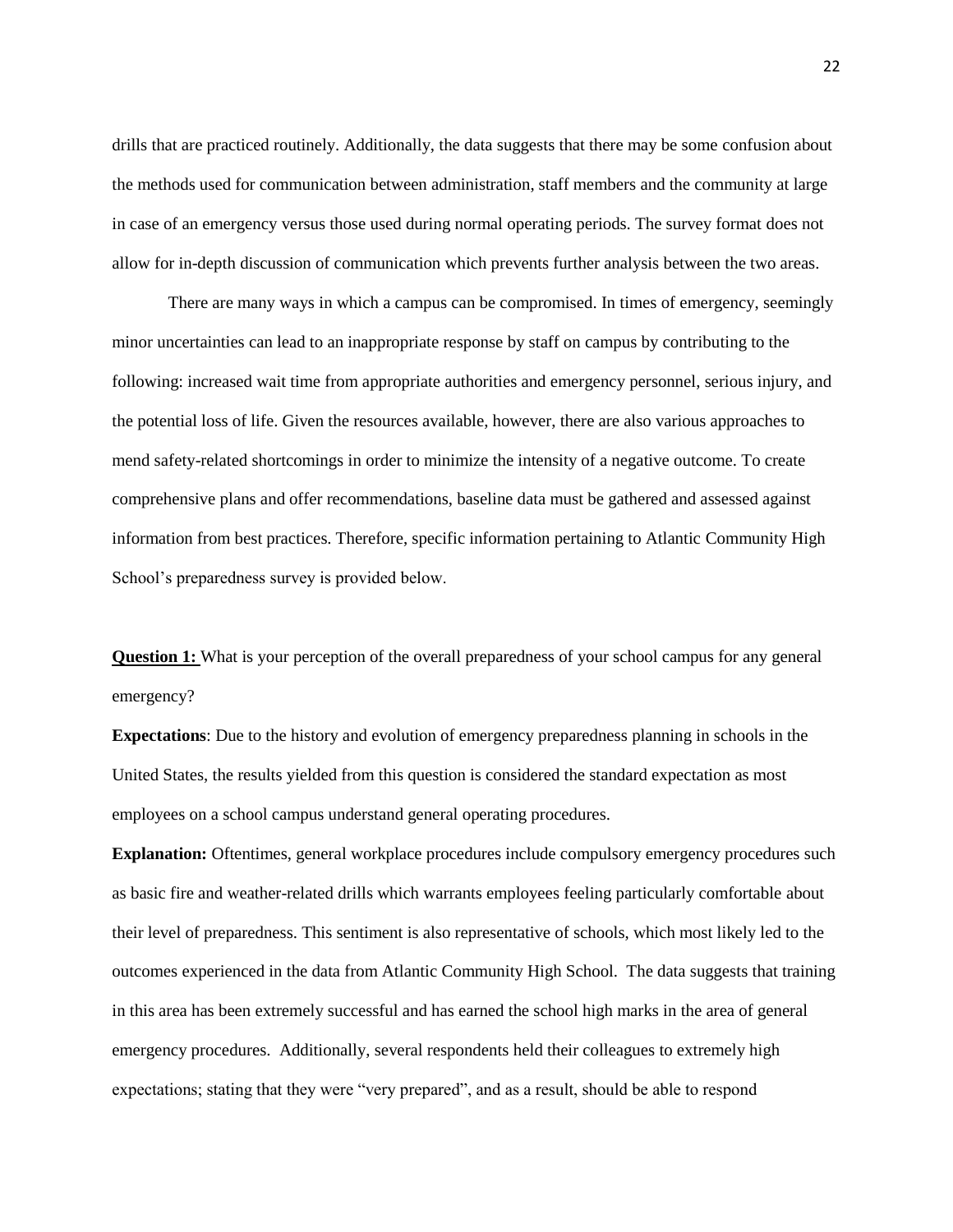appropriately if an incident occurs. Based on this secondary response, the data suggests that these respondents are more intimately connected with formal operations of the school or may be a part of the administrative staff. As a result, they would have more knowledge of the formal workings of the school; thereby increasing their expectations of the staff.

 Despite this confidence amongst most employees, however, there were a few individuals that served as outliers in the other direction. The differences in the data shown here could be based on each individual's own unique vantage point. For example, instructional staff that is new to the campus could have a skewed view of how safe they are on campus. This is of particular importance especially if they have encountered an incident which made them feel as if their safety had been threatened; thereby increasing an already heightened sense of vulnerability. Conversely, these numbers may very well represent individuals who have more intimate knowledge about incidents that have occurred that may not be readily available to the general population of instructional employees on campus.

**Recommendations:** Ensure all personnel (new and veteran) on campus have the opportunity to receive and understand pertinent information related to campus safety.

**Question 2:** How many people are on the crisis response team?

**Expectations**: The data represents information that did not completely meet the study's expectations because veteran teachers were expected to be able to identify key personnel that are associated with the response team. Having this knowledge would allow veterans to assist the administrative staff in the orientation efforts of the teachers that are new to the campus. However, the one possibility not considered during the study was that there could be veteran teachers that are not new to the profession; however, they are new to Atlantic's campus.

**Explanations**: The standard trend is that people generally feel safe on campus despite their inability to accurately identify the specific individuals that are responsible for their safety during an emergency. This may be due in part because these individuals are located in completely different departments, buildings or both. This is particularly true in school-based settings where there are such stark delineations between job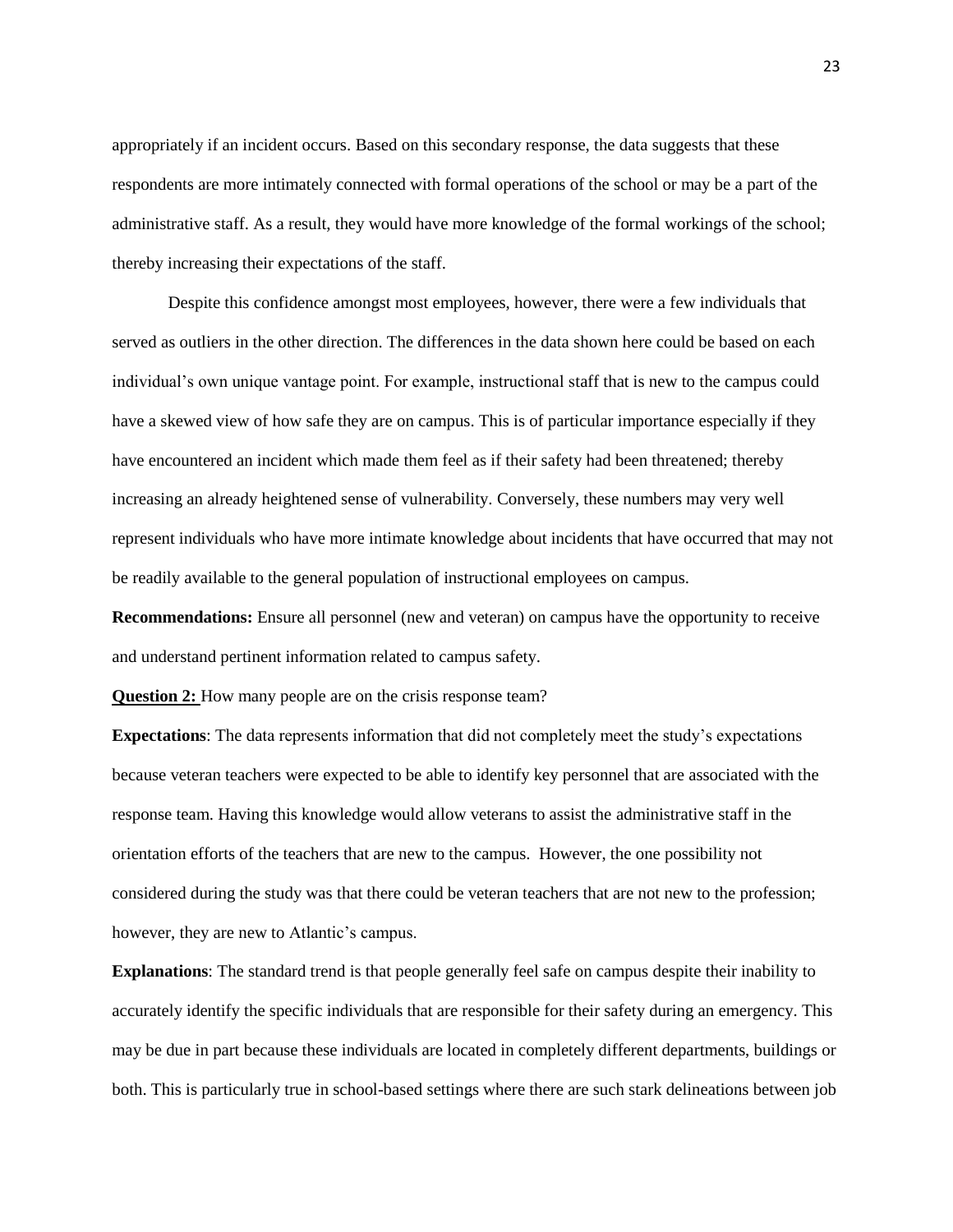responsibilities of administration and instructional staff. Coupled with information from number 1, the data suggests that confidence displayed amongst the staff pertaining to campus safety did not necessarily coincide with their ability to locate or identify those that are expected to lead them in an emergency. Finally, the possibility exists that this outcome could be loosely correlated to the fact that the knowledge of these individuals' identities does not fall within the purview of their typical instructional duties, and is therefore considered inconsequential.

 Contrarily, there were respondents whose answers were consistent across the board which may indirectly indicate that they are members of the campus response team. For other respondents, however, the data could mean that individuals' can only partially identify members of the response team, which would explain why the numbers are split across the board.

**Recommendations:** Implementation of a yearly school-based safety symposium or in-service to brief staff members about in-depth emergency and safety protocols. This could serve as an introduction to key players or an opportunity to develop a staff handbook.

**Question 3:** Based on drills that have been conducted on Atlantic High School's campus, are staff members aware of procedural expectations during a code red or lockdown emergency? **Expectations:** This question met the study's expectations in that there is an indirect correlation between this and question number 1, therefore the question should have yielded similar results.

**Explanations:** Since the 1950's, states have required that schools conduct a predetermined number of code red drills and fire drills each year.These drills serve as an opportunity for both staff members and students to familiarize themselves with the safety expectations in case an incident occurs while school is in session. Therefore, the data reasonably suggests that these drills fall under normal day-to-day operations, which could be the reason why staff members feel that most, if not all, of their colleagues understand and can adhere to general safety expectations. Finally, the responses suggest that instructional personnel believe that the administrative staff has effectively incorporated opportunities into their current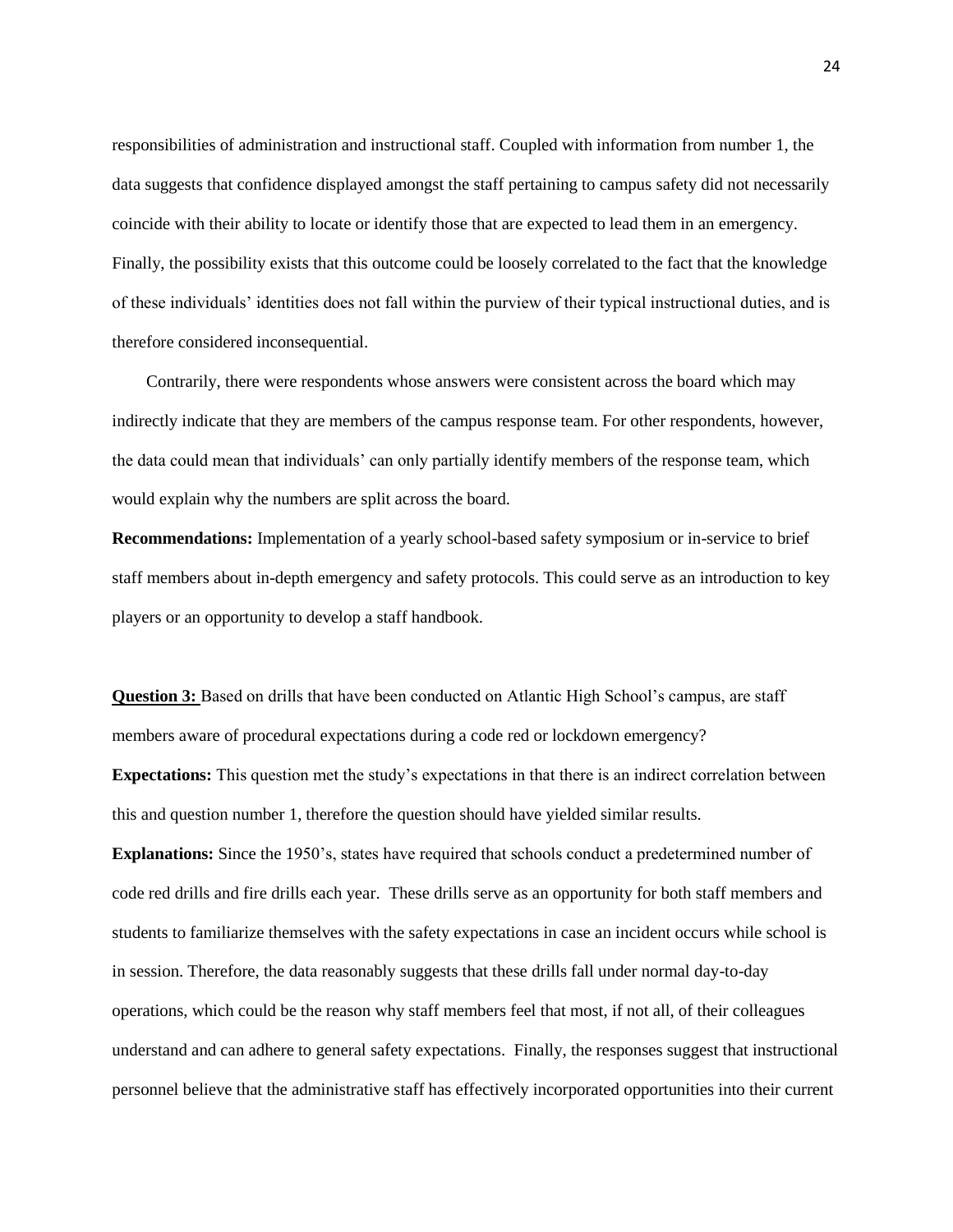plans to ensure that the majority of the teachers are aware of the emergency response plan should the need arise.

**Recommendations:** Administrators should utilize new teacher and substitute orientation as an opportunity to familiarize teachers with emergency plans.

**Question 4:** Based on drills that have been conducted on your campus, are students and visitors aware of procedural expectations during a code red or lockdown emergency?

**Expectations:** These results met the study's expectations because the question falls into a similar category as question numbers one and three. Opposite results would be limited to those students that are new to the school, speak a different language or have mental, emotional, physical or psychological deficiencies.

**Explanations:** The reporting of these results likely represents the fact that students, like instructional staff, undergo similar code red and weather-related drills with their teachers since they are in their care during the school day. Therefore, a student's ability to respond could be directly correlated to their teacher's ability to respond appropriately during one of those incidents. Secondly, these figures highlight the fact that students**,** like teachers, may not be aware of all of the expectations during certain emergencies; despite repeated trainings.

**Recommendations:** Ensure that emergency plans are in place to address expectations with all students. Incorporate unannounced drills and building sweeps into these plans and continue to review expectations with faculty and students. Use modifications as necessary.

**Question 5:** Are the emergency procedures posted in multiple places on your school campus? **Expectations**: This data did not meet the study's expectations because more people were projected to choose "not sure" as an answer, rather than 'yes". These outcomes are inconsistent with the assumptions previously mentioned in the study.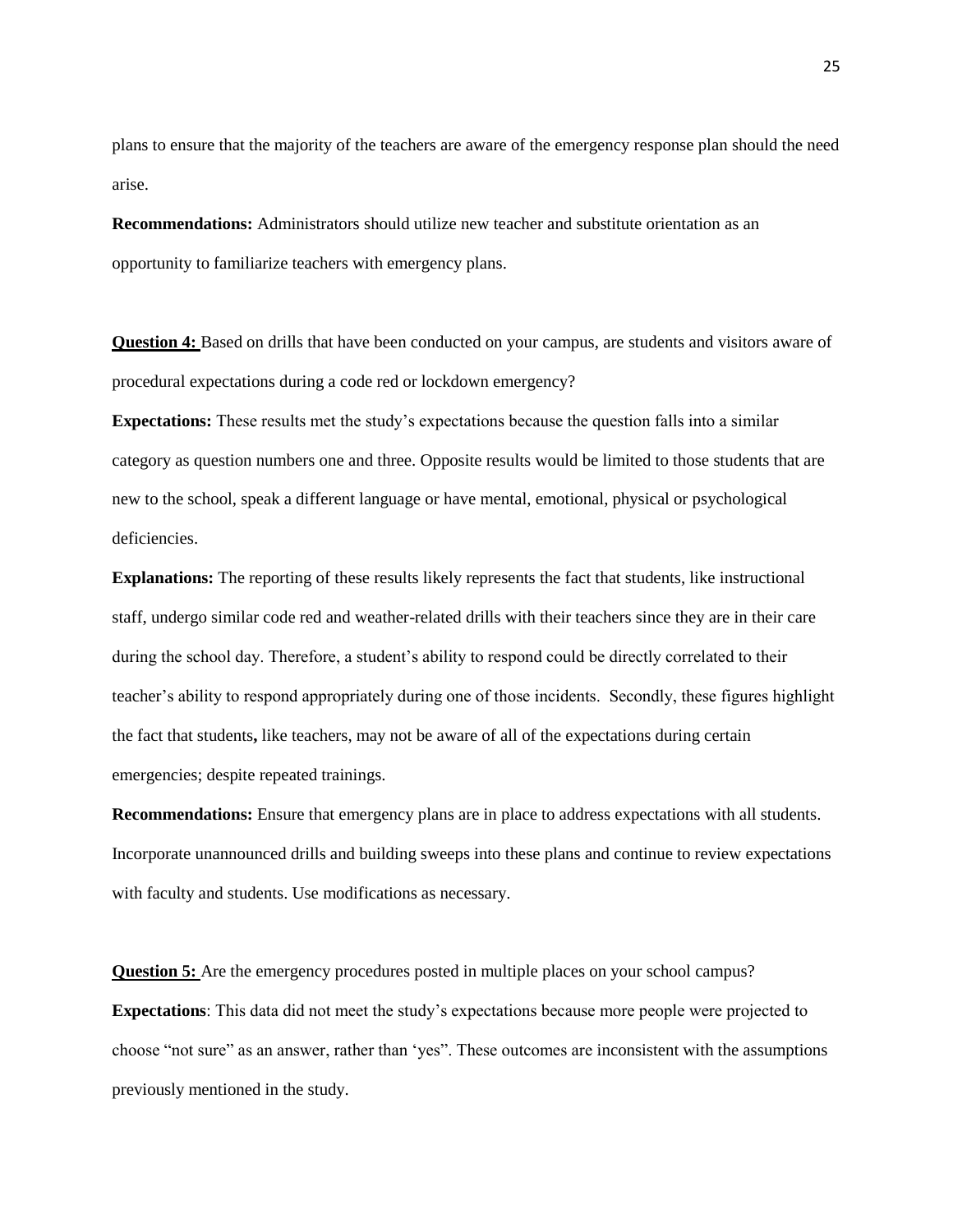**Explanation**: The data reflects that the majority of the teachers appear to be aware that there are multiple postings of emergency procedures around campus. These responses seem to be the result of schools that have been constructed within the last 15 years. Most newly constructed school buildings in Palm Beach County are designed with the fire codes and exit plans displayed in multiple, high traffic areas on campus. Atlantic Community High School's new campus was opened in 2005; therefore, it would be one of the schools that fall into this category. One caveat is that these signs do not include weather-related or other hazard-based emergency procedures. Therefore, the high number of responses from individuals selecting "yes" as an option was completely unexpected. Instead, the expectation was that more individuals would have chosen "not sure" due to the limitations of these safety signs. Finally, the data does not indicate whether the teachers that chose "yes" as an answer can specifically state the locations of these signs on campus nor does it allow an opportunity for the researcher to address the system by which instructional personnel receive this information before an incident occurs.

**Recommendations:** More than twenty-five percent of the staff is unaware of the location of the posted signs on campus; increasing the probability that serious injury or loss of life can occur. Although most of the staff members are aware of the signs and where they are posted, an in-service training would help assist *all* staff in being able to locate these signs during an emergency.

**Question 6:** How confident are you that teachers and other staff members on your campus are aware of procedural expectations during weather-related emergencies?

**Expectations:** This data met the study's expectations because discrepancies in understanding often occur amongst staff members during weather-related emergencies. This is especially true when the individuals have no direct experience with the incident or when significant time between events has elapsed between incidents.

**Explanations:** The data represented reflects the amount of cursory weather-related preparatory drills completed in schools today to ensure that individuals who utilize these facilities remain safe. As a result, faculty and staff feel safer in an institution which provides both continuous and regimented practice drills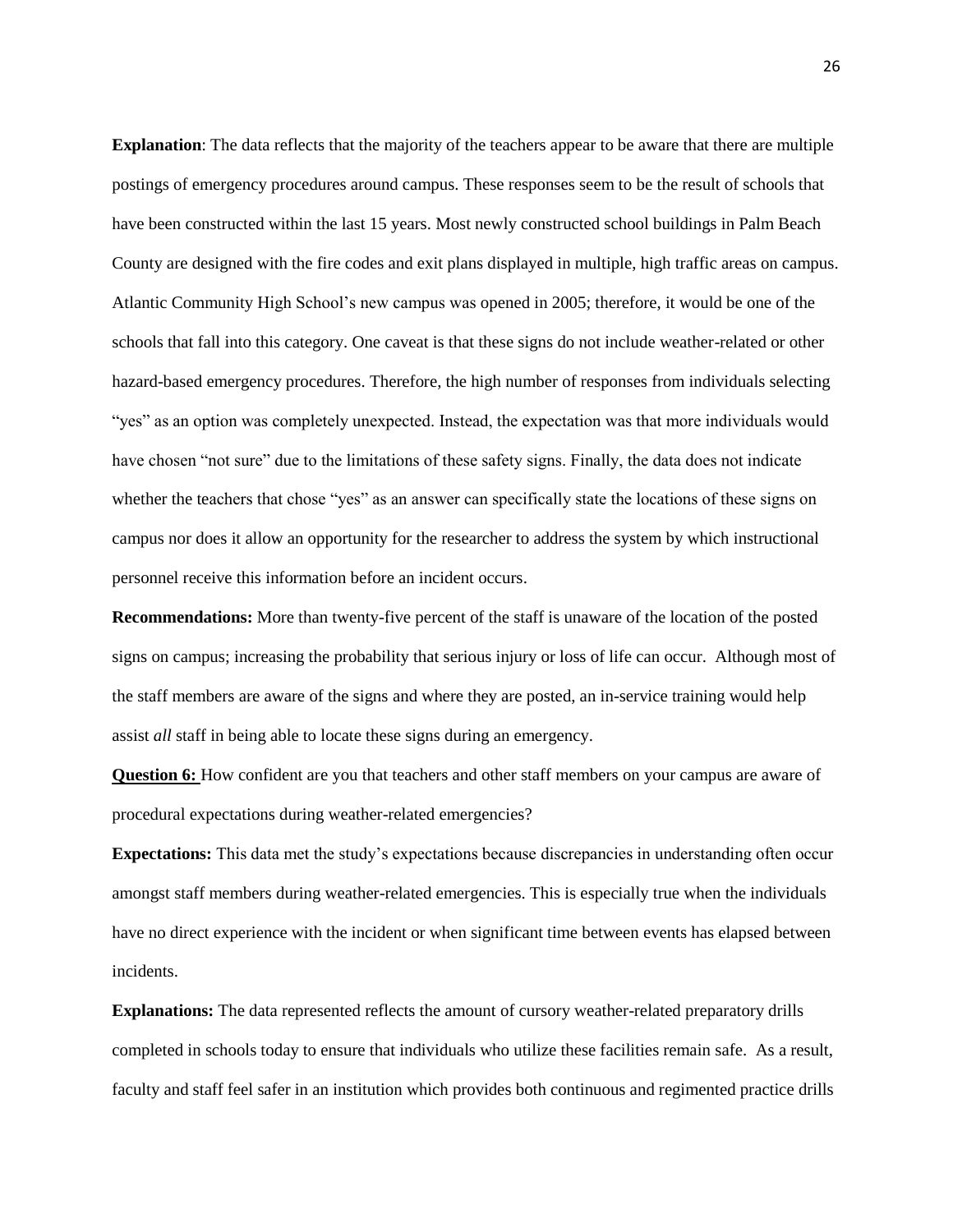that include simulated post-incident debriefing sessions. Additionally, Palm Beach County School District officials closely monitor weather and move quickly to avoid making decisions that may negatively impact staff and students in the midst of an impending storm. Therefore, most schools are usually evacuated before staff and students are heavily impacted; minimizing the need to shelter in place. Finally, Atlantic Community High School serves as a designated county-approved storm shelter. Therefore, if teachers are on campus, they are usually not responsible for acting in an educator capacity due to early evacuations. As a result, respondents for this question likely feel as though they are indeed prepared to handle minor responsibilities before being released from their duties. Those individuals that state they are somewhat confident that their colleagues could handle weather-related emergencies probably represent new teachers or those teachers that have noticed the influx of newer faculty members on Atlantic's campus.

**Recommendations:** Ensure that all staff members are updated and understand how to handle weatherrelated emergencies by creating preparedness based in-service opportunities. Possibilities for training include the development of a school-based preparedness website, simulations or table top trainings to orient and update staff.

**Question 7:** How many active emergency incidents have you had on campus in the past 5 years? An incident can be defined as those occurrences which cause the school to be locked down or evacuated, inclement weather, damage to school structure, bomb threats, active shooter, community-based event surrounding a school site (i.e. burglary in a neighborhood with a school in the near vicinity.) **Expectations:** These results met the study's expectations because there are a number of new teachers on campus which may lead to a skewed view of the actual number of events that have occurred on campus. **Explanations:** Responses for this question were reflected across the board. The information reported relies on the respondent's ability to recall major events that have happened on campus. Therefore, these answers vary and are dependent upon the time spent working at the school. Instructional personnel that are new to the campus may have an altered view of how many incidents actually occurred. Contrarily,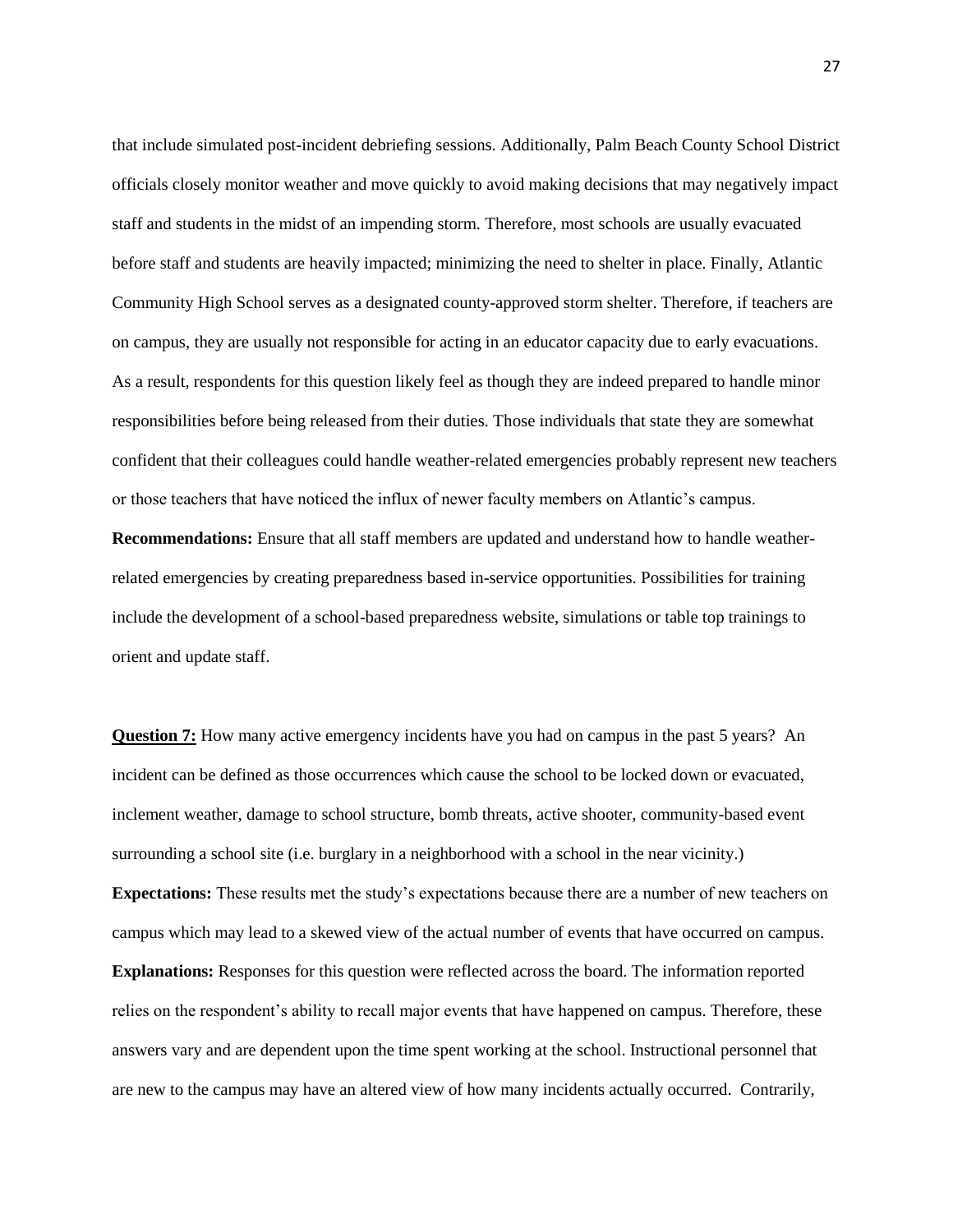higher numbers could be an indicator of those individuals that have been employed at the school longterm, are members of the crisis response team or those that have greater access to knowledge about incidents that did not have had an extreme adverse effect on instructional staff yet posed a viable threat to the campus. Furthermore, the data displayed here may be the result of teachers' inability to accurately classify incidents appropriately. Finally, there may be incidents that affect only 1 or 2 individuals which may or may not be included in the number of incidents reported by respondents

**Recommendations:** Provide a semi-annual or annual report to all staff members and brainstorm ways to make school safer during an in-service presentation.

**Question 8:** During an emergency it is important to maintain the continuity of the educational process. Have alternate sites for instruction been designated for use in case of extensive building damage after an incident?

**Expectations:** The data met the study's expectations due to the nature of this question as designated roles and responsibilities of classroom personnel.

**Explanations:** Classroom-based instructional personnel have very specific roles and responsibilities, therefore, information pertaining to the designation of alternate sites would not likely fall within their professional scope. Thus, the likelihood that teachers would be involved in this decision-making process of securing alternate sites is almost nonexistent because they would be operating on a "need-to-know" basis. Due to the nature of the situation, crisis team members may be potentially operating under the same premise since they may not have the designated authority to determine any actions until they receive specific directives from district officials. Even if crisis team members have an idea of alternative placements, many factors may govern the use of the designated site. For example, weather related damage may also destroy alternate sites which necessitates a change in plans whereas a biological or chemical attack may allow the school to maintain their ability to use a predetermined site. Both approaches constitute differences in planning, therefore, this factor probably lead to a higher than normal number of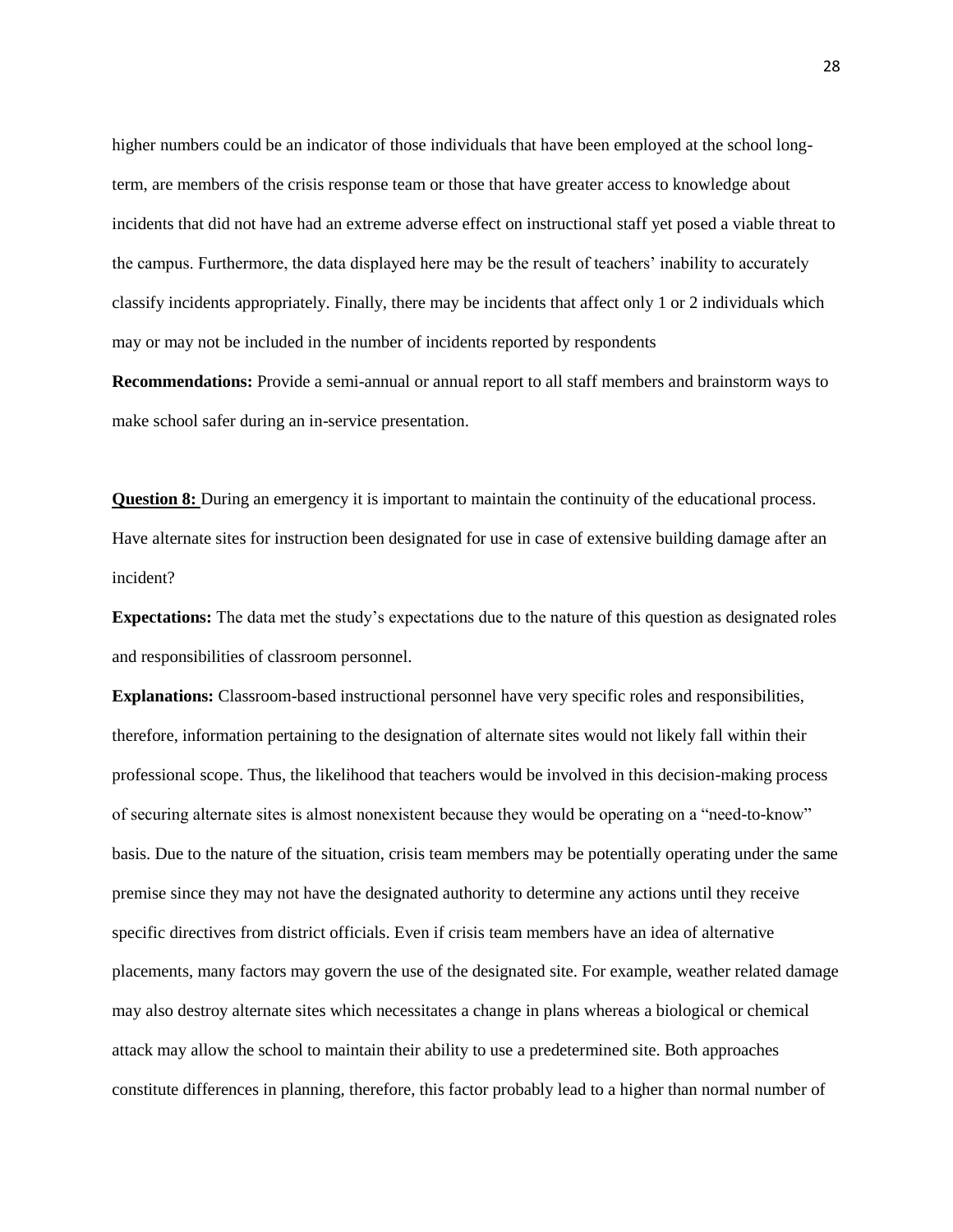respondents stating that they are unsure of alternate accommodations should an event occur on campus. Finally, district officials are ultimately responsible for developing relationships with community partners that allow schools to secure and lease buildings in case of extensive damage. Therefore, should an issue occur, district officials, would ultimately decide whether the school is safe enough to shelter-in-place or if other accommodations are necessary. Most schools, however, are usually evacuated before the opportunity for staff and students to be heavily impacted or the need to prepare in place arises. **Recommendations:** Establish community partnerships that make transitions easier for staff and students, if necessary. This approach helps organizations facilitate and cut through "red tape" during times of emergency. Administrative staff should request a list of possible alternative sites from district officials beforehand, if applicable.

**Question 9:** Are there plans in place in case of a water or electrical outage that may last for a few days? **Expectations:** These results met the study's expectations because these are emergency incidents that schools face rather infrequently.

**Explanations:** The large amount of "unsure" responses may reflect the fact that teachers and other staff members are informed and updated on a need to know basis about alternate plans caused by issues that interrupt normal daily building operations. Respondents that selected "yes" or "no" as a definitive answer indicate that these are members of the administrative staff, crisis team or a combination of both. Another realistic possibility that exists is displaced certainty or uncertainty amongst those that believe Atlantic Community High School's organizational classification automatically mandates that emergency plans include these elements while those that chose "no" as an option probably expressed in the earlier data sets that they feel unsafe on campus.

**Recommendations:** Create opportunities (workshops, inservice, etc) to explain general procedures at the beginning of the school year to help personnel classify incidents into district-based vs. school based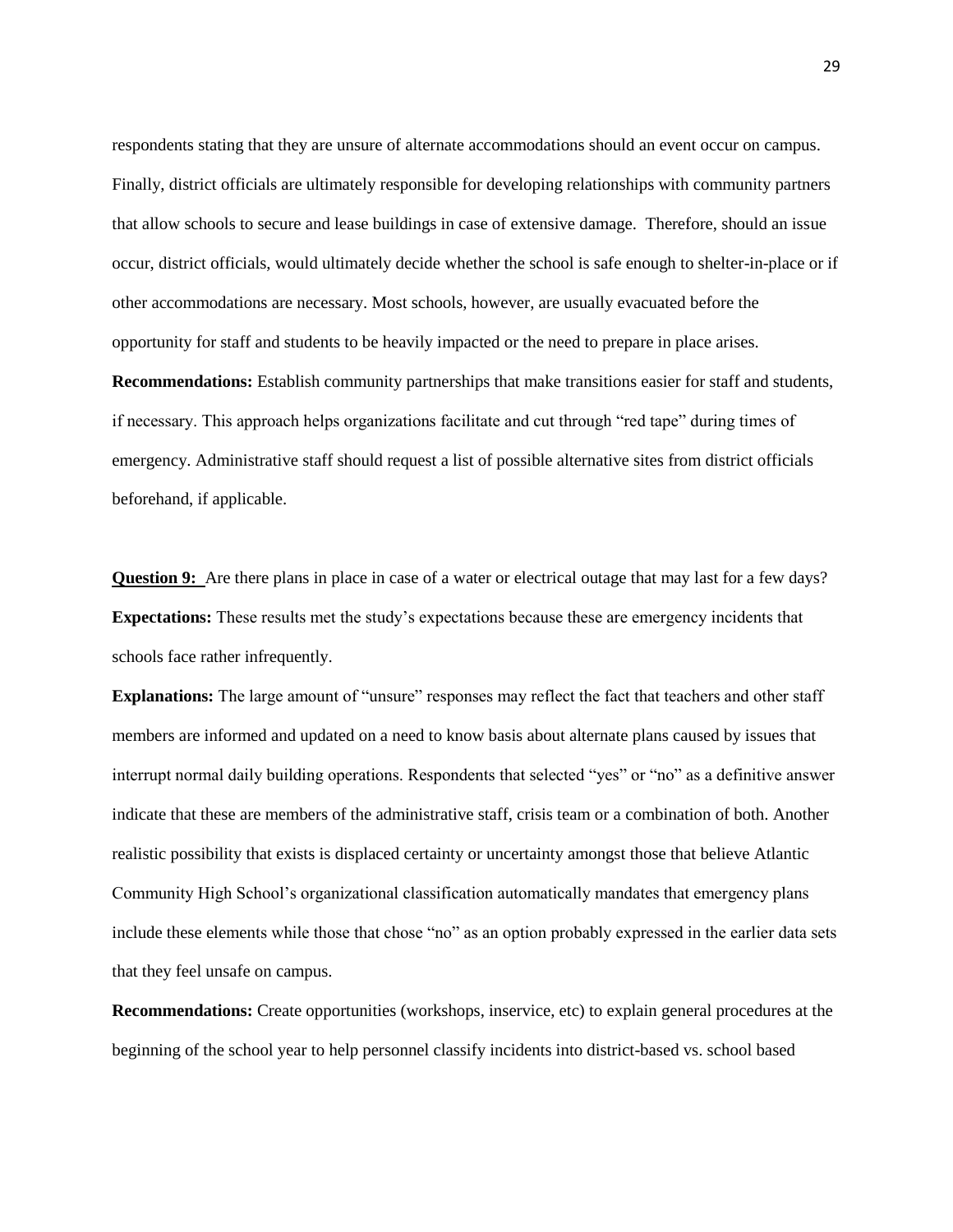preparedness. Revisit these throughout the school year. Encourage the school district to distribute schoolbased safety information throughout the county annually via a district-sponsored safety symposium.

**Question 10:** Are there plans in place for a mandatory campus-wide evacuation?

**Expectations:** The data does not meet the study's expectation because although not directly expressed in the question the intent was to address mandatory evacuations that were not related to fires. Therefore, the high number of individuals that chose 'yes" as a response was inconsistent with the study's previous predictions.

**Explanations:** This question was actually not related to fires, however, since there were no disclaimers or specifications attached to the question the response was essentially left up to respondent's interpretation. This occurrence probably altered the results. The confidence expressed amongst respondents as it pertains to mandatory campus-wide evacuations may be directly or indirectly related to question number one. This result was unexpected and may be due to the fact that respondents are required to complete monthly cursory fire and weather-related drills mandated by the state. Therefore, the responses indicate that the educators directly relate their ability to complete these drills successfully as proof that Atlantic High School has developed plans that allow for effective evacuation of the campus. This is true for most emergencies despite the fact that each incident presents its own unique and significant challenges. **Recommendations:** Have county officials or police department brief staff on emergencies which may pose unique challenges to complete evacuations of the campus.

**Question 11:** How often do crisis members at your school or receive training?

**Expectations:** The results for this question provided mixed results when compared to the study's expectations. On one hand, the results were completely unexpected because teachers that stated they felt safe on campus also expressed that they are unaware of how often crisis team members participate in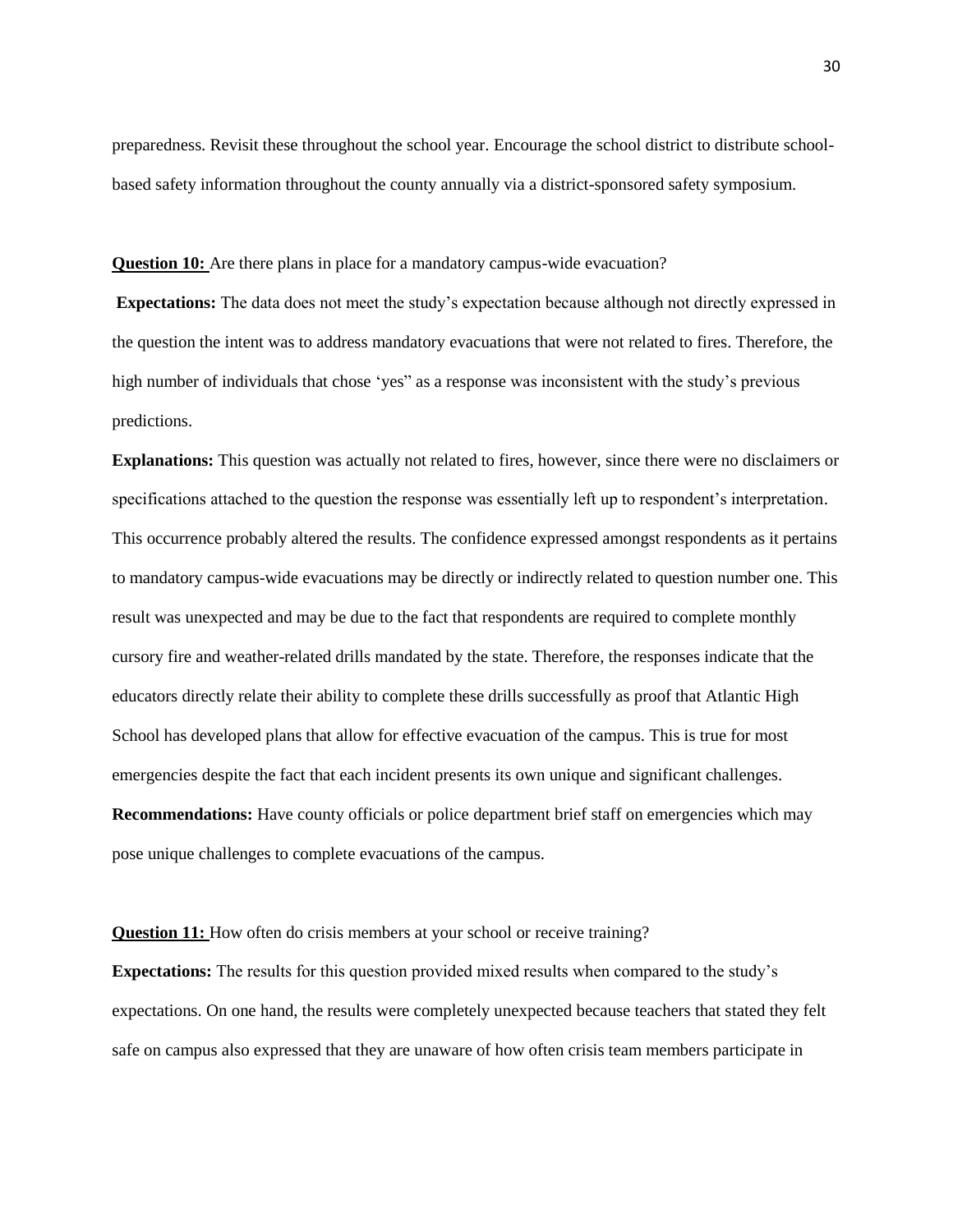training. The second result was also unexpected because crisis team members were expected to explicitly state the number of times they receive training consistently, which also did not happen.

**Explanations:** This closely relates to question number two. Instructional staff cannot identify the number of crisis team members on campus, therefore, it can be reasonably expected that they would not be aware of the intricate details of their training schedule. The 17 percent that chose a specific answer most likely belong to the administrative team, crisis team or both. Therefore, the outliers could be an attempt to highlight the level of preparedness amongst the crisis response team itself; creating an image that the response team takes a proactive rather than reactive approach to campus preparedness.

 Furthermore, the data sheds light on the fact that crisis team members have no consistent training requirements per the district; suggesting that in some instances school-based crisis teams are expected to handle minor emergencies internally. It also paints the picture that the district addresses issues that occur continuously throughout the district. For example, workplace accidents related to falls or electrocution associated with faulty wiring. Finally, the data suggests that there is no universal membership intake process or minimum qualifications requirements for members to join the campus emergency response team.

**Recommendations:** Ensure that crisis team and other school employees receive relevant and continuous training throughout the year. Training can be district-based or can occur via relationships with outside agencies.

**Question 12:** Does the emergency plan on your school campus contain a mental health component for survivors of an incident? For example, do survivors have access to mental health counseling services (free or referral-based) after an incident?

**Expectations:** This question met the study's expectation in a mixed capacity.

**Explanations:** The majority of respondents determined that there are people available after an incident. However, it is unclear whether or not these incidents include preparedness related events. Schools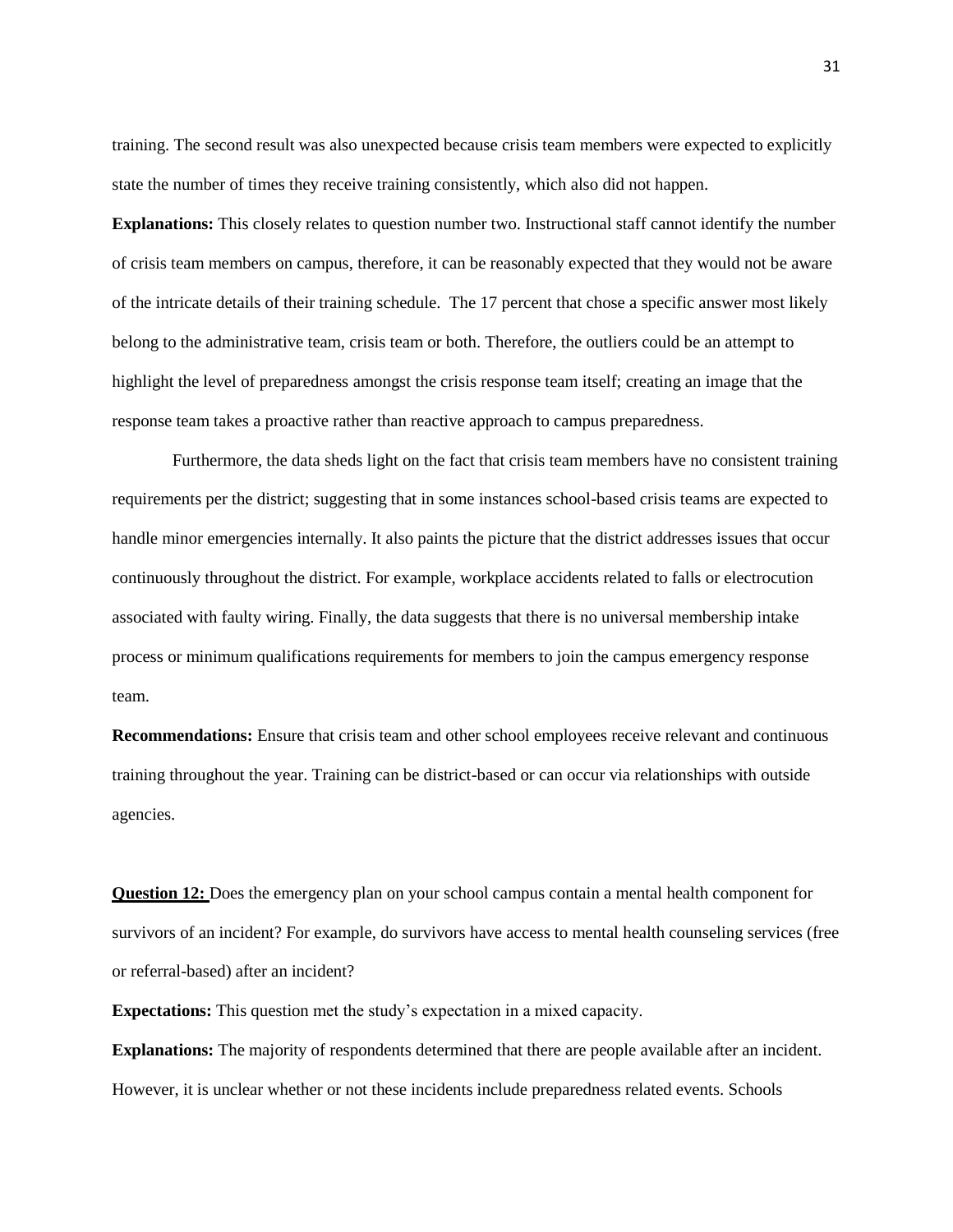normally offer grief counseling when a faculty member or student passes away, therefore, the staff may have been referring to these incidents. Despite the lack of question specificity, this step is critical. Independent of the event, mental health assistance can help minimize, eliminate, or even prevent the longterm effects survivors may face after an incident.

**Recommendations:** Continue to prepare and utilize mental health services for both major and minor incidents as the benefits outweigh any cost savings from not utilizing this service. Ensure that survivors of all events are aware that this service is available.

**Question 13:** Are parents and community members incorporated into the emergency response procedures (in case of emergency evacuation, alternate pick-up sites, etc)?

**Expectations:** The expectations somewhat met the study's expectations because the prediction was that more people would choose the "not sure" option, however, that did not happen. Most schools communicate with parents on a regular basis; however, during emergencies, there are times when even the faculty and students are not aware of the details of an incident. Therefore, it is reasonable to believe that in these situations the parents have not been informed appropriately.

**Explanations:** The data suggests that instructional staff may not be aware of or understand the avenues which administrative officials utilize to communicate safety procedures with parents. Additionally, the school staff may not have had experiences with the type of incidents that would necessitate whole school evacuations; thereby minimizing or eliminating the need for communications to parents about alternate pick-up sites after an emergency evacuation. This would alter the answers to the survey.

**Recommendations:** Update faculty on how parents and community member are connected with the school. Explain how the transferability of those communication methods will work in case of an emergency. Form a community-based preparedness coalition.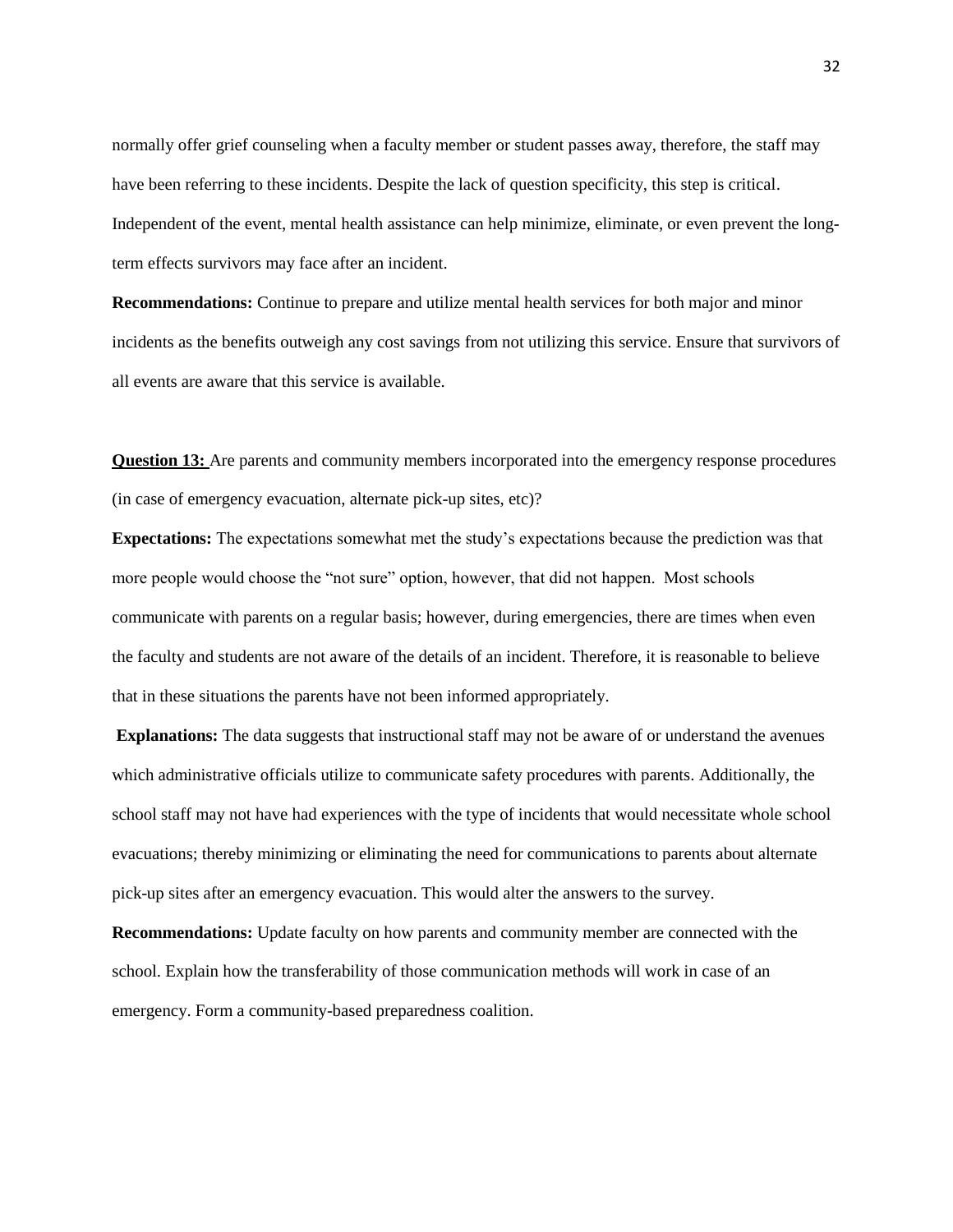**Question 14:** How long have you been working at Atlantic High School?

**Expectations:** These results met my expectations because there is a large amount of newcomers to the instructional staff.

**Explanations:** The years that most of the instructional staff worked at Atlantic High School ran the gamut. The average employee has worked at the school between 11 and 15 years and can be classified as a mid-career professional. This means that the school has a high number of newcomers that are new to Atlantic High School, new to the teaching profession or a combination of both. This may be contributing to the high incidence of the staff's lack of knowledge in certain areas of emergency preparedness on campus.

**Recommendations:** Ensure that those personnel that are new to the school are incorporated into all emergency-related plans.

**Question 15:** What type of setting have you worked in prior to working at Atlantic Community High School? (Choose all that apply)

**Expectations:** The data did not meet the study's expectations; however, it provided insight into other areas of possible future research opportunities. The data offered multiple sets of valuable information; however, it was limited due to the survey format. Knowing the staff's level of diversity prior to the commencement of the research study would have helped the researcher take the appropriate steps to include the information; thereby increasing the study benefits due to an expanded research direction. **Explanations:** Most of the respondents to the survey were high school teachers and had previously worked in other high schools before coming to Atlantic Community High School.

This means that they have experienced different preparedness protocols in other areas of the county which could be useful on Atlantic's campus. The other teachers worked in an elementary school, middle school or district office while a few individuals worked in all of the specified environments. This creates a huge advantage for the campus if those teachers joined the crisis team because having access to alternate school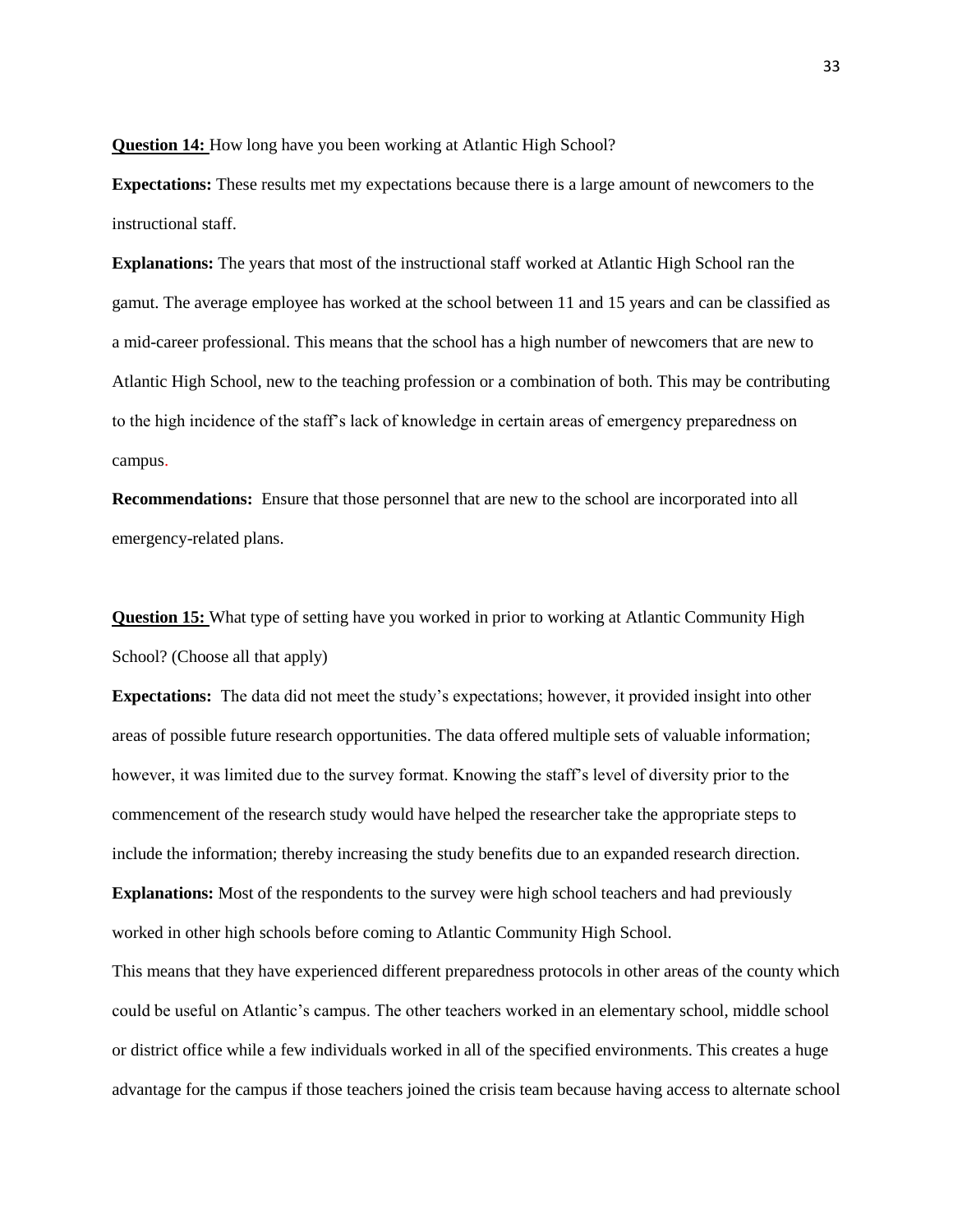designs necessitates different approaches to emergency plans which indirectly sheds light on district-wide preparedness.

**Recommendations:** Distribute a survey to new teachers which includes demographic information. Provide an opportunity to discuss emergency preparedness roles and responsibilities on campus with new teachers. Examine previous information vs Atlantic's information and maybe implement a preparedness fair on campus.

**Question 16:** How long have you been on the formal emergency response team at Atlantic High School? **Expectations:** These results met my expectations despite the wide range of individuals working at the school.

**Explanations:** When this question is compared to question number 14, it should be noted that 85% of the faculty has never been on the formal response team at Atlantic High School. The respondents that were on the team had been at the school between 0 and 15 years and composed of teachers and administrators that had been working at the school between six and twenty years and were between twenty-five and fifty-nine years of age. Anticipation of this demographic information would have allowed for crossreferencing or comparative analysis of schools through the use of additional questions. Subjects could have been asked to compare the level of preparedness of Atlantic High School to the school in which they had previously worked. For example, a possible question could be as follows: Based on your experience: is Atlantic High School more prepared, less prepared or about the same in terms of preparedness than your previous job? This could have outlined trends throughout the district, especially if schools were named. This approach, however, would be at the expense of anonymity.

**Recommendations:** Announce membership intake process, discuss necessary qualifications to join the team and introduce current members for crisis response team to faculty.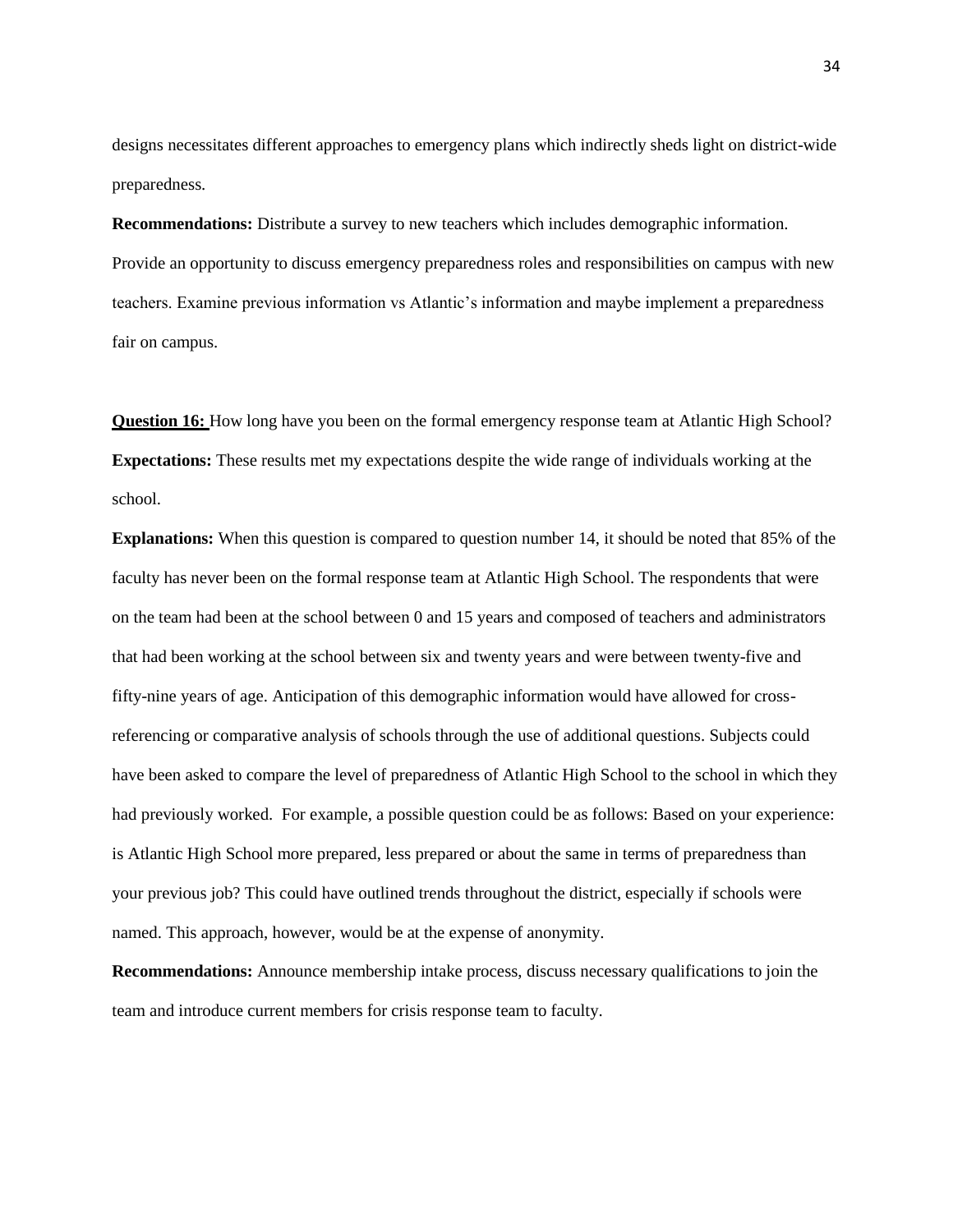## **Question 17:** What is your current role at Atlantic High School?

**Expectations:** These results met my expectations because most of the instructional staff at Atlantic High School falls into the category of classroom teachers.

**Explanations:** The majority of the staff at Atlantic High School consists of classroom teachers; therefore, the majority of the information garnered in the survey would be a representation of their perceptions of safety on campus. These perceptions may or may not be fully represent the level of safety on campus but does provide a unique vantage point for the research study.

**Recommendations:** Expand survey to other employee groups on campus and track responses.

## **Question 18:** What is your gender?

**Expectations:** Met the study's expectations in that there was an almost equal number of respondents who received and answered the survey.

**Explanations:** Gender may correlate and contribute to the feeling of safety within the group; particularly if the team is male-dominated.

**Recommendations:** Increase diversity groups on emergency response team to ensure that all groups are represented.

## **Question 19:** What is your age range?

**Expectations:** These results did not meet the study's expectations. There was no indication prior to the study that individuals on campus were so young.

**Explanations:** As veteran teachers retire they are being replaced with newer, younger teachers that are coming from other professions or are just graduating from college.

**Recommendations:** Actively recruit members across the spectrum.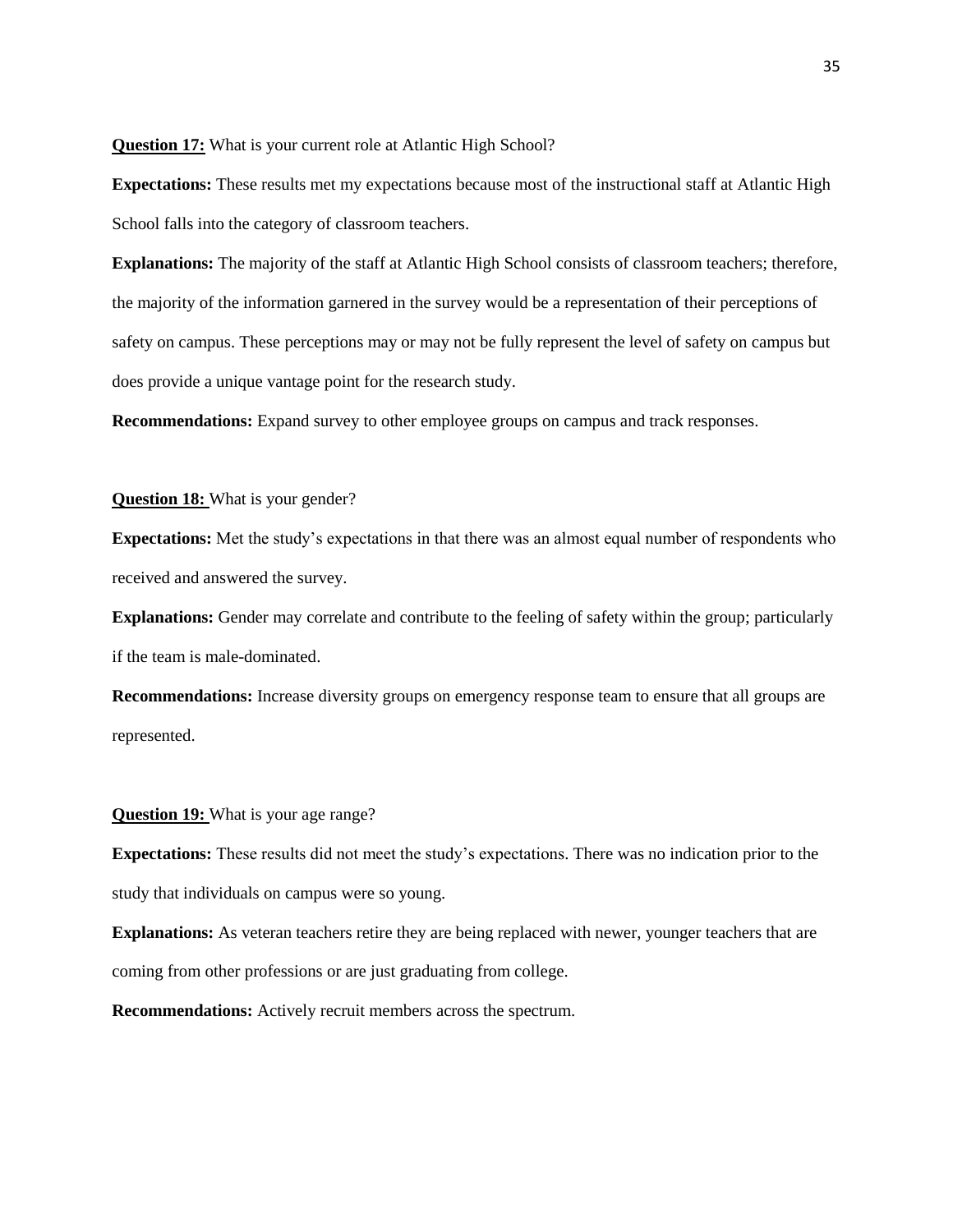Based on the information represented in the survey, Atlantic Community High School has maintained a pretty good grasp on practicing school safety. Many teachers are confident in areas where they have continuous practice yet they also seem to be aware of areas in which they lack expertise. The safety areas which the staff seemed confident include but are not limited to: code red lockdown drills, fire drill evacuations, weather-related emergencies, and the provision of mental health counseling after incidents. This recognition is the first sign of teachers that are encouraged to be expressive on campus as well as a sign that teachers are open to receive assistance in areas which they may be uncomfortable with during an emergency.

 Despite this acknowledgement, however, there are still areas in which the school can improve. While the school seems to have a solid training core in place to train current teachers, it is unclear whether there are methods are in place to help new teachers become acclimated to the campus. It is a critical component not only to teachers that are newcomers to the profession, but also to those who are new to the campus to feel safe. Creating an environment where teachers are effectively mentored and oriented on safety expectations produces the "carryover effect" to students, because they are armed with tools that effectively orient and correct students that may not understand expectations in emergency situations. Developing such an approach also helps educators prepare students for challenges that they might face beforehand; an extremely important concept when dealing with students that may present with language barriers or cognitive and physical deficiencies. While the carryover effect can be positive, it also has the potential to be negative; particularly if employees just have an overall bad feeling about campus safety. Therefore, it is extremely important for crisis team members, especially administration to ensure that everyone feels that they work in a safe environment.

 Additionally, there needs to be more of an emphasis placed on staff members being able to identify key emergency personnel on campus. During an emergency, knowing *who* to contact can be as important as knowing *how* to get to safety. This approach also helps when parents are interested in contacting the school to find out more information about an incident which has occurred on campus.

36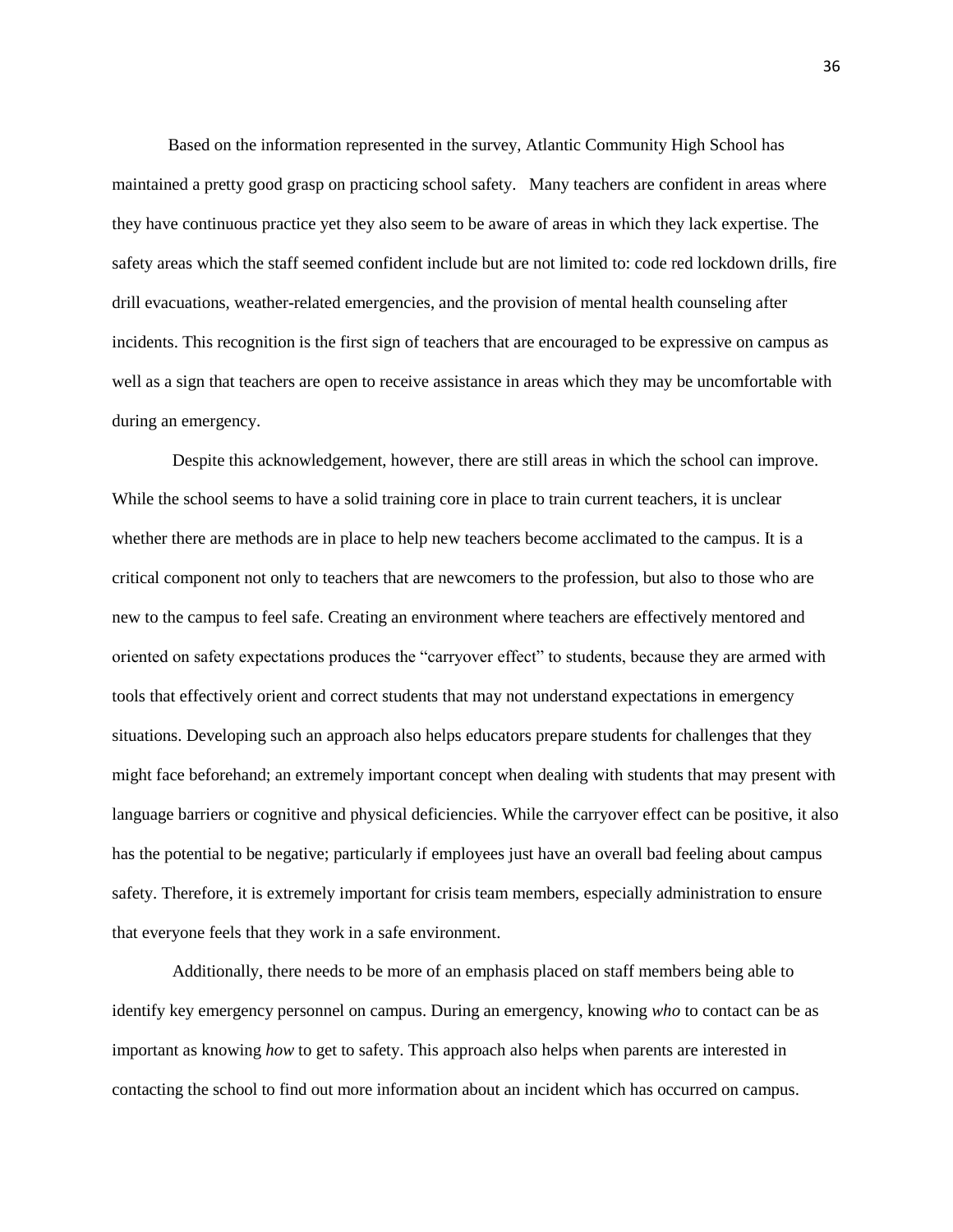Another area where the information was unclear was the district's level of involvement in developing preparedness plans for the school. Based on the answers in the survey, one could not ascertain whether the school had failed to plan for uncommon emergency events or if they are mandated to follow directives issued by county officials during unusual circumstances. When it comes to concerns about securing facility contracts for alternative sites in case of emergency; however, preparedness is key. It was unclear whether the district required training for crisis response team members throughout the school year or whether those decisions were completely school-based. Continuous training helps to maintain understanding of new and upcoming threats, allow team members to receive clarification about appropriate responses to certain incidents and present follow-up questions about recent events on school campuses. This sort of district-wide debriefing session also creates an environment where members of the response team will be supported in their efforts to keep the campus safe. At any rate, all of these expectations should be clear to faculty, staff and students to ensure that there is a minimum loss of property, serious injury and loss of life.

 Finally, the incorporation of community members and parents into emergency preparedness plans are an invaluable component to the maintenance of safety on campus. Well-equipped parents can assist in creating a bridge between the administration and faculty and community leaders. They can help in areas that involve the coordination of resources by building a reliable volunteer base, securing monetary donations, building key relationships, and the formation of strong community partnerships.

 As an employee of the academic climate at Atlantic Community High School, the researcher can shed insight on some of the areas related to emergency preparedness. Since the researcher is a part of the school staff, there is a potential for bias to be introduced into the study. Contrarily, having direct access to some of the same information as the respondents provide the opportunity for the researcher to vet the authenticity of the information serves as a positive for the research study. Additionally, based on this knowledge the researcher is able to make recommendations in areas which can likely improve the safety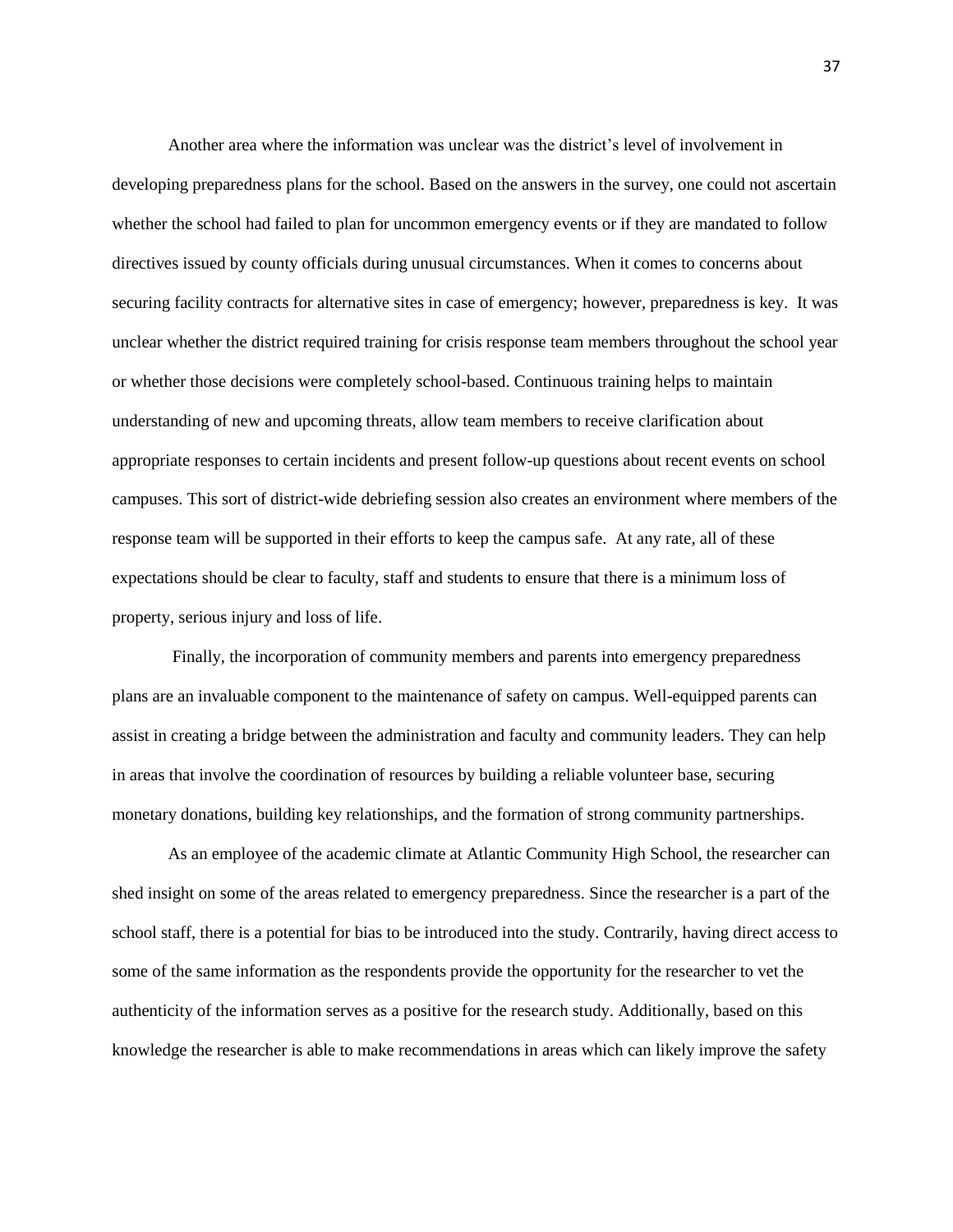on campus by encouraging staff members to become more proactive when it comes to safety measures on campus.

 The first area of mention is the general safety procedures on campus which include a check-in process for all visitors. The check-in process works because the front desk secretary serves as the first point of contact who checks the registration and identification of those persons wishing to enter the campus for academic or personal reasons. According to school district policy, all visitors must report to the main office to sign in and all volunteers must be registered with the school district volunteer office before being allowed access to the campus and students. The one main barrier to this simple yet effective emergency procedure, however, is the school design. The school is equipped with multiple entrances and exits. While this construction design works for exiting the campus during an emergency it can also serve as an unfavorable nuisance for everyday security on campus. Individually screening visitors before they enter to the main corridors of the campus helps maintain safety. However, students or temporary employees may circumvent those procedures by admitting someone into one of the various entrances; possibly exposing the campus to harm. As adults, there may need to be more steadfast planning to ensure that students, substitute teachers and other visitors do not provide access to people through alternate entrances.

 One of the most important components of Atlantic's emergency preparedness plan is the infusion of the mental health services component after the occurrence of an incident. To accurately assess the mental health component of emergency preparedness, there must be a discussion about the services that take place independently of these events. Atlantic has a vast array of services available to students that other students may not have. There are grief counseling sessions, caregiver relief discussions, motivational support groups and other coalitions that address various mental, emotional and psychological issues that teenage students may encounter. Some of these groups are gender-specific and others are gender-neutral. These support groups work to assist students in providing a balance in order to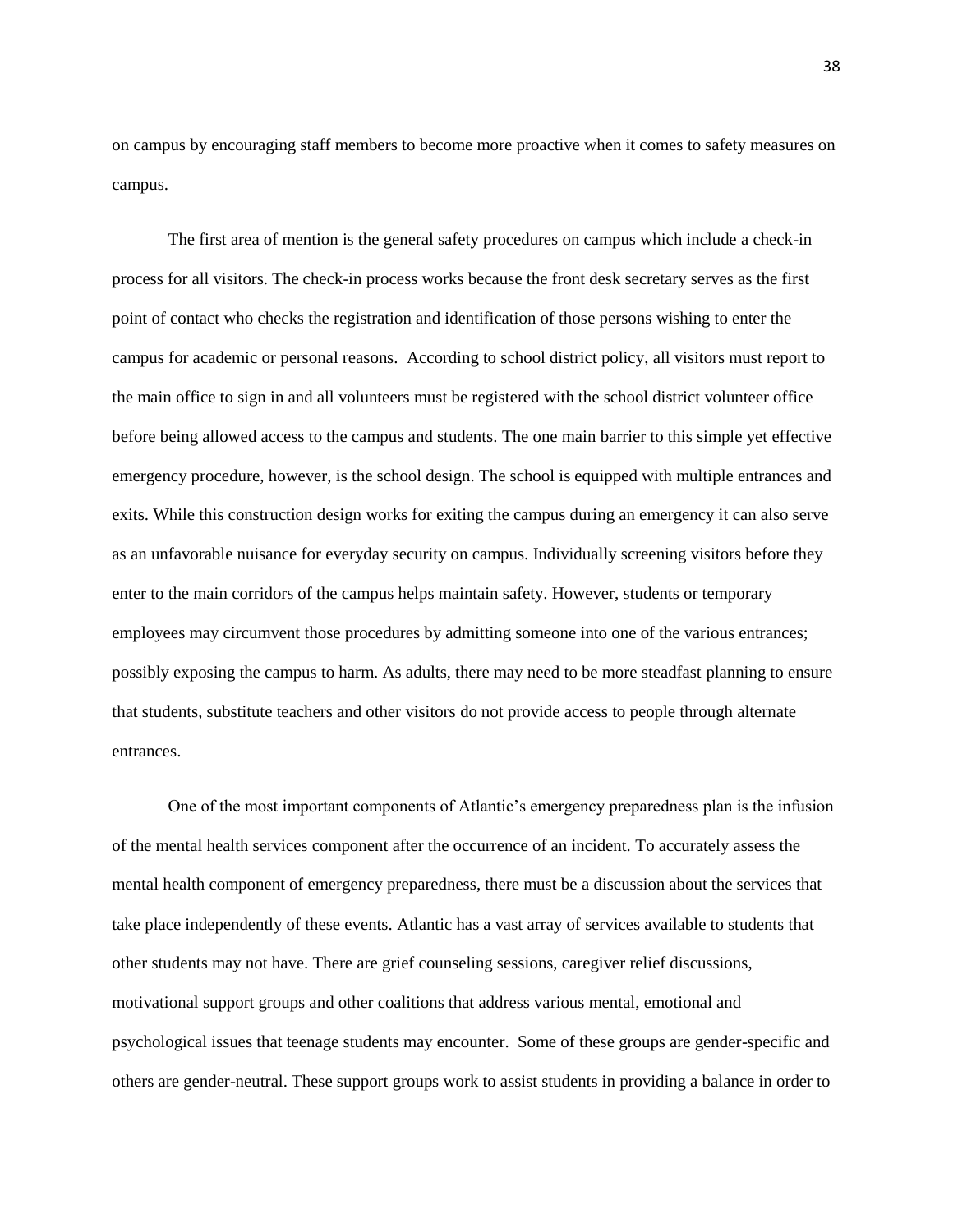effectively navigate high school and their young adult years. Additionally, there have been a number of encounters on campus where students or colleagues have lost their lives and almost immediately, grief counselors were available to assist individuals that may be affected. Since the school has not faced any major incidents on campus, it is unclear if grief counseling would be available days after an incident occurred. However, if one were to judge the future on past practices, then the expectation is that mental health counselors would be available to assist both staff and students after an emergency. Although the use of these sessions seem to be limited to illness and death after an incident, the availability of other services throughout the school year for targeted mental health issues that affect students and staff is commendable. This was an area where Atlantic Community High School shined in their execution.

 The next area of emergency procedures on campus involves methods of communication. The experiences at school which warranted parental contact encompass many different areas. They include but are not limited to: sporting events, testing dates, schools vacations, vaccinations, fundraisers, community service events, and emergency events. Parents and staff members are often notified via an automated dialer system or "robo-call", whenever events are set to occur on campus. In addition to communication via the automated dialer system, parents receive updates via the school newsletter, community-led meetings and the campus PTSA organization that exists at the school. There is also a very active Twitter site in which all scholarship opportunities, pictures and additional announcements are posted. Therefore, Atlantic Community High School has all but exceeded expectations in this area.

 One final area that needs to be addressed is how newcomers become acclimated to the campus. There are a lot of new teachers at the school; therefore, it makes it hard to ensure that everyone is updated on the emergency procedures. Implementation of teacher cadre to orient teachers that are new to the campus and new to the profession may help minimize some of the stress on the administration and may help teachers gain some professional development knowledge.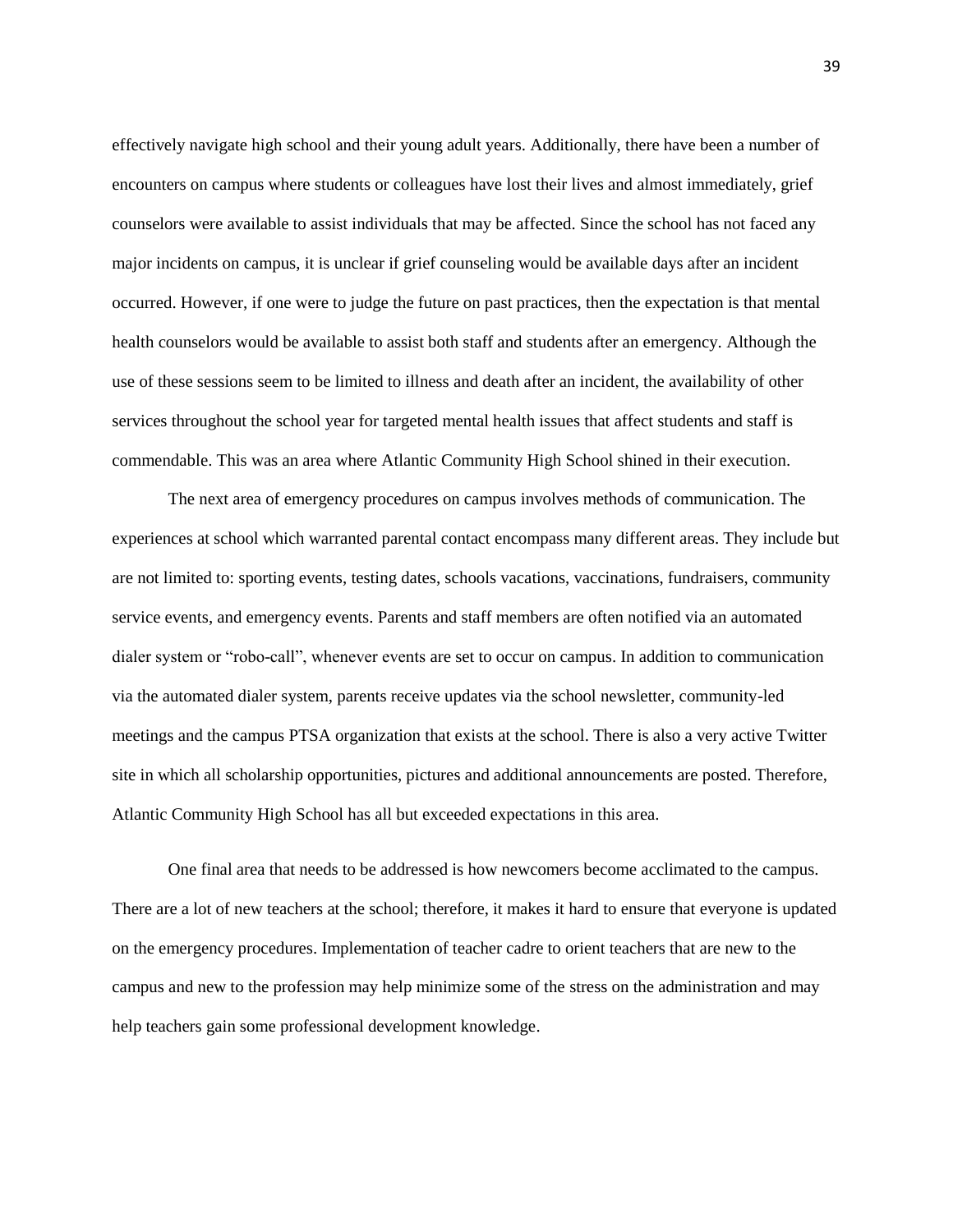## **Conclusion**

 At the conclusion of this research study, it has been determined that the results generally support the current literature as it related to emergency preparedness in the school settings. There were areas in which Atlantic Community High School excelled and areas that need more attention. Although the researcher is an employee on the campus, there are components of emergency preparedness that remain unclear. Due to the nature of the study, the researcher could not ascertain the amount of latitude and discretion administrative employees are permitted when dealing with emergency situations on campus. Question about areas of uncertainty include but are not limited to: extensive building damage, active shooters, prolonged electrical and water outages, selection criteria and continuous training for crisis team members. Moreover, information pertaining to pandemics, active shooters, chemical or biological attacks, or medical emergencies were not discovered in this particular survey nor was it clear whether the gaps found on Atlantic's campus was due to structure or financial restraints. These are areas in which the federal government can provide guidance and funding in order for schools around the United States to achieve the highest level of safety. The value of school preparedness cannot be denied when discussing the safety of faculty, staff, and most importantly, children which utilize these school buildings each day.

## **Study Limitations**

 The study encompassed a number of limitations which impacted the strength of some of the findings throughout the study. The general limitations of the study include the following: The email survey approach is often selected for its ease of distribution. Its use, however, significantly limits the ability for researchers to gain access to detailed information which can impact the scope of the research study. Although the current data offers multiple sets of valuable information; due to the survey format extensive analysis of the information is limited. For example, there were a number of teachers that worked in different school settings before coming to Atlantic Community High School. These schools are located within one of the county's four designated areas – South, North, West, and Central; each of which has its own unique characteristics. Open-ended questions or a comment section in this instance could help the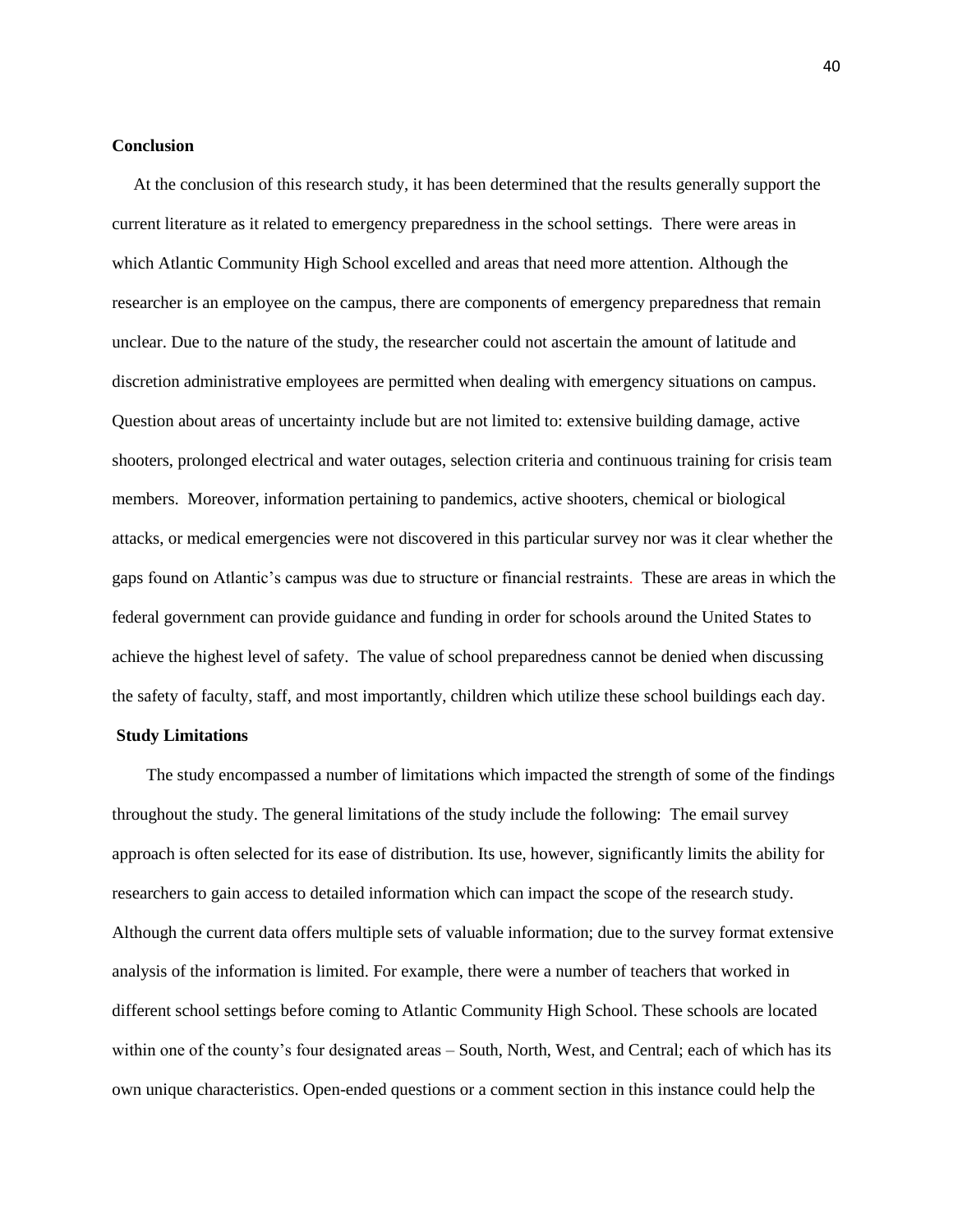researcher conduct both a vertical and horizontal comparative analysis; allowing them to carefully examine important safety components and make connections between school-based trends. Additionally, this approach would provide the opportunity to gain valuable insight about the nuances and idiosyncrasies of different schools and their respective areas; creating a snapshot of the district's preparedness as a whole. Despite the enormous amount of valuable information garnered from the survey, the inclusion of these critical pieces could eliminate the loss of other pertinent information during the research study.

 An additional limitation lies within the number of instructional staff people on the campus versus the number of staff *actually* surveyed; an action which limited the amount of data that could be used for analysis. Research data was collected from only about fifty percent of the campus which means that the potential to gain access to more information exists. Another important limitation includes the fact that the survey was distributed to instructional personnel only. Using this approach skews the interpretation of the data because there are other groups such as non-instructional employees and substitute teachers which could offer a unique perspective on campus safety.

 Another limitation possibly affecting outcomes was that the researcher could not get a sense of the real time frames in which people worked at the school. The choices were in five year spans which eliminated the opportunity to determine whether the teacher was at the beginning, middle or the very end of the spectrum. This information creates a huge difference in the analysis of the data because it can shed more insight into the knowledge, comfort levels, and expectations of the teacher based on where they are in their career as well as their time on campus.

 Moreover, the manner in which some of the questions were posed to the respondents could have led to the possibility of skewed data. The question format, in some instances, lacked specificity which allowed the question to be left up to the respondent's own interpretation. Therefore, some of the answers may indicate a lack of understanding of the research question itself rather than a reflection of the level of campus preparedness. Additionally, the time period in which the survey was distributed may have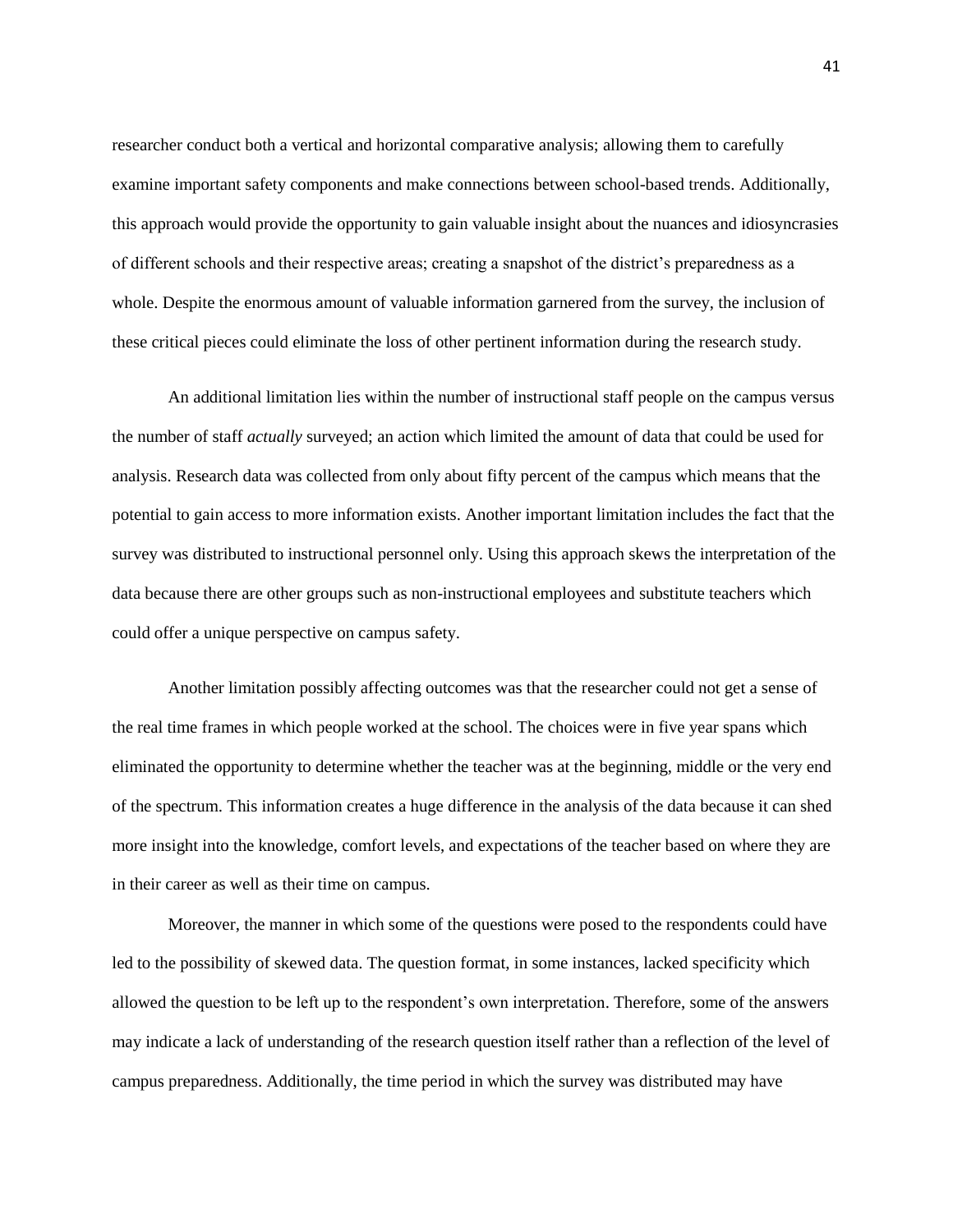impacted survey completion. The survey was emailed to respondents between February 28<sup>th</sup> and March 13<sup>th</sup>. One concern with the time period is that January through May of each year marks the height of the statewide testing period. As a result, planning time is reduced; significantly impacting the amount of time teachers have to honor extracurricular requests. Therefore, depending on the recipient, the possibility that survey answers were randomly selected increase due to time constraints. Finally, one huge limitation is the number of responses garnered and its indirect correlation to anonymity, there is a possibility that not every group of respondents is fully represented as the study had been initially predicted. There were no checks and balances available to determine whether or not respondents selected the appropriate demographic information. Respondents' suspicious of the study's level of anonymity, may have chosen pseudo-categories to preserve their identity. Since these individuals could not be tracked without collecting more specific information; there is a slightly increased chance of skewed data within certain categories.

## **Potential for Future Research Considerations**

 Future research considerations include the development of relationships with school officials and conducting the emergency preparedness survey throughout the county in order to determine district-wide preparedness. An additional consideration is the development of the school district's relationship with community organizations such as law enforcement and emergency response corporations in order to further solidify school preparedness. Furthermore, with careful planning, certain safety components could be monitored and each school would be assigned a "safety score" which provides feedback that helps officials prepare effective emergency preparedness plans. Finally, the development of specific schoolbased curriculum which can serve as a link between school and global preparedness may be of interest.

42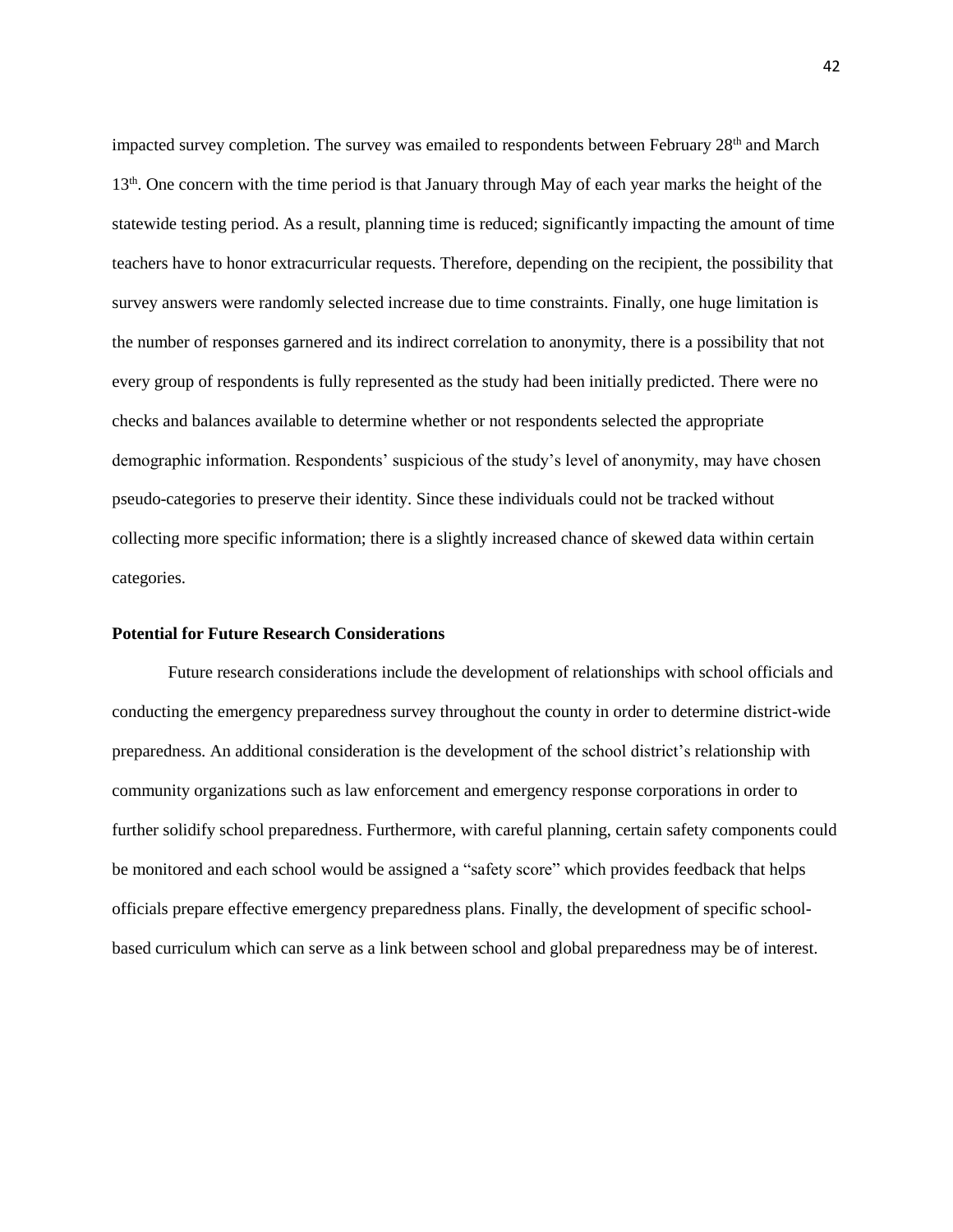## **Bibliography**

American Academy of Pediatrics. Council on School Health. Volume 122, Number 4, October 2008. "Medical Emergencies Occurring at School" Retrieved on January 11, 2016. Retrieved from<http://pediatrics.aappublications.org/content/pediatrics/122/4/887.full.pdf>

American Academy of Pediatrics. Council on School Health. Volume 122, Number 4, October 2008. "Disaster Planning for Schools" 2008. Retrieved on July 18, 2016. Retrieved from <http://pediatrics.aappublications.org/content/122/4/895>

Austin, Sandra. 2003. The Human Side of School Crises-A Public Entity Risk Institute Symposium. "Lessons Learned from the Shootings at Columbine High School" Retrieved on January 15, 2015. Retrieved from <https://www.schoolcounselor.org/asca/media/asca/Crisis/columbine.pdf>

Carafano, James Jay. "Preparing Responders to Respond: The Challenges to Emergency Preparedness in the 21st Century" Retrieved on January 8, 2016. Retrieved fro[mhttp://www.heritage.org/research/lecture/preparing-responders-to-respond-the-](http://www.heritage.org/research/lecture/preparing-responders-to-respond-the-%20challenges-to-emergency-preparedness-in-the-21st-century) challenges-to[emergency-preparedness-in-the-21st-century](http://www.heritage.org/research/lecture/preparing-responders-to-respond-the-%20challenges-to-emergency-preparedness-in-the-21st-century)

Chung, Sarita M.D., Danielson, Janice M.Ed., & Shannon, Michael M.D., M.P.H. Agency for Healthcare Research and Quality. 2009. "School Based Emergency Preparedness: A National Analysis and Recommended Protocol." Retrieved on January 10, 2015. Retrieved from <http://archive.ahrq.gov/prep/schoolprep/schoolprep.pdf>

Council of State Governments Justice Center, "School Safety Plans: A Snapshot of Legislative Action" (New York: Council of State Governments Justice Center, February 2014). Retrieved on July 9, 2016. Retrieved from [https://csgjusticecenter.org/wp-content/uploads/2014/03/NCSL-School-Safety-Plans-](https://csgjusticecenter.org/wp-content/uploads/2014/03/NCSL-School-Safety-Plans-%20Brief.pdf) Brief.pdf

Heath, Melissa Allen, PhD, Ryan, Katherine BS, Dean, Brenda BS, & Bingham, Rebecka, MA. Oxford University Press. 2007. "History of School Safety and Psychological First Aid for Children." Retrieved on July 7, 2016. Retrieved from [https://btci.stanford.clockss.org/cgi/content/full/7/3/206/.](https://btci.stanford.clockss.org/cgi/content/full/7/3/206/)

National Association of School Based Resource Officers. "School Safety Left Behind? School Safety Threats Grow as Preparedness Stalls & Funding Decreases. NASRO 2004 National School-Based Law Enforcement Survey" February 2005. Retrieved July 19, 2016. Retrieved from

[http://www.schoolsecurity.org/resources/2004%20NASRO%20Survey%20Final%20Report%20NSSSS.p](http://www.schoolsecurity.org/resources/2004%20NASRO%20Survey%20Final%20Report%20NSSSS.pdf) [df](http://www.schoolsecurity.org/resources/2004%20NASRO%20Survey%20Final%20Report%20NSSSS.pdf)

National School Safety and Security Services. 2016. "Best Practices for School Security and Emergency Preparedness Planning" Retrieved on January 15, 2015. Retrieved from [http://www.schoolsecurity.org/trends/best-practices-for-school-security-and-emergency-preparedness](http://www.schoolsecurity.org/trends/best-practices-for-school-security-and-emergency-preparedness-planning/)[planning/](http://www.schoolsecurity.org/trends/best-practices-for-school-security-and-emergency-preparedness-planning/)

Philanthropy News Digest. 2014. "Study Finds Twenty-One States Lack School Emergency Plans" Retrieved on January 10, 2016**.** Retrieved from

<http://philanthropynewsdigest.org/news/study-finds-twenty-one-states-lack-school-emergency-plans>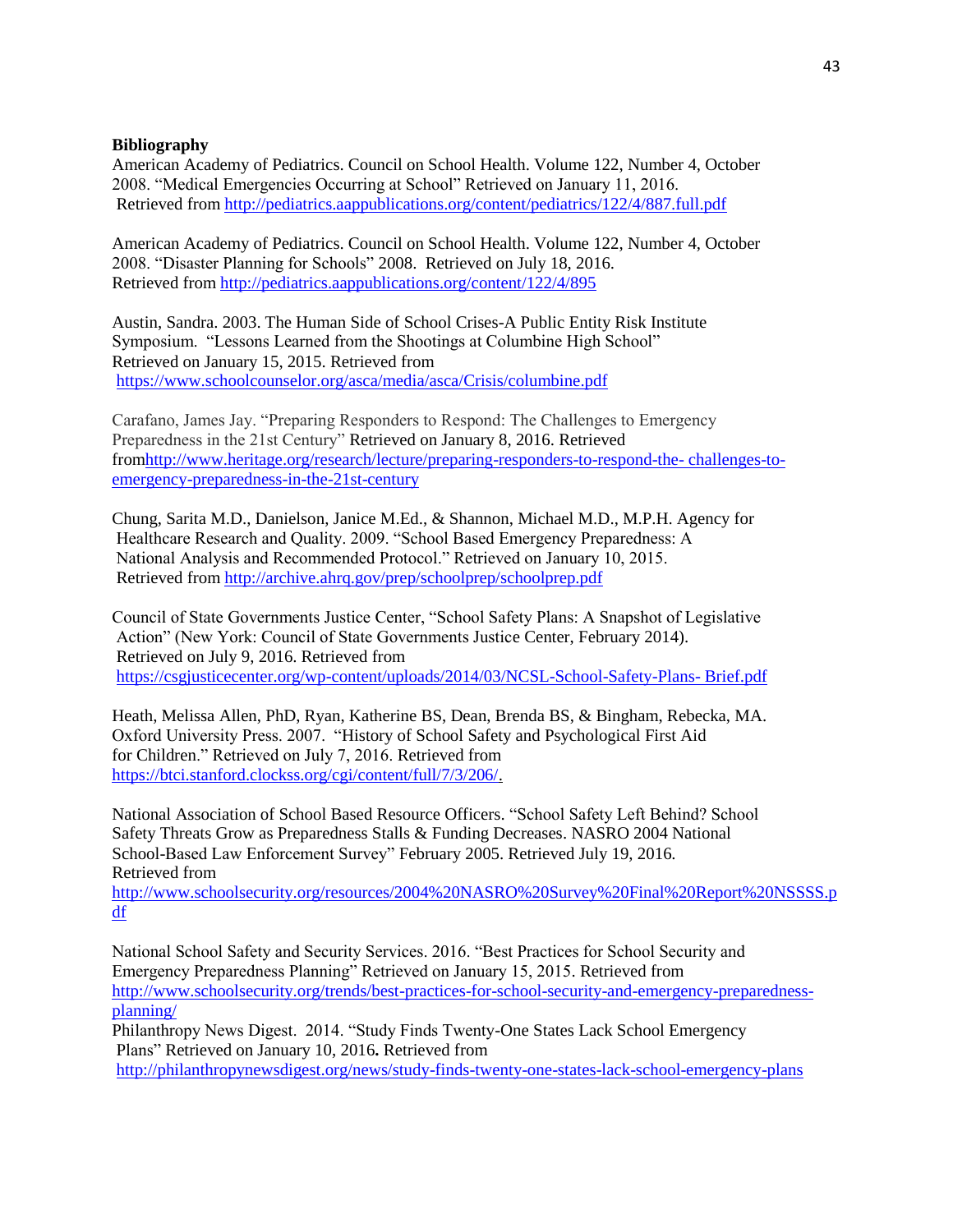Save the Children. 2015 National Report Card on Protecting Children in Disasters. "Still at Risk: U.S. Children 10 Years After Hurricane Katrina" Retrieved on July 6, 2016. Retrieved from [http://www.savethechildren.org/atf/cf/%7B9def2ebe-10ae-432c-9bd0](http://www.savethechildren.org/atf/cf/%7B9def2ebe-10ae-432c-9bd0-df91d2eba74a%7D/DISASTERREPORT_2015.PDF) [df91d2eba74a%7D/DISASTERREPORT\\_2015.PDF](http://www.savethechildren.org/atf/cf/%7B9def2ebe-10ae-432c-9bd0-df91d2eba74a%7D/DISASTERREPORT_2015.PDF)

Schuster, Beth. March 2009.National Institute of Justice. Volume 262. "Preventing, Preparing for Critical Incidents in Schools" Retrieved on July 9, 2016. Retrieved from <http://www.nij.gov/journals/262/pages/critical-incidents-in-schools.aspx>

Solomon, John D. The Houston Chronicle. May 25, 2008. "Real national disaster is a lack of preparation" Retrieved on January 11, 2016. Retrieved from <http://www.chron.com/opinion/outlook/article/Real-national-disaster-is-lack-of-preparation-1770287.php>

United States Attorney's Office. Winter 2006. School Safety: Lessons Learned Retrieved June 3, 2016. Retrieved from [https://www.justice.gov/sites/default/files/usao](https://www.justice.gov/sites/default/files/usao-mn/legacy/2010/12/21/schoolbrochure.pdf)[mn/legacy/2010/12/21/schoolbrochure.pdf](https://www.justice.gov/sites/default/files/usao-mn/legacy/2010/12/21/schoolbrochure.pdf)

United States Department of Education. 2013. "GUIDE FOR DEVELOPING HIGH-QUALITY SCHOOL EMERGENCY OPERATIONS PLANS" Retrieved on May 29, 2016. Retrieved from [http://rems.ed.gov/docs/rems\\_k-12\\_guide\\_508.pdf](http://rems.ed.gov/docs/rems_k-12_guide_508.pdf)

Van Sparrentak, Kenneth. September 2008. "Building school resilience in an era of multiple threats" Retrieved May 29, 2016. Retrieved from [http://calhoun.nps.edu/bitstream/handle/10945/3920/08Sep\\_Van\\_Sparrentak.pdf?sequence=1&isAllowed](http://calhoun.nps.edu/bitstream/handle/10945/3920/08Sep_Van_Sparrentak.pdf?sequence=1&isAllowed=y)  $\equiv$ y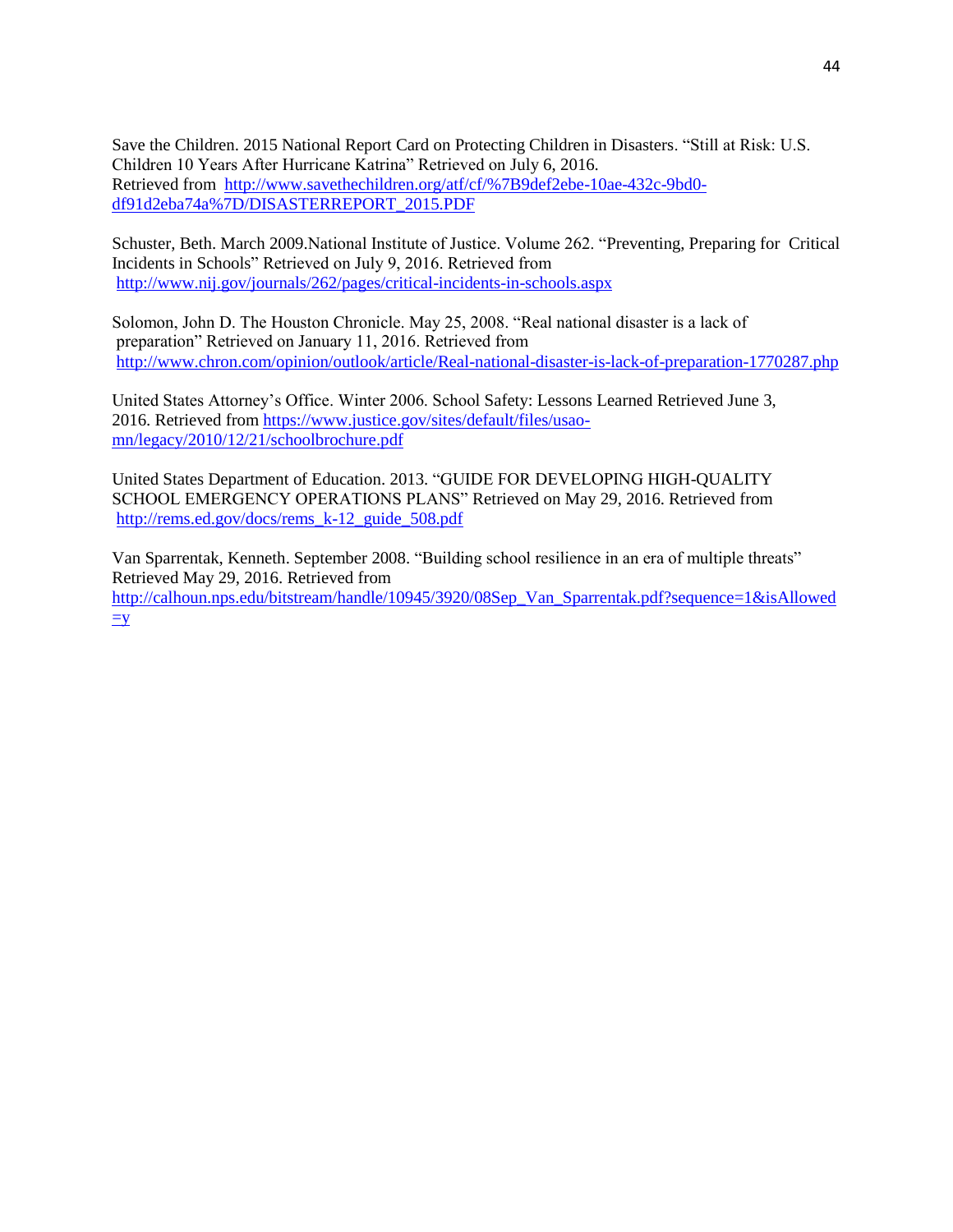## **Appendix A**

## **Emergency Preparedness Survey- Palm Beach County School District**

Instructions: Please select the answer that appropriately describes your demographic information. **Interview Questions and Interview Guide** 

- 1. What is your perception of the overall preparedness of Atlantic Community High School's campus for any general emergency?
	- 1 **–** Not Prepared
	- 2 Somewhat Prepared
	- 3- Moderately Prepared
	- 4- Very Prepared
	- 5 Not Sure
- 2. How many people are on the crisis response team at Atlantic Community High School?  $0 - 2$  members
	- 3 4 members 5 -6 members 7- 8 members 9-10 members Not Sure
- 3. Based on drills that have been conducted on Atlantic Community High School's campus, what percentage of staff members are aware of procedural expectations during a code red or lockdown emergency? None (between 0 an 10%) of the staff is aware of procedural expectations Some (at least 25%) of the staff is aware of procedural expectations Most (50-75%) of the staff is aware of procedural expectations
	- All staff members (100%) are aware of procedural expectations
- 4. Based on drills that have been conducted on Atlantic Community High School's campus, what percentage of students and visitors are aware of procedural expectations during a code red or lockdown emergency?

 None (between 0 an 10%) of the students are aware of procedural expectations Some (at least 25%) of the students are aware of procedural expectations Most (50-75%) of the staff is aware of procedural expectations All staff members (100%) are aware of procedural expectations

- 5. Are the emergency procedures posted in multiple places on Atlantic Community High School's campus (or in the district offices)?
	- Yes No Not Sure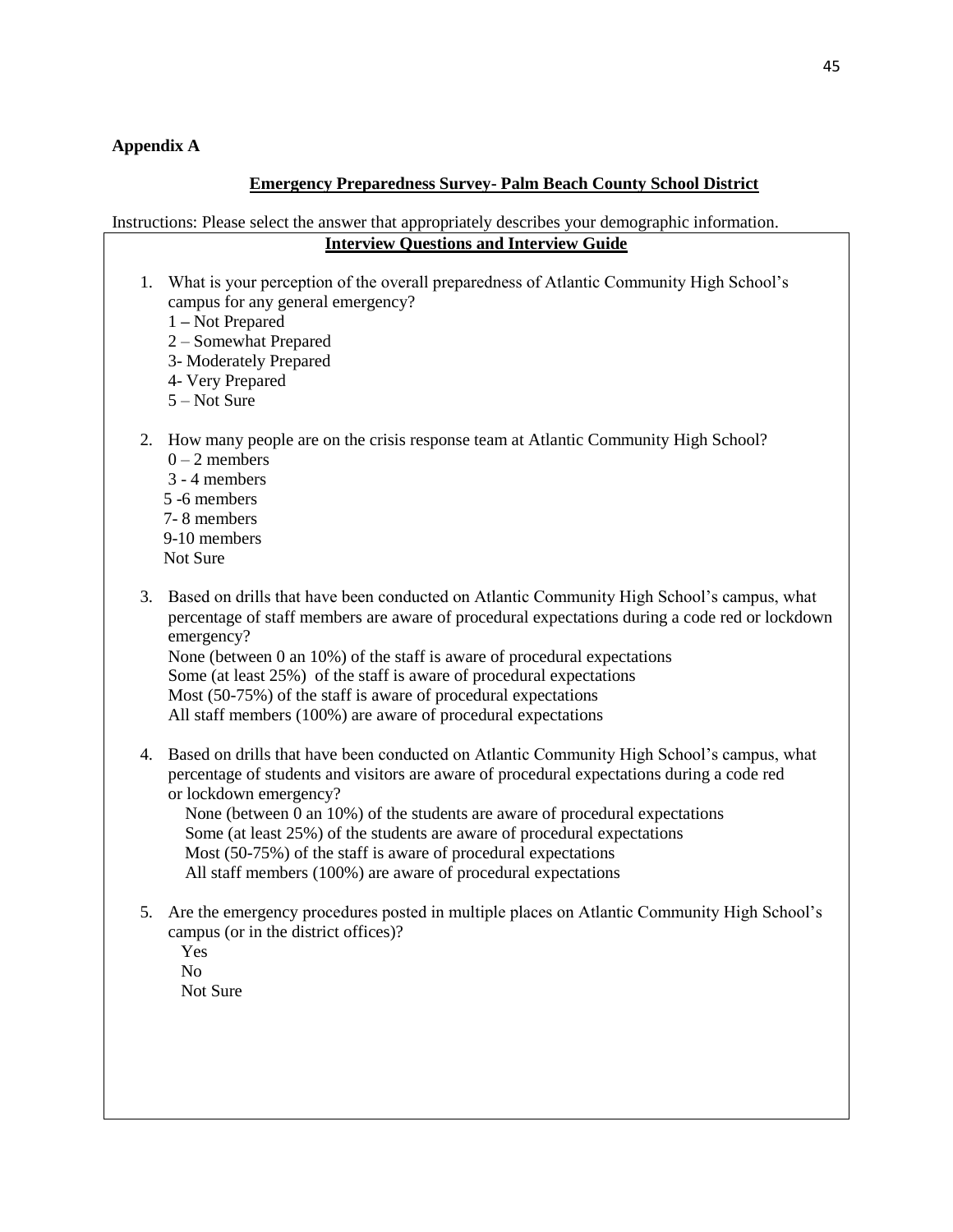6. How confident are you that teachers and other staff members at Atlantic Community High School are aware of procedural expectations during weather-related emergencies? Not Confident - None (between 0 an 10%) of faculty members are aware of evacuation procedures Somewhat Confident (at least 25%) of the faculty members are aware of evacuation procedures Very Confident Most (50-75%) of the faculty members are aware of evacuation procedures Extremely Confident - All staff members (100%) are aware of evacuation procedures 7. How many active emergency incidents have occurred on Atlantic Community High School's campus within the past 5 years? An incident can be defined as those occurrences that cause the school to be locked down or evacuated, inclement weather, damage to school structure, bomb threats, active shooter, community-based event surrounding a school site (i.e. burglary in a neighborhood with a school in the near vicinity.) 0 - 2 incidents 3 - 4 incidents 5 - 6 incidents 7 - 8 incidents 9 - 10 incidents Not Sure 8. During an emergency it is important to maintain the continuity of the educational process. Have alternate sites for instruction been designated for use in case of extensive building damage after an incident at Atlantic Community High School? Yes  $N<sub>0</sub>$ Not Sure 9. Are there plans in place in case of a water outage that may last for a few days? Yes No Not Sure 10. Are there plans in place for a mandatory campus-wide evacuation? Yes No Not Sure 11. How often do crisis members at Atlantic Community High School receive training? Once a Month Once Every 6 months Once a Year After an Incident Has Occurred Rarely does the team receive any formal training Not Sure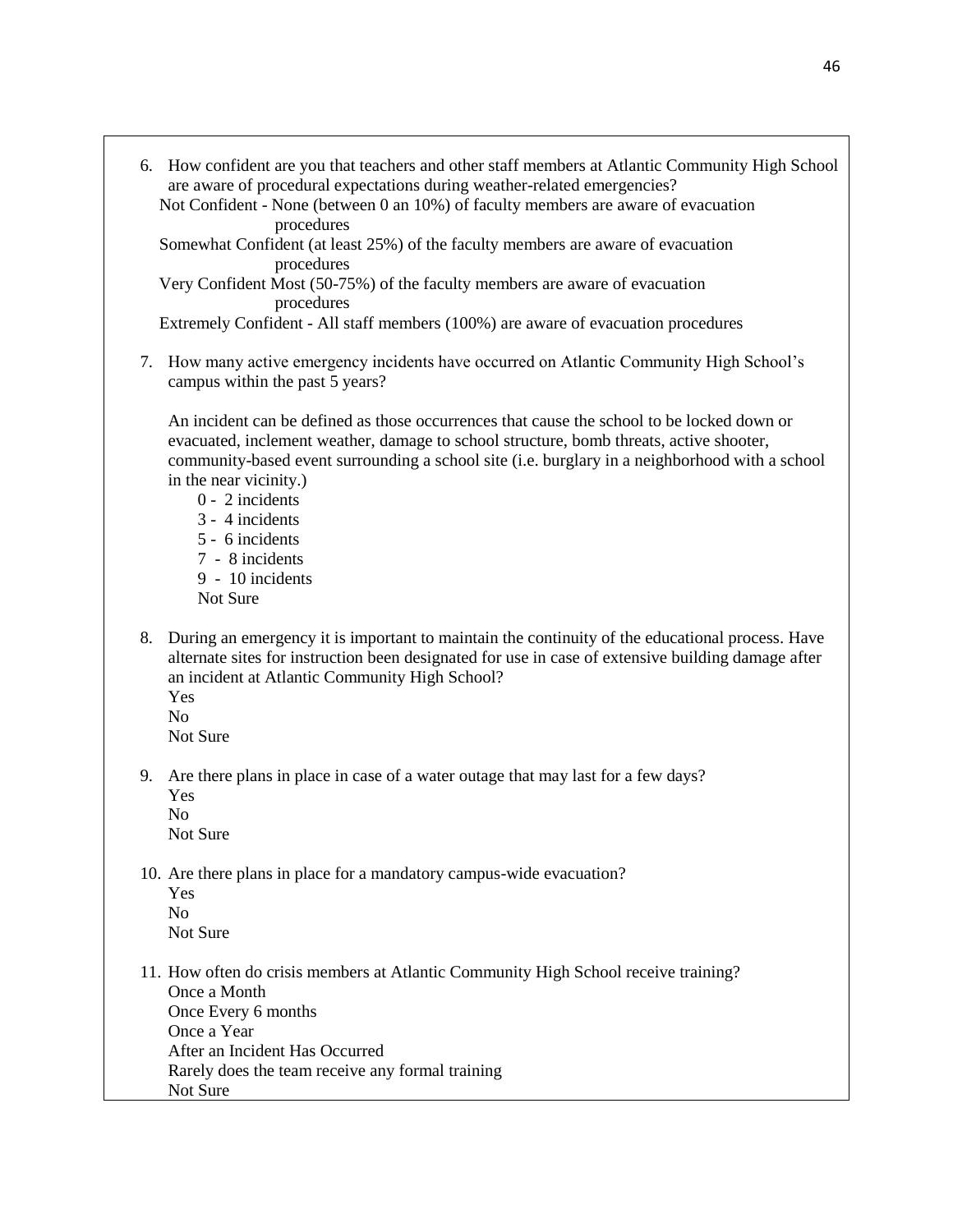12. Does the emergency plan at Atlantic Community High School contain a mental health component for survivors of an incident? For example, do survivors have access to mental health counseling services (free or referral-based) after an incident?

 Yes No

Not Sure

13. Are parents and community members incorporated into the emergency response procedures at Atlantic Community High School (in case of emergency evacuation, alternate pick-up sites, etc)? Yes

No

Not Sure

- 14. How long have you been working at Atlantic Community High School?
	- 0-5 years 6-10 years 11-15 years 16-20 years 21-25 26+
- 15. What type of setting did you work in prior to coming to Atlantic Community High School? (Choose all that apply) Elementary High School Middle School High School District or Area Office
- 16. How long have you been on the formal emergency response team at Atlantic Community High School? 0-5 years 6-10 years 11-15 years 16-20 years 21-25 26+

I have never been a part of the official response team

- 17. What is your current role at Atlantic Community High School? Principal Assistant Principal Teacher Guidance Counselor
- 18. What is your gender? Male Female